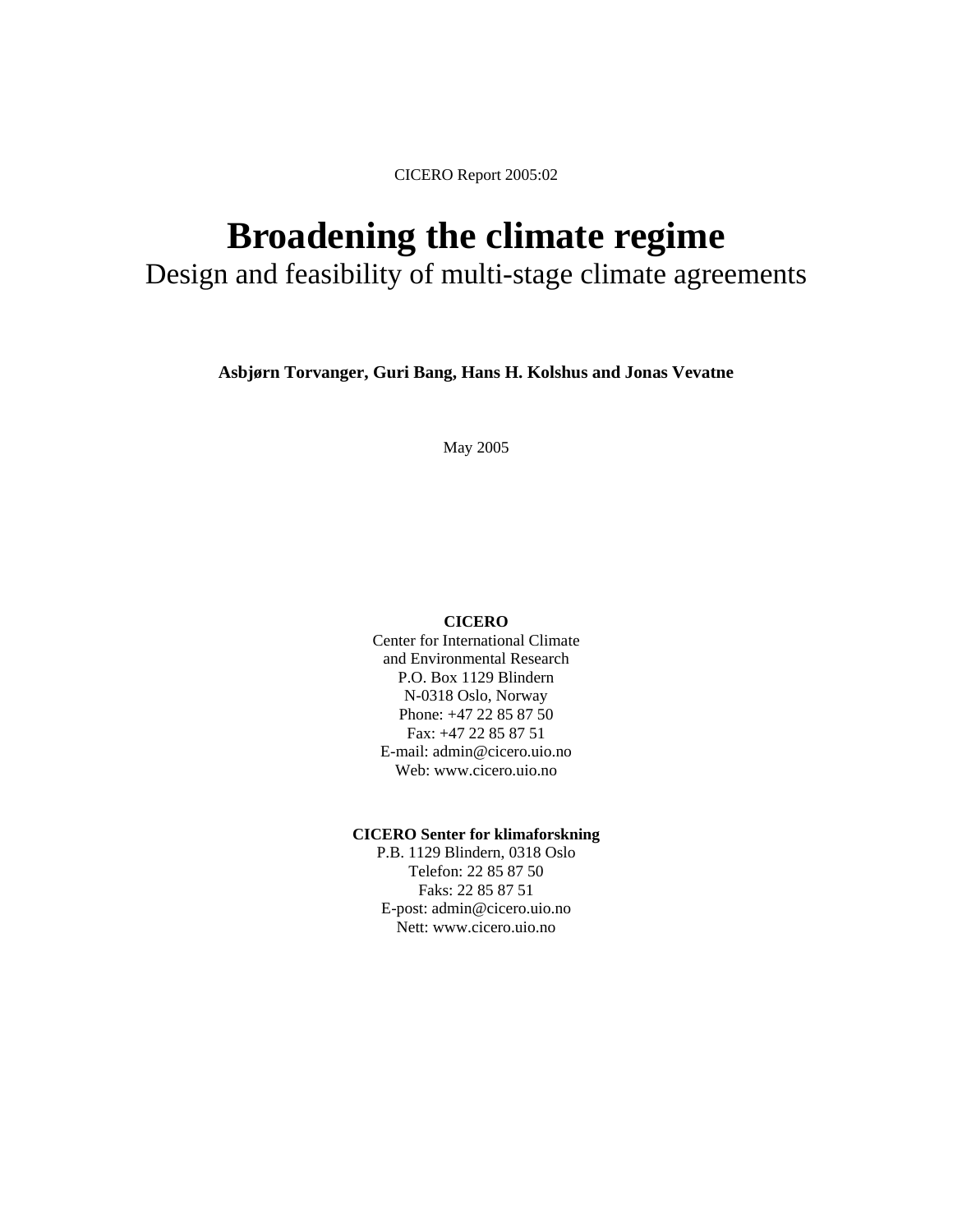**Tittel:** Broadening the climate regime-Design and feasibility of multi-stage climate agreements **Forfattere:** Asbjørn Torvanger, Guri Bang, Hans H. Kolshus og Jonas Vevatne<br>CICERO Report 2005:02 29 sider **Finansieringskilde:** Utenriksdepartementet **Financed by:** Norwegian Ministry of Foreign Affairs **Prosjekt:** Beyond Kyoto **Project:** Beyond Kyoto **Prosjektleder:** Asbjørn Tovanger **Project manager:** Asbjørn Torvanger **Kvalitetsansvarlig:** Knut H. Alfsen **Quality manager:** Knut H. Alfsen

**Nøkkelord:** klimapolitikk, byrdefordeling, etter 2012, utviklingsland, 'multi-stage' avtaler, politisk mogeleg, tilpassing til klimaendring

#### **Sammendrag:**

For å nå klimamål som maksimal oppvarming på 2  $^{\circ}$ C til 2100 er det nødvendig med ei breiare deltaking av land enn i Kyotoprotokollen. Dette vil også krevje at utsleppa frå utviklingsland blir redusert. Ein interessant ide er ei 'fleir-trinns' tilnærming, der land må ta på seg strengare klimamål etter som dei utviklar seg og får større brutto nasjonalprodukt (BNP) og utslepp av klimagassar per capita. Vi analyserer ein fleir-trinns avtale med tre trinn, der land med lav BNP og utslepp per capita blir plassert i trinn 1 og har ingen krav om å redusere sine utslepp, land med middels BNP og utslepp per capita blir plassert i trinn 2 og må redusere sine utslepp relativt til BNP, og land med høgast BNP og utslepp per capita blir plassert i trinn 3 og må redusere sine utslepp av klimagassar. Vi studerer kor langt ulike variantar av ein indeks basert på BNP per capita og utslepp per capita kan føre oss mot avtaler som kan godtakast av det einskilde land, der den viktigaste indikatoren for at land skal kunne akeseptere avtalen er at industrialiserte land kjem i trinn 3, og dei minst utvikla landa kjem i trinn 1. Denne tilnærminga medfører at utviklingsland med rask vekst kan bli plassert i trinn 3. Eit hovudresultat er at ein avtale basert på ein indeks som berre inneheld BNP per capita og utslepp per capita har ein relativt liten sjanse til å bli godteke av mange land. Tek vi i tillegg med mål på institusjonell kapasitet, som indeksar for 'Human Development' og 'Governance', vil sjansen for at landa skal godta ein slik avtale stige, og endå meir dersom det er ein føresetnad at alle industrialiserte land blir plassert i trinn 3. Tilpassing til klimaendring er spesielt viktig for utviklingsland, men kan sannsynlegvis takast betre vare på gjennom ein eigen protokoll enn gjennom ei direkte kopling til ein fleir-trinns avtale.

Rapporten kan bestilles fra: CICERO Senter for klimaforskning P.B. 1129 Blindern 0318 Oslo

Eller lastes ned fra: http://www.cicero.uio.no

**Title:** Broadening the climate regime-Design and feasibility of multi-stage climate agreements

**Authors:** Asbjørn Torvanger, Guri Bang, Hans H. Kolshus and Jonas Vevatne

CICERO Report 2005:02 29 pages

**Keywords:** climate policy, burden sharing, post-2012, developing countries, multi-stage approach, politicial feasibility, adaptation

**Abstract:** To meet a climate target like maximum 2 C temperature increase by 2100, participation in efforts to reduce emissions of greenhouse gases must be broader than that in the Kyoto Protocol. It will also require emission reductions efforts in developing countries. The 'multi-stage' approach is an interesting idea, where countries take on stronger emission mitigation commitments as they develop and expand their per capita gross domestic product and greenhouse gas emissions. This report examines a three-stage variant of the multi-stage approach, where countries with low GDP and emissions per capita are placed in stage 1 and have no commitments, countries with medium level GDP and emissions are placed in stage 2 and must limit emissions relative to GDP, and countries with the highest GDP and emissions per capita are placed in stage 3 and must reduce emissions in absolute terms. We explore how far different variants of an index based on per capita GDP and emissions can take us in the direction of pointing out a politically feasible regime architecture, where the most important political feasibility indicator is the placement of industrialized countries in stage 3 and least developed countries in stage 1. This approach may result in rapidly industrializing developing countries being placed in stage 3. A main finding is that an agreement based on an index containing GDP per capita and emissions per capita only has a relatively low political feasibility, but this is improved if Human Development or Governance indices are included, and furthermore if we require that all industrialized countries are placed in stage 3. Adaptation to climate change is of particular importance to developing countries, but is better handled through a separate protocol than linking this issue directly to the multi-stage approach.

**Språk:** Engelsk **Language of report:** English

The report may be ordered from: CICERO (Center for International Climate and Environmental Research – Oslo) PO Box 1129 Blindern, 0318 Oslo, NORWAY

Or be downloaded from: http://www.cicero.uio.no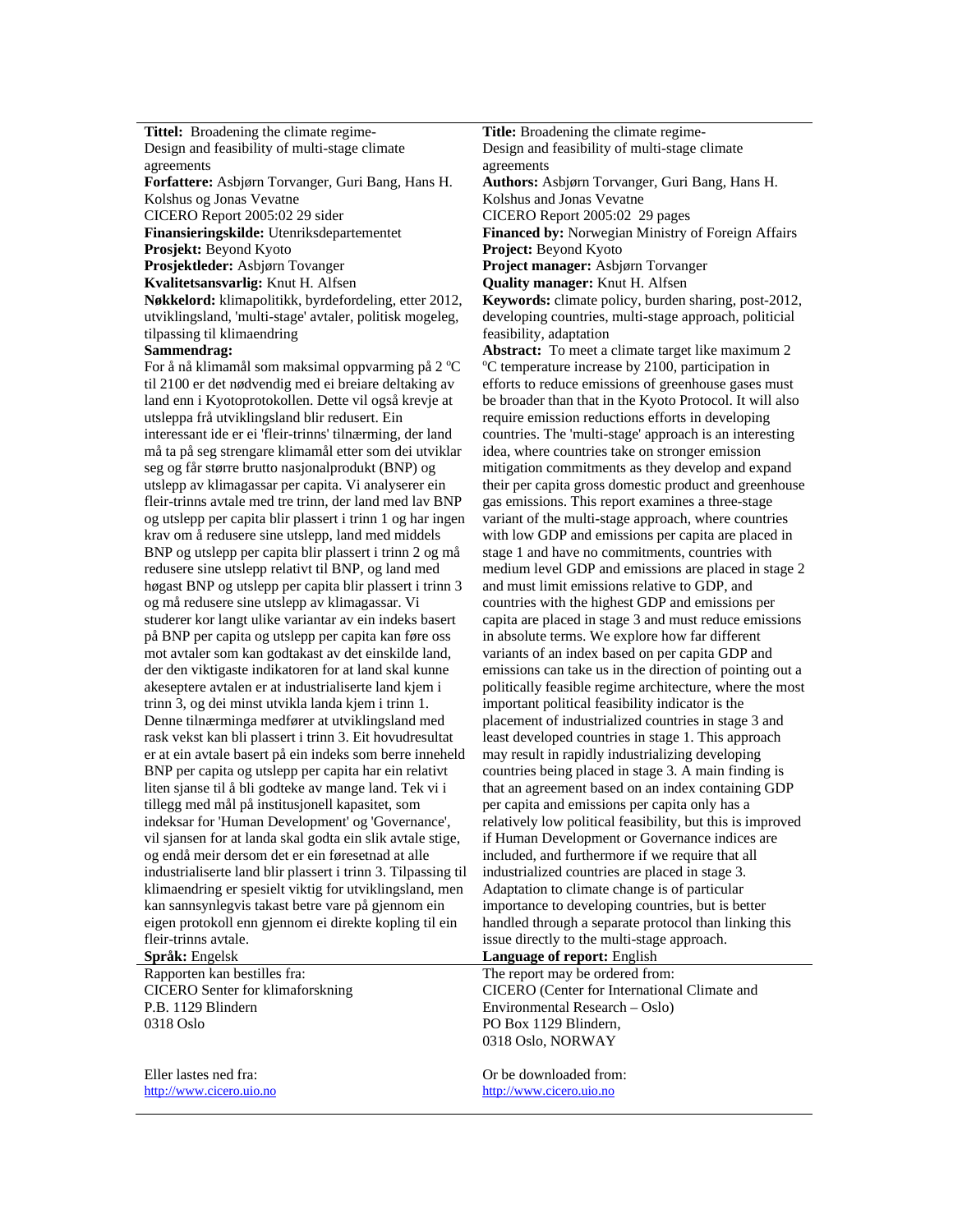# **Contents**

| 1              |                                                                                                   |  |
|----------------|---------------------------------------------------------------------------------------------------|--|
| $\mathfrak{D}$ |                                                                                                   |  |
|                | 2.1                                                                                               |  |
|                | 2.2                                                                                               |  |
|                | 221                                                                                               |  |
|                | 222                                                                                               |  |
|                | 223                                                                                               |  |
|                | 2.2.4                                                                                             |  |
|                | $2.3 -$                                                                                           |  |
| $\overline{3}$ |                                                                                                   |  |
|                | 3.1                                                                                               |  |
|                | 3.1.1                                                                                             |  |
|                | 32 <sub>2</sub>                                                                                   |  |
|                | 3.2.1                                                                                             |  |
|                | CASE 3: ORIGINAL CR INDEX INCLUDING HDI INDICATOR AND ADJUSTED THRESHOLDS  13<br>3.3              |  |
|                | 3.3.1                                                                                             |  |
|                | CASE 4: ORIGINAL CR INDEX WITH HDI VALUES AND ADJUSTED THRESHOLDS 14<br>34                        |  |
|                | 3.4.1                                                                                             |  |
|                | 3.5                                                                                               |  |
|                | 3.5.1                                                                                             |  |
|                | 36 <sup>7</sup>                                                                                   |  |
|                | 3.6.1                                                                                             |  |
|                | 37                                                                                                |  |
|                | 3.7.1                                                                                             |  |
|                | 3.8<br>CASE 8: NORMALIZED CR INDEX WITH GOVERNANCE PLUS INSTITUTIONAL AFFILIATION  19             |  |
|                | 381                                                                                               |  |
|                | 3.9                                                                                               |  |
| $\overline{4}$ | Adaptation and mitigation: an adaptation protocol as a supplement to a multi-stage agreement . 23 |  |
|                | 4.1                                                                                               |  |
| 5              |                                                                                                   |  |

# **Acknowledgements**

This report is the main product from a project on 'beyond Kyoto' issues carried out in 2004 and finalized in spring 2005. The authors thank Knut H. Alfsen, Erik Bjørnebye, Harald Dovland and Gunnar Eskeland for valuable comments, and Lynn Nygaard for editorial assistance. We gratefully acknowledge funding from the Norwegian Ministry of Foreign Affairs. The project has also produced a study on prospects for US participation in further climate policy action (Tjernshaugen 2005), and a study surveying future climate policy options (Torvanger et al. 2004), which was co-financed by the Ministry of the Environment.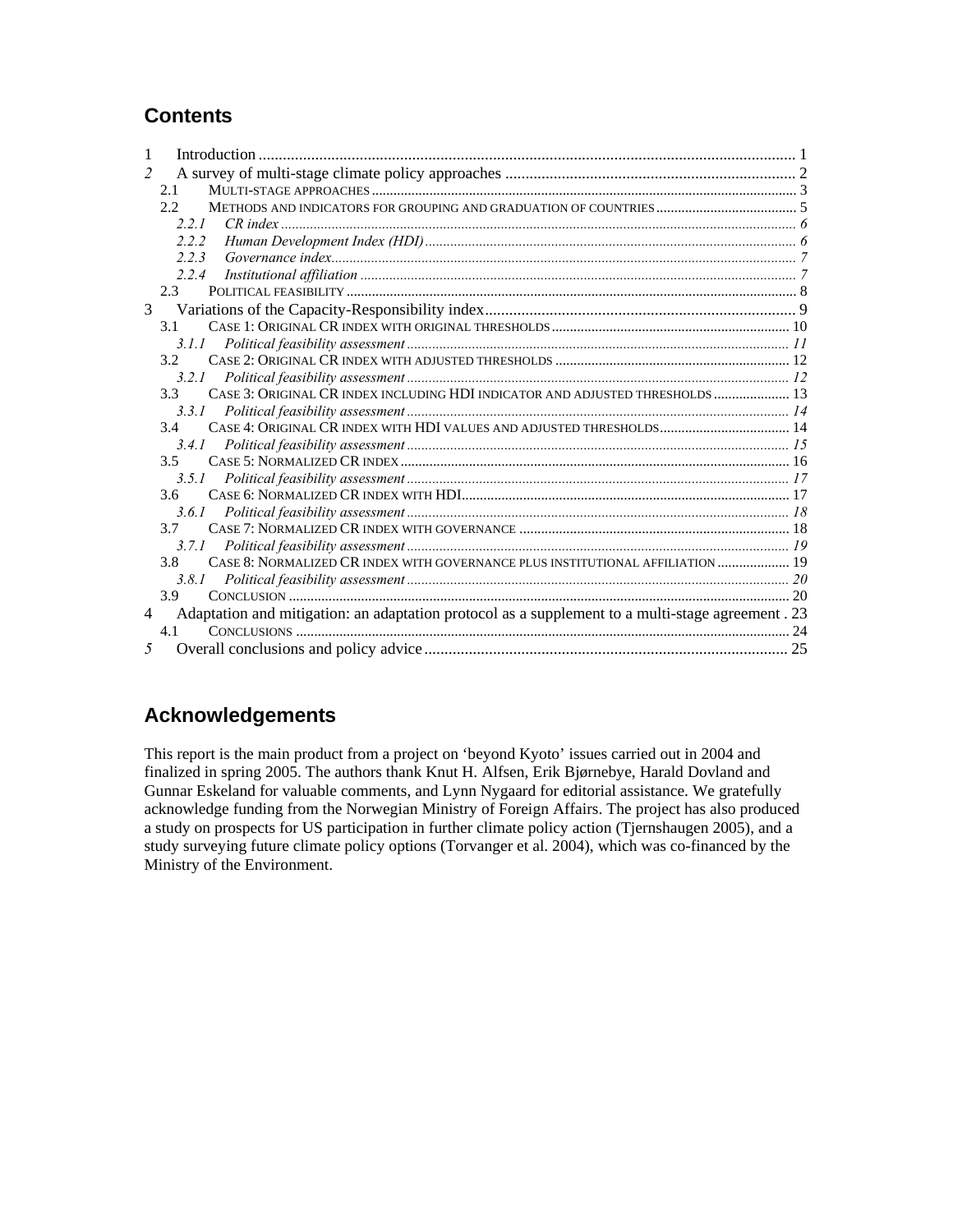# **1 Introduction**

 $\overline{\phantom{a}}$ 

The Kyoto Protocol, with its target period 2008 to 2012, entered into force 16 February 2005. So far there have not been any real negotiations on 'beyond-Kyoto' climate policy commitments. Such negotiations will face two major challenges: The first is to develop stronger commitments for the Annex I Parties (industrialized countries as defined by the UN Framework Convention on Climate Change, UNFCCC) and to include the United States and Australia in multilateral climate policy collaboration beyond Kyoto. The second is to broaden the participation from non-Annex I Parties (developing countries). In this report we focus on a multi-stage framework as a promising approach to engage developing countries more strongly than what has so far been possible. In a companion study, Tjernshaugen (2005) has assessed major obstacles to U.S. participation in multilateral efforts to control greenhouse gas emissions, and suggests some possible strategies for reengaging the United States. Both reports are efforts to prepare parties and stakeholders for upcoming negotiations. There are a number of other issues that are important for beyond-Kyoto negotiations. A second companion study explores these, see Torvanger et al. (2004).

A major challenge in the efforts to control man-made emissions of greenhouse gases (GHG) beyond the Kyoto Protocol is to engage developing countries in limiting the growth of their emissions of greenhouse gases (GHG), and eventually stabilizing their emissions. Because industrialized countries have both been responsible for the bulk of the emissions up to the present and have a greater economic capacity, and because poor countries need to develop their economies and provide better living conditions for their citizens, both the UNFCCC and the Kyoto Protocol state that industrialized countries must take the lead to reduce global GHG emissions. However, it will be impossible to limit global temperature increase by 2100 to e.g.  $2^{\circ}$ C without controlling and eventually reducing emissions from developing countries.<sup>1</sup> Large developing countries with fast-growing economies, such as China and India, are particularly important. Some countries that are considered to be developing (i.e. not included in Annex I of the Climate Convention), such as South Korea, Taiwan and Chile, have a higher per capita GDP than industrialized countries such as Latvia and Russia.<sup>2</sup>

We argue that to engage developing countries in more active efforts to limit emissions, a more flexible agreement framework than the Kyoto Protocol is needed. In this article we discuss one important category of flexibility, namely the grouping of non-Annex I Parties (i.e. developing countries) and determining when these countries should take on different types of commitments to limit their emissions (see Ott et al. 2004, and Höhne et al. 2003, and 2004). Thus we explore variants of the "multi-stage approach" (confer Gupta 1998 and 2003, and Berk and den Elzen 2001). We focus on the "Capacity-Responsibility (CR)" index, defined as the sum of emissions per capita and GDP per capita measured in suitable units (see Criqui et al. 2003a and den Elzen et al. 2003), which is a tool that allows further differentiation between the Parties in the heterogeneous group of non-Annex I countries. Lately the EU has expressed some preference for this approach  $(EC 2005:45)$ .<sup>3</sup> In a multi-stage approach countries are assigned to one of three (or four) categories, or stages, on the basis of their development level. Countries in the first category have no commitments to limit their emissions, whereas countries in the second category should reduce their emissions relative to

<sup>&</sup>lt;sup>1</sup> The EU has proposed a long-term climate policy target defined as a maximum global warming of 2 °C by 2100.

 $2^{2}$  Based on the World Resources Institute CAIT database, where GDP is measured in 2000 USD adjusted for purchasing power parities.

<sup>&</sup>lt;sup>3</sup> "The 'staged approach' is a promising way to provide for differentiated participation by developing countries" (EC 2005:45).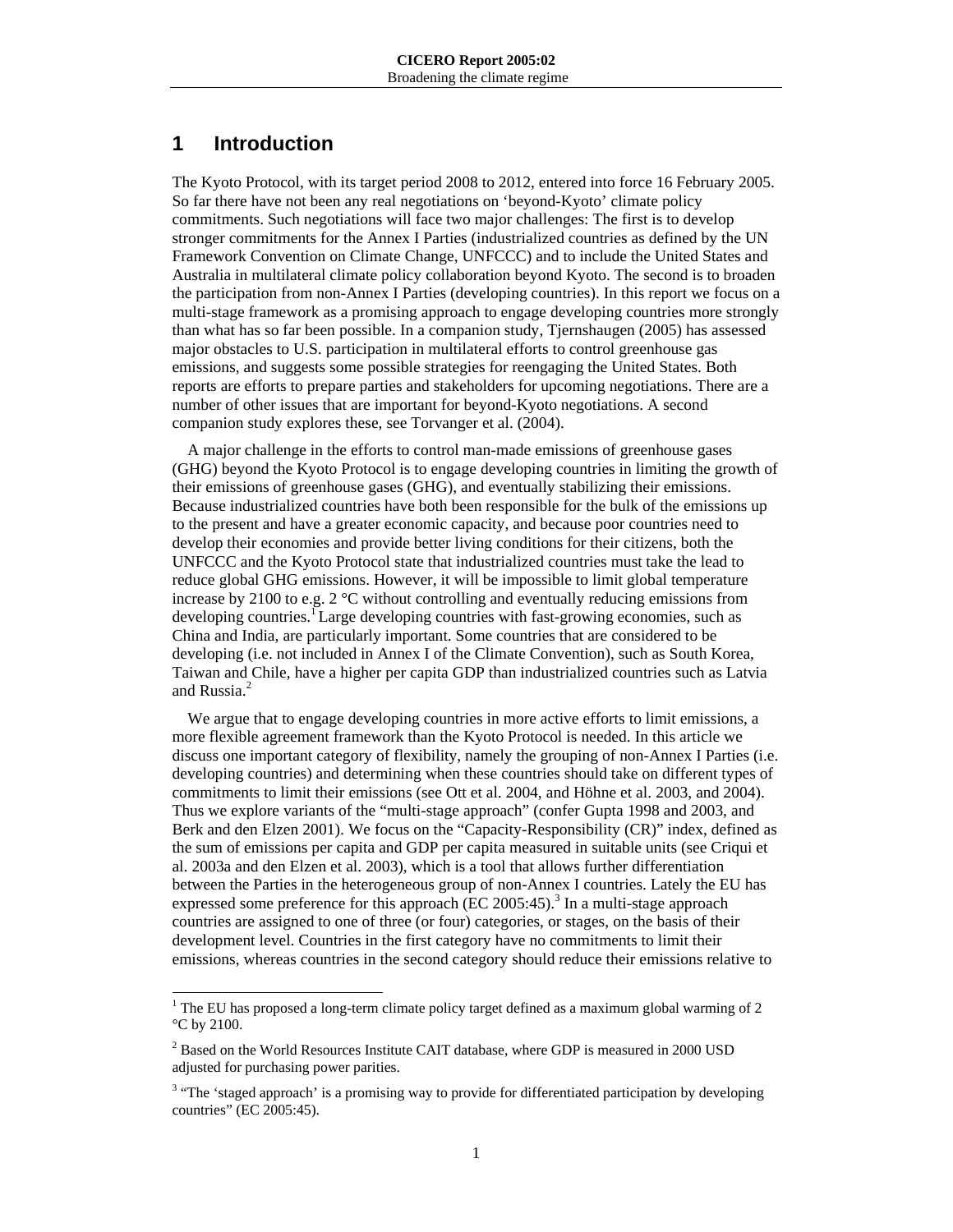GDP. Countries in the third category should achieve an absolute reduction of their emissions. In this report, we explore different variants of and modifications of the CR index as alternative indicators for defining the stages or thresholds for participation. These indicators are then combined with a Human Development Index (HDI), a Governance index, and an institutional affiliation index.<sup>4</sup> The general idea is that when developing countries grow and increase their GDP, GHG emissions tend to grow also. At some stage they will graduate from stage 1 to stage 2, or from stage 2 to stage 3. *The aim of this study is to explore how far different variants of the Capacity-Responsibility index, including Human Development and Governance indices, can take us in the direction of pointing out a politically feasible regime architecture, where the most important political feasibility indicator is the placement of Annex I (industrialized) countries in stage 3, least developed countries in stage 1, and other developing countries in stages 1 or 2. This approach makes it possible for rapidly industrializing developing countries with sufficiently high per capita GDP and GHG emissions to be placed in stage 3.*

We limit the discussion to choice of indicators and threshold values that define the transition (graduation) thresholds between the three stages. This means that we do not elaborate on the various types of commitments or targets that the different stages could contain, or discuss how commitments should be differentiated across countries within each stage based on the CR index or other indicators. Furthermore, we use single year observations of emissions and GDP, and do not elaborate on the dynamic (graduation) aspects of the multistage approach, for example when specific countries will graduate to higher stages given a development scenario.

In the second section we survey major interpretations of the multi-stage approach based on existing literature. The third and main section of the article analyses eight cases of graduation thresholds and consequences for countries in terms of positioning in stage 1, 2 or 3, followed by a political feasibility assessment of the outcomes. For feasibility reasons, Annex I countries should end up in stage 3, whereas e.g. least developed countries should end up in stage 1. Section four discusses adaptation to climate change with a focus on developing countries and an adaptation protocol as an addition to a multi-stage climate policy agreement. Finally, in section five the analysis is summarized to assess the overall feasibility of the multistage approach and provide policy implications. An annex presents tables showing the detailed results for all countries of the world based on a selection of a few of the graduation threshold cases.

# *2* **A survey of multi-stage climate policy approaches**

With the need for broader participation in the climate regime, the development of a future international architecture may take different directions. Assuming a Kyoto Protocol-type regime with national GHG emission constraints, there are two ways to broaden participation. Either an incremental evolution of the regime, i.e. gradual expansion of the Annex I group, or a "structural regime change, i.e. defining the evolution of emission allowances for all Parties over a longer period" (Berk and den Elzen 2001:465). The latter *'full participation*' regime could adopt a set of rules or targets that define the evolution of emission quotas for all Parties over a long time period, e.g. such as 'Per capita Convergence' (Convergence and Contraction) (Meyer 2000), 'Soft landing' (Blanchard et al. 2001) and 'Global Preference Score approach' (Bartsch and Müller 2000). See figure 1 for a general overview of these different approaches to a global climate regime.

This report focuses on the alternative direction, namely an incremental broadening of the climate regime. How can the group of countries with binding quantified emission limitation

 4 The HDI index is used by UN bodies, see UNDP (2004). The HDI and Governance indices are from the CAIT database (http://cait.wri.org/).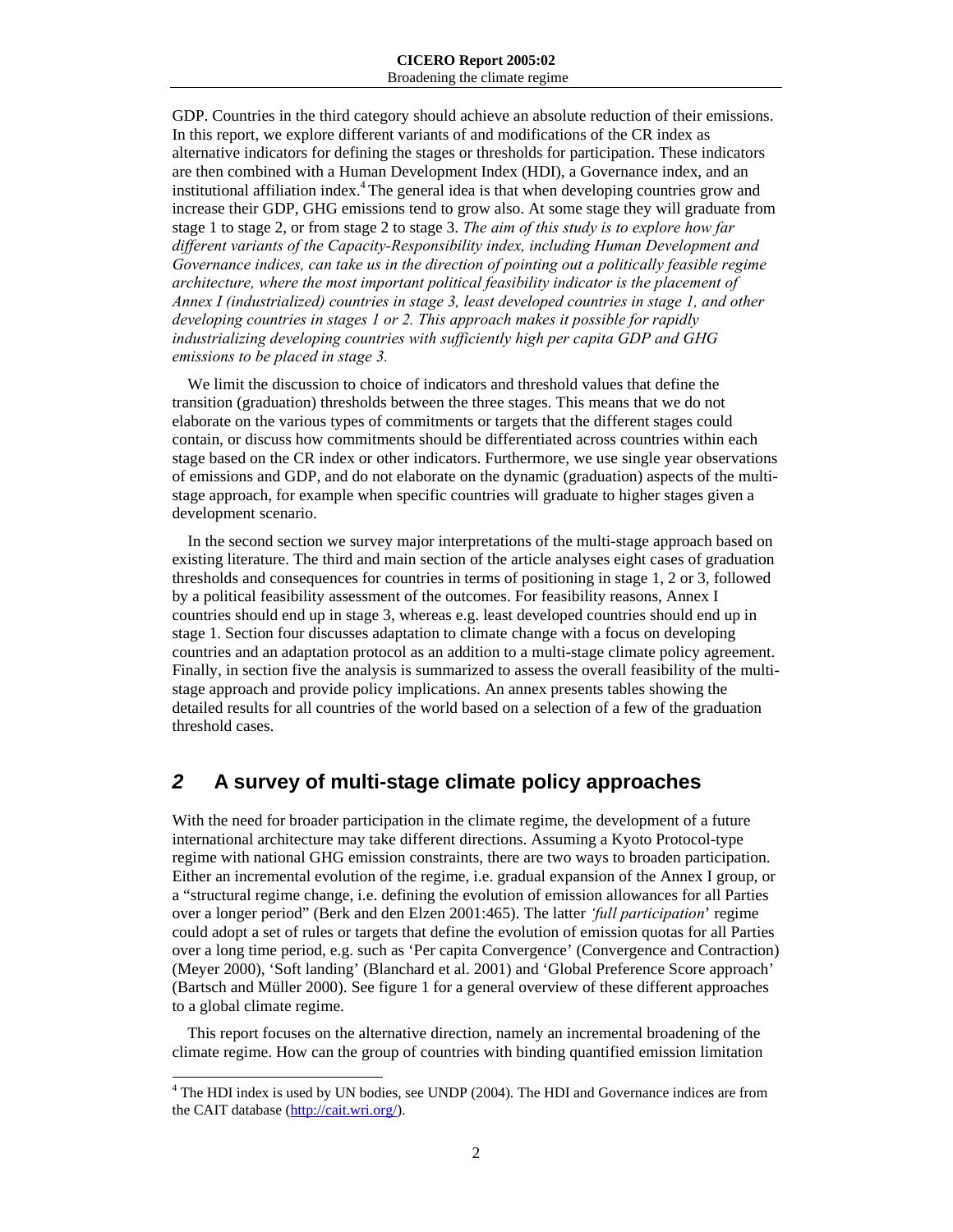or reduction objectives be gradually expanded? Berk and den Elzen (2001) call this track an *'increasing participation*' regime and label it a *'multi-stage regime'* when different categories of countries and targets are considered. Differentiation between the Parties in terms of *when* (to take on commitments) and *what* (commitments to take on) is the central idea of a multistage regime.



**Figure 1:** Categorization of emission endowment schemes (Criqui 2003a: 15).

## *2.1 Multi-stage approaches*

'Multi-stage' approaches have been developed by Gupta (1998), Stewart and Wiener (2001) and den Elzen et al. (2001). 'The aim with such a system is to ensure that countries with comparative circumstances in economic, developmental and environmental terms have comparative responsibilities/commitments under the climate regime. Moreover, the system defines when their level of responsibility/commitment change as their circumstances change.' (Berk et al. 2001a:29).

Gupta (1998) proposed a categorisation of five different groups that have different commitments depending on their capabilities (in the form of ability to pay): Least-Developed Countries (LDCs) with low emissions; other LDCs; MIC – middle-income developing countries; and high-income developing countries (HIDC) (Gupta 1998).

The Parties may alternatively be grouped according to mainly economic criteria and emissions levels, such as in Blanchard et al. (2001) and Criqui et al. (2003a). Three variants of the multi-stage approach are presented in table 1, taken from Criqui et al. (2003b).

The upper part of the table relates to the S550e scenario, which is stabilization of the concentration of the six Kyoto Protocol GHGs in the atmosphere at 550 parts per million by volume  $CO<sub>2</sub>$  equivalents by 2100, whereas the lower part of the table relates to the similar 650 parts per million by volume scenario. There are three stages: stage 1 with no commitments; stage 2 with intensity targets (reduce emissions relative to GDP); and stage 3 with absolute emission reduction targets. Then there are three variants of the multi-stage approach: MS1, MS2, and MS3. In terms of thresholds, these variants differ only in the transition from stages 2 to 3, which is from intensity targets to absolute targets. In the first variant (MS1), a country's entry into stage 3 depends on a threshold that is defined as a proportion of the world average per capita emission level (100% in the 550 scenario, and 120% in the 650 scenario).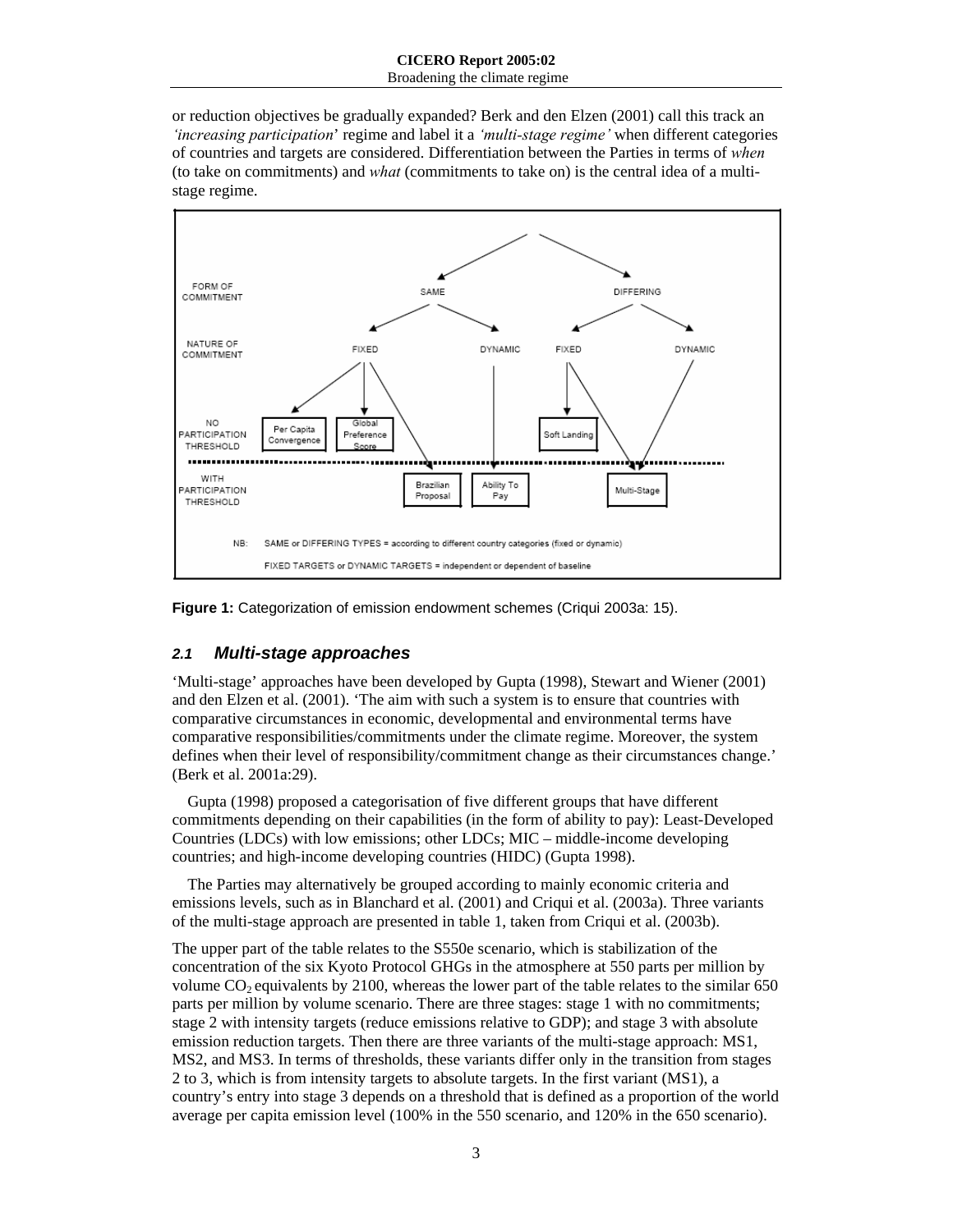In the second variant (MS2), a Capacity-Responsibility (CR) index is used, with a value that is about twice that used for the stage 1 to stage 2 threshold.<sup>5</sup> In the third variant (MS3), entry into stage 3 begins after a stabilization period, which is fixed and pre-determined, and allows the rate of growth in emissions to be progressively reduced to zero. In addition there are differences in the way targets are defined across the multi-stage approach variants and between stages 2 and 3. These are not commented on further since in this study we focus on graduation thresholds. The different thresholds and the differentiation rules at each stage have to be differentiated according to the global emission profile. Under the S650e case, where the concentrations of the six Kyoto Protocol GHGs in the atmosphere are stabilized at 650 parts per million by volume  $CO<sub>2</sub>$  equivalents by 2100, there is a less pressing need for developing countries to contribute to global emissions control. This means that the parameters can be substantially relaxed compared to the much more stringent S550e case. Furthermore, the CR threshold values are higher, the stabilization periods are longer, and the maximum value for the de-carbonization rate is lower.

| Table 1: A multi-stage approach based on economic criteria and emissions. |  |
|---------------------------------------------------------------------------|--|
|                                                                           |  |

|         | S <sub>550e</sub> | MS1                                                                                         | MS2       | MS3                                             |
|---------|-------------------|---------------------------------------------------------------------------------------------|-----------|-------------------------------------------------|
|         | Threshold         | $CR = 5$                                                                                    |           |                                                 |
| Stage 2 | Target            | dynamic targets, decarbonisation rate<br>function of per capita GDP (*).<br>$max = -3$ %/vr |           | stabilisation period,<br>function of per capita |
| Stage 3 | Threshold         | 100 % of average per<br>capita emissions                                                    | $CR = 12$ | emissions (**)<br>$(constant = 70)$             |
|         | Target            | absolute targets, reductions proportional<br>to per capita emissions                        |           |                                                 |

| S650e   |           | MS1                                                                                            | MS2       | MS3                                             |
|---------|-----------|------------------------------------------------------------------------------------------------|-----------|-------------------------------------------------|
| Stage 2 | Threshold |                                                                                                | $CR = 12$ |                                                 |
|         | Target    | dynamic targets, decarbonisation rate<br>function of per capita GDP (*).<br>$max = -2.5 %$ /vr |           | stabilisation period.<br>function of per capita |
| Stage 3 | Threshold | 120 % of average per<br>capita emissions                                                       | $CR = 20$ | emissions (**)<br>$(constant = 100)$            |
|         | Target    | absolute targets, reductions proportional<br>to per capita emissions                           |           |                                                 |

Source: Criqui et al. (2003b).

*(\*)The de-carbonisation rate, expressed in percentage reduction per year, is a linear function of per capita income (GDP/cap):a x GDP/cap, a = 0.33, with a maximum de-carbonisation rate.* 

*(\*\*)The length of the stabilisation period is given by the transition constant (TC) and is calculated by dividing the TC by per capita emissions (in tCO2/cap.yr) in the reference period: e.g. if the transition constant is 70, a region with a per capita emission level of 5 will have to bring down its emission growth rate to zero in 14 years.* 

 $\overline{\phantom{a}}$ <sup>5</sup> See section 2.2 for details on the CR index.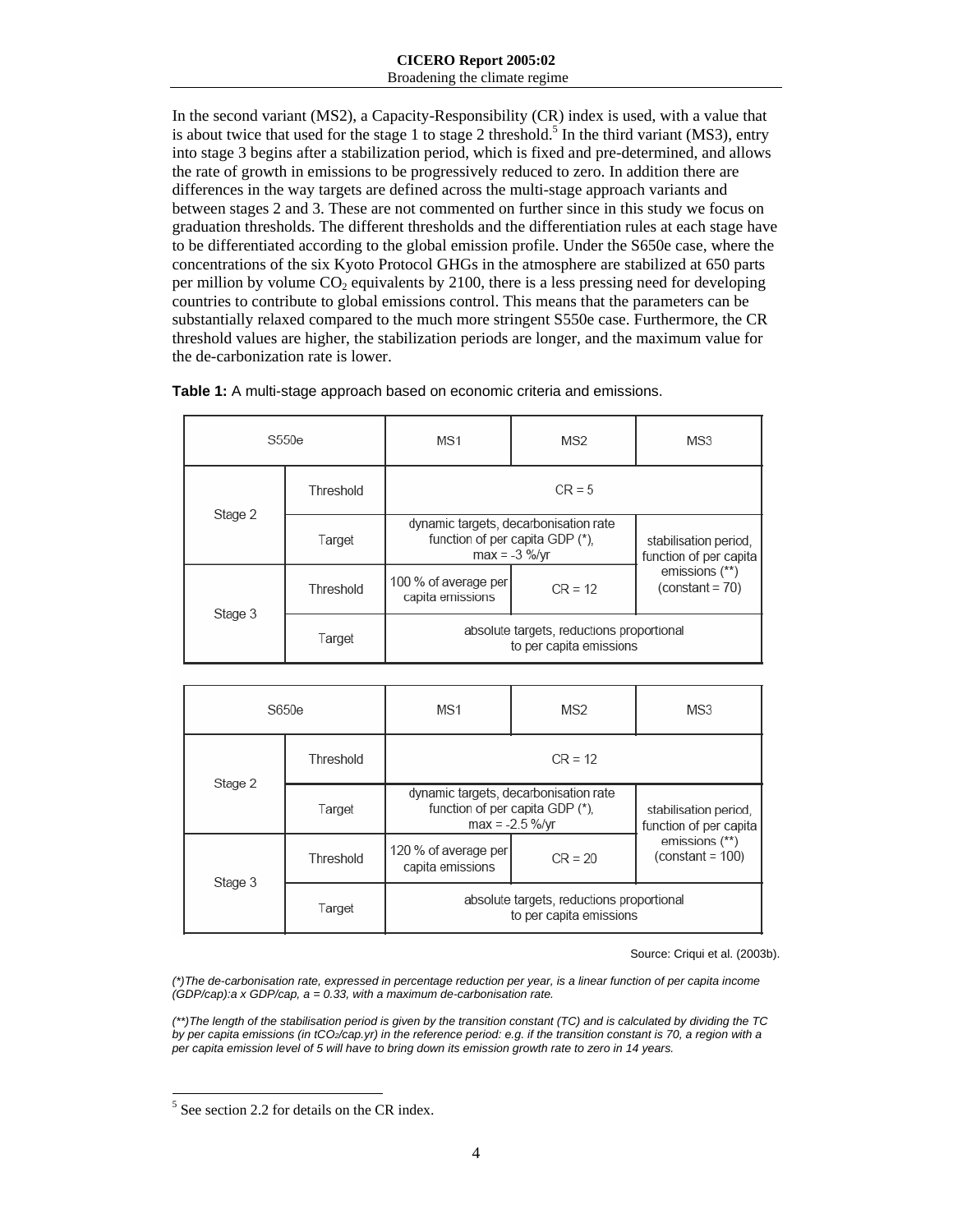## *2.2 Methods and indicators for grouping and graduation of countries*

In future agreements, it is a likely option that the Parties, particularly the non-Annex I Parties, will be differentiated and split in different groups. Such grouping for the purpose of differentiation of commitments could be based on a given indicator or a combination of several indicators, such as emissions per capita, GDP per capita, human development index, total emissions, or historical responsibility for temperature change (Claussen and McNeilly 1998; Bodansky 2003).

In this section, the main indicators used in this report for grouping and graduation of countries to higher stages are discussed. The main indicators are capacity-responsibility (CR) index, the human development index (HDI), the governance index, and institutional affiliation.<sup>6</sup>

As illustrated by figure 2, there is a clear positive correlation between emissions per capita (responsibility) and GDP per capita (capacity/ability to pay),<sup>7</sup> although the carbon intensity (emissions per GDP) of the economy decreases over time/with income in most countries.8



**Figure 2.** Emissions (tons CO<sub>2</sub> equivalents) per capita and income (GDP \$ PPP) per capita for 184 countries in the CAIT database. 2000.

Figure 3 groups the countries by their income per capita levels, but excludes the two countries Qatar and Luxembourg due to their extreme values on emissions and income, respectively. Excluding the extreme outliers Qatar and Luxembourg better illustrates the distribution of the large majority of countries in the scatter plot.

l

 $6$  In this study, countries are divided into two groups by institutional affiliation, either Annex I (i.e. industrialized countries as defined by the UNFCCC) or non-Annex I countries.

<sup>&</sup>lt;sup>7</sup> Jacoby et al. (1999) propose ability to pay as the single indicator for participation in a future climate architecture.

 $8$  See Ringius et al. (2002) for a discussion of fairness principles in the context of climate policy.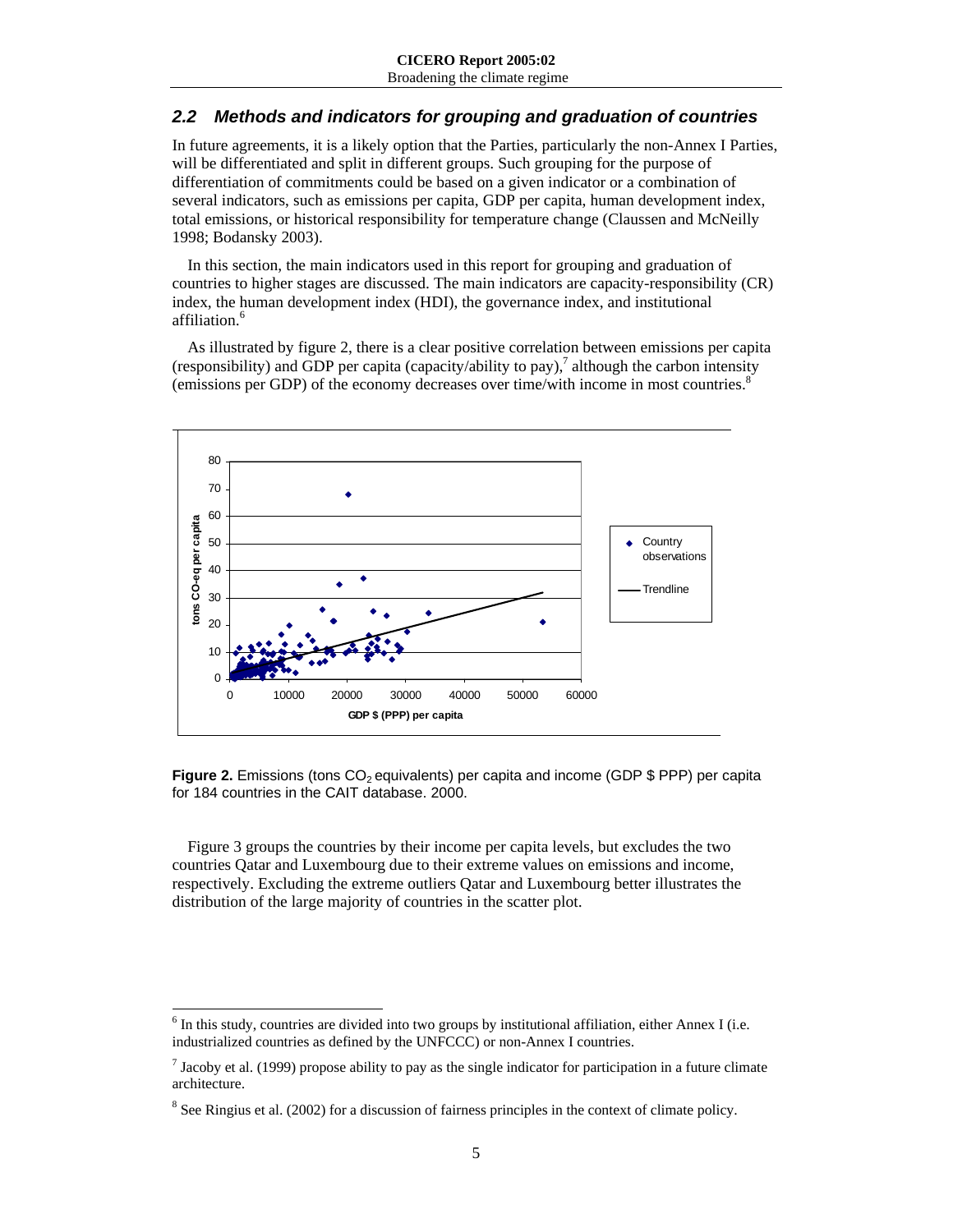Broadening the climate regime



**Figure 3.** Emissions (tons CO<sub>2</sub> equivalents) per capita and income (GDP \$ PPP) per capita. Qatar and Luxembourg are excluded due to their extreme values. 2000.

#### **2.2.1 CR index**

The Capacity-Responsibility (CR) index builds on the positive correlation between emissions per capita and income per capita as shown in figures 2 and 3. The CR index is a mixed indicator drawing from Article 3.1 of the UNFCCC, which states that 'common but differentiated responsibilities and respective capabilities' should be taken into account in defining the appropriate action of the different Parties. Criqui et al. (2003a) define the CR index as the per capita income in thousand 1999 Euros plus the per capita  $CO<sub>2</sub>$ -equivalent emissions in tCO<sub>2</sub> in 2000. Per capita income is a common variant of the 'ability to pay' or 'capacity' fairness principle, whereas emissions per capita is a variant of the 'polluter pays' (or 'responsibility') principle, or even the 'egalitarian' (or 'need') principle (Ringius et al. 2002).

This composite index combines values of different nature and can thus in principle be weighted or normalized in various ways, as we do in cases 5–8 in the next section. However, Criqui et al. (2003a) find that a one-to-one weight produces fairly satisfactory results for grouping regions and countries. Calculating the CR index values for some selected countries (USA, Canada, Japan, China and India) but mostly on a regional basis, they place countries and regions into three stages of commitments based on the resulting CR index values. The idea is then that as countries over time become richer and/or larger GHG emitters, their CR index values will increase and they may graduate into a different stage in terms of commitments to reduce GHG emissions. The three different stages are defined as:

| Stage 1 $(CR<5)$ :        | no commitment:                       |
|---------------------------|--------------------------------------|
| Stage 2 $(5 < CR < 12)$ : | carbon intensity targets; and        |
| Stage $3$ (CR $>12$ ):    | absolute emission reduction targets. |

#### **2.2.2 Human Development Index (HDI)**

The human development index (HDI) is commonly used to assess, rank and group countries in terms of their development. The HDI is a composite index reflecting life expectancy at birth; adult literacy rate and the combined gross enrolment ratio for primary, secondary and tertiary schools; and GDP per capita in purchasing power parity (PPP) US dollars (UNDP 2004). The HDI ranges from 0 to 1. Countries are often placed into three different groups, namely high human development (HDI>0.8), medium human development (0.8>HDI>0.5) and low human development (HDI<0.5).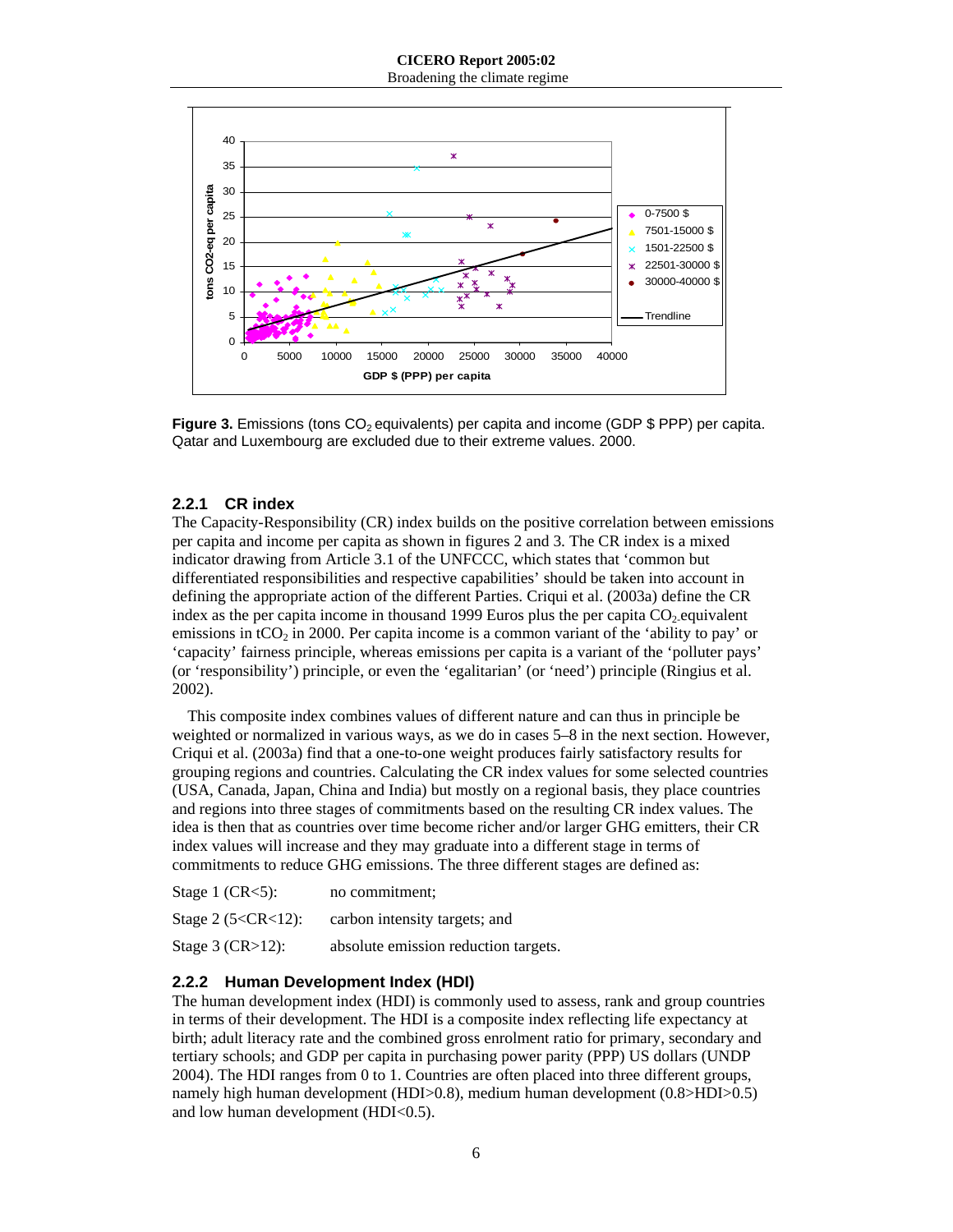## **2.2.3 Governance index**

The Aggregated Governance Indicator attempts to capture the complex and multifaceted aspects of governance as a composite index based on six dimensions of governance: (1) political stability, (2) government effectiveness, (3) regulatory quality, (4) rule of law, (5) voice and accountability, and (6) corruption. These dimensions are weighted equally in the indicator. This governance indicator, devised by the World Bank, draws on many separate sources of subjective data on perceptions of governance constructed by multiple organizations. (CAIT 2005; underlying source is World Bank (Kaufmann et al. 2003)).

## **2.2.4 Institutional affiliation**

Differentiation between the Parties is central to the idea of a multi-stage regime. The Kyoto Protocol and the Climate Convention differentiate between the Parties on the basis of institutional membership. In 1992, the Parties listed in Annex I to the UNFCCC were the 24 original members of OECD and countries with economies in transition (EIT), see table  $2<sup>9</sup>$ 

**Table 2.** Institutional affiliation of countries in Annex I of the UN Framework Convention on Climate Change (UNFCCC) and Annex B of the Kyoto Protocol

| Annex I to the UNFCCC (41 countries plus EEC as a separate<br>party)<br>These Parties agreed to try to limit/return their greenhouse-gas<br>emissions to 1990 levels by the year 2000 as per Article 4.2 (a)<br>and $(b)$ .                                                                                                                                                                                                                        | <b>OECD (and IEA) members</b><br>among the non-Annex I<br><b>Parties</b>                                                                                                                                                                |                                                                |
|----------------------------------------------------------------------------------------------------------------------------------------------------------------------------------------------------------------------------------------------------------------------------------------------------------------------------------------------------------------------------------------------------------------------------------------------------|-----------------------------------------------------------------------------------------------------------------------------------------------------------------------------------------------------------------------------------------|----------------------------------------------------------------|
| 24 original OECD members, <sup>d</sup> the<br><b>European Union</b>                                                                                                                                                                                                                                                                                                                                                                                | <b>14 countries with</b><br>economies in<br>transition <sup>e</sup>                                                                                                                                                                     | Recent (post-1992) OECD<br>entries                             |
| Australia, Austria, Belgium, Canada,<br>Denmark, European Economic Community<br>(EEC), Finland, France, Germany, Greece,<br>Iceland, <sup>d</sup> Ireland, Italy, Japan, Kazakhstan, <sup>t</sup><br>Liechtenstein, <sup>a</sup> Luxembourg, Monaco, <sup>a</sup> The<br>Netherlands, New Zealand, Norway,<br>Portugal, Spain, Sweden, Switzerland,<br>Turkey, <sup>c</sup> United Kingdom of Great Britain<br>and Northern Ireland. United States | Belarus, <sup>f</sup> Bulgaria,<br>Croatia. <sup>ª</sup> Czech<br>Republic, Estonia,<br>Hungary, Latvia,<br>Lithuania, Poland, <sup>a</sup><br>Romania, Russian<br>Federation, Slovakia. <sup>d</sup><br>Slovenia, <sup>a</sup> Ukraine | Korea (12 December 1996),<br>Mexico (18 May 1994) <sup>d</sup> |

<sup>a</sup> Liechtenstein and Monaco are not members of OECD, but joined Annex I at COP 3 together with Croatia and Slovenia. b

<sup>b</sup> Added to Annex I only for the purpose of the Kyoto Protocol at COP 7, but is not listed under Annex B of the Kyoto Protocol.

 Turkey, an original member of OECD, did not ratify the Climate Convention before February 2004 and is not listed in Annex B of the Kyoto Protocol.

<sup>d</sup> These Parties are not members of the International Energy Agency (IEA).

e Slovakia (2000), Poland (1996), Hungary (1996) and Czech Republic (1995) have all become members of OECD recently, but were already listed in Annex I of the UNFCCC from 1992.

 $f$  Belarus is not listed under Annex B of the Kyoto Protocol.

 $\overline{\phantom{a}}$ 

According to institutional membership (as referred to in Michaelowa et al. 2004), recent entries to the OECD and IEA should become members of Annex I and subject to absolute emissions targets. South Korea and Mexico are likely candidates for reduction commitments for a second commitment period.<sup>10</sup> Malta and Cyprus that are 'economies in transition', but

<sup>&</sup>lt;sup>9</sup> The division between Annex I and Non-Annex I Parties has developed into a very rigid divide which has been further reinforced by the Kyoto Protocol which put emissions commitments for Annex I Parties only.

<sup>&</sup>lt;sup>10</sup> "However, the two countries are expected to be pressured to participate in the reduction commitment for the second commitment period of 2013-17, as they are members of the Organization of the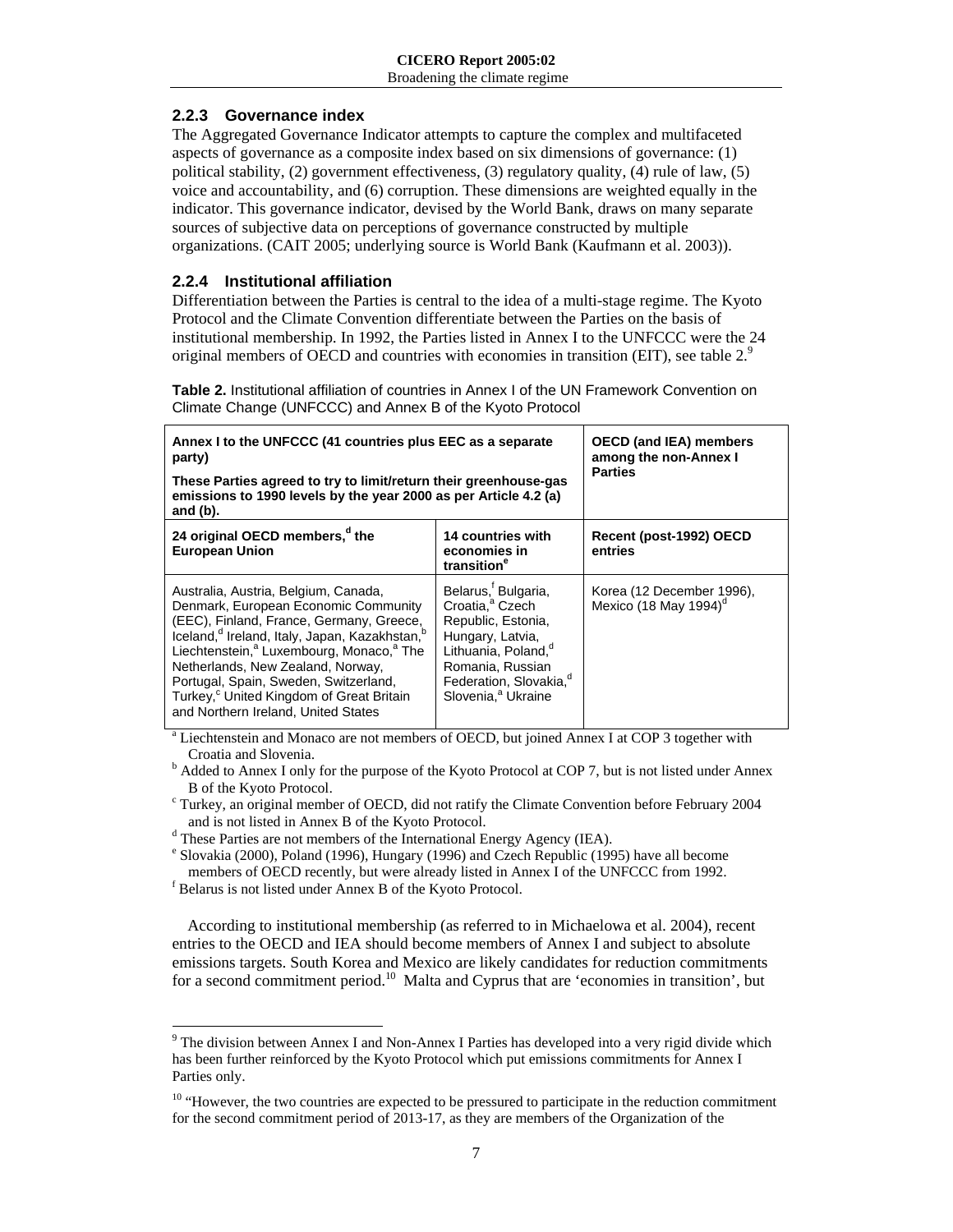new members of the EU from 2005 are other obvious candidates. Michaelowa et al. (2004) propose that no least-developed countries ("recipients of IDA funds or food aid")  $\frac{11}{10}$  be subject to any commitments, and that all OECD and IEA-members automatically be in stage 3.

Pershing et al. (2004) propose to focus on the largest countries, for example the 5 or 25 largest countries in terms of population, largest GDP, or largest emissions, see the illustration in figure 4.



**Source: Pershing et al. (2004).** 

**Figure 4.** Overlap between top 25 countries in population, GDP, and emissions.

## *2.3 Political feasibility*

Assessing the political feasibility of any mode of participation in a GHG-abatement regime will inevitably be based on an evaluation of what kind of commitment different countries are willing to accept in future negotiations. In other words, a negotiated agreement is the only way forward in the global handling of the climate change issue. Furthermore, an evaluation of possible future commitments must be based on the experience we already have with countries' positions in previous rounds of negotiations. Positions have been fairly well established over the decade of negotiations that have passed, and our discussion is based on how different versions of a multi-stage regime (i.e. different thresholds and indicators for commitments) can help alter traditional positions enough to achieve a regime with broader participation. Our discussion is therefore founded on a discussion of differentiating responsibilities among countries in accordance with their ability and willingness to help mitigate anthropogenic global warming.

 $\overline{a}$ 

Economic Cooperation and Development (OECD) and have produced a large amount of emissions annually." The Korea Times, 16. 12. 04.

<sup>&</sup>lt;sup>11</sup> IDA: International Development Aid.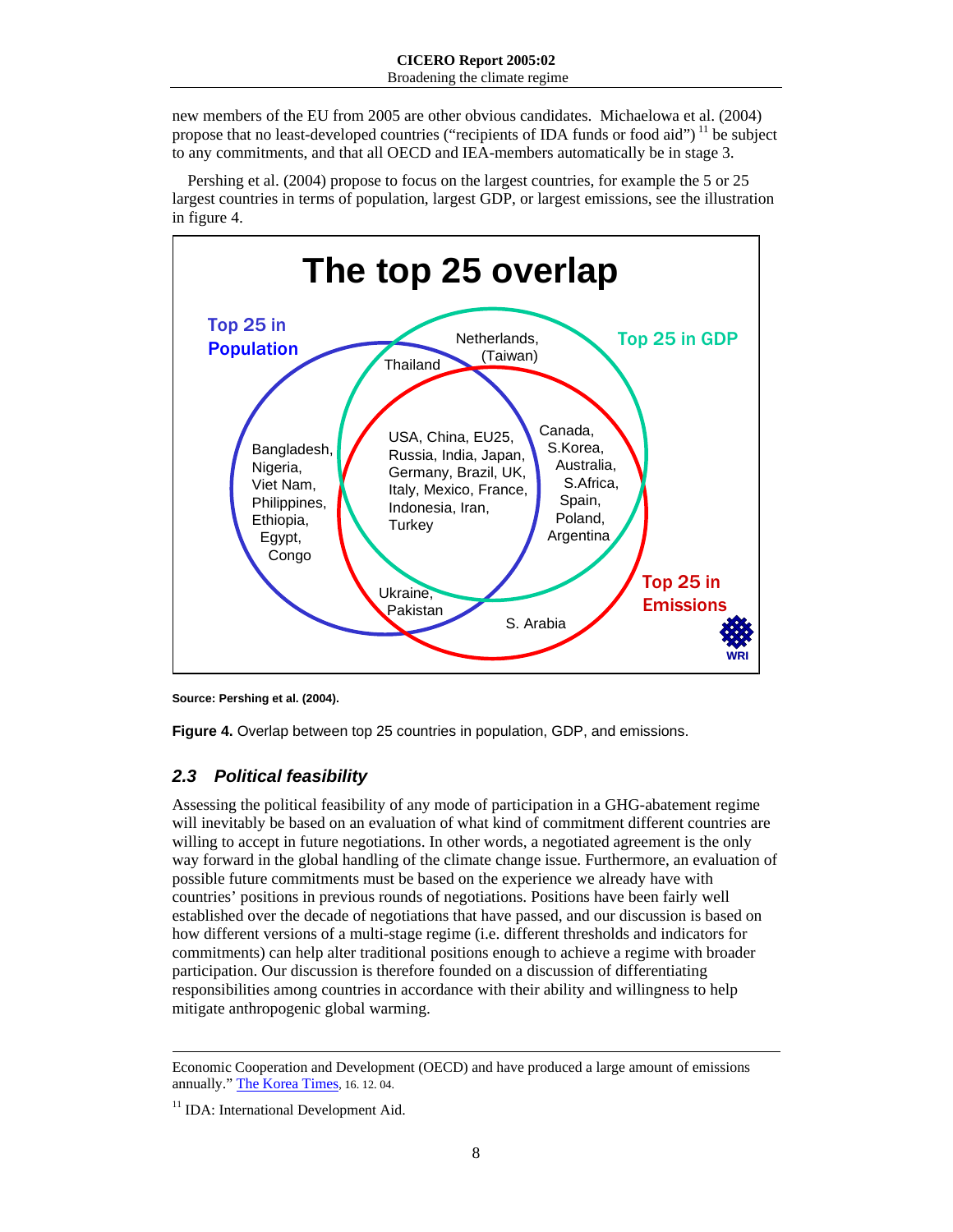In our analysis, the various cases of the CR index provide an argument for using various criteria (equity, past/current/future responsibility etc.) to persuade certain developing countries or groups of developing countries, immediately or in the not-so-distant future, to accept being placed in specific stages and thereby be obliged to take on a specific or voluntary set of commitments. The core issue in the political feasibility assessment is therefore whether, how and which non-Annex I countries can be placed in stages 2 and 3. In particular, we find it pertinent to analyze how developing countries can become stronger participants in and contributors to a future regime.

Applying standard assumptions of rationality, we make an underlying assessment based on who stands to gain or lose from a move of developing countries from stage 1 to stage 2. Industrialized countries will gain (or at least not lose) in the longer term, since a move of large and fast-growing developing countries into stage 2 would mean that they commit to reducing their emission intensity over time. A broader group of countries that address/reduce their emissions mean that the costs of mandatory reductions for industrialized Annex I countries will drop in the longer term. In order to achieve this desirable effect, i.e. to make a transfer from stage 1 to stage 2 politically feasible, industrialized countries must be willing to increase their transfer of funds and technology to developing countries – in particular increased funds for adaptation purposes. Increased transfers of funds and technology would potentially mean that developing countries could have a net gain (or at least not lose) by moving from stage 1 to stage 2. One challenge to this solution is that industrialized countries may not be sufficiently willing to substantially increase their engagement in transfer of money and technology from what they are already contributing.

Furthermore, in previous rounds of negotiations the G77/China group has been acting as a remarkably unified coalition resisting any proposals from the Annex I group to accept any sort of commitments. Therefore, in our discussion of how various cases of the CR index can be applied as a tool to make developing countries accept a move from stage 1 to stage 2, we assume that developing countries are willing to let go of the negotiating power they have had during previous rounds by acting as a unified group. Underlying self-interests within G77/China are divergent, between groups representing preferences that vary from the lowlying island states in AOSIS to the oil-exporting countries in OPEC. These differences in preferences may over time make it less likely that G77/China can continue acting as a unified negotiator. Hence, in this report, we argue that in a future regime developing countries must accept differentiation of commitments within the G77 if the regime is to move forward towards broader participation and stronger commitments. Since developing countries are predicted to suffer the worst impacts of climate change in the future, it would seem to be in their self-interest to achieve such a regime. In the following section, we assess various criteria and indicators for differentiation among developing countries in terms of what stage they belong to, and how these indicators can be a fruitful tool in future rounds of negotiations.

# **3 Variations of the Capacity-Responsibility index**

In this section, we explore eight cases of the CR index (see table 3) to test their political feasibility in terms of grouping countries. In case 1, we reconstruct the CR index as in Criqui et al. (2003a) with the same threshold values, but for 184 countries instead of a regional basis. In case 2, we adjust the threshold values since case 1 shows significant differences between countries and within regions. Case 3 explores the option of including the countries' level of development by adding the Human Development Index (HDI). Case 4 also uses the HDI, but by grouping the countries initially and not adding HDI to the CR index. Cases 5 through 8 address the problem of adding two indicators of different nature by normalizing the indicators. Case 5 includes only income and emissions per capita, while case 6 also includes the HDI. Case 7 includes the dimension of governance in addition to income and emissions per capita. Case 8 builds on case 7, but adds an institutional affiliation requirement.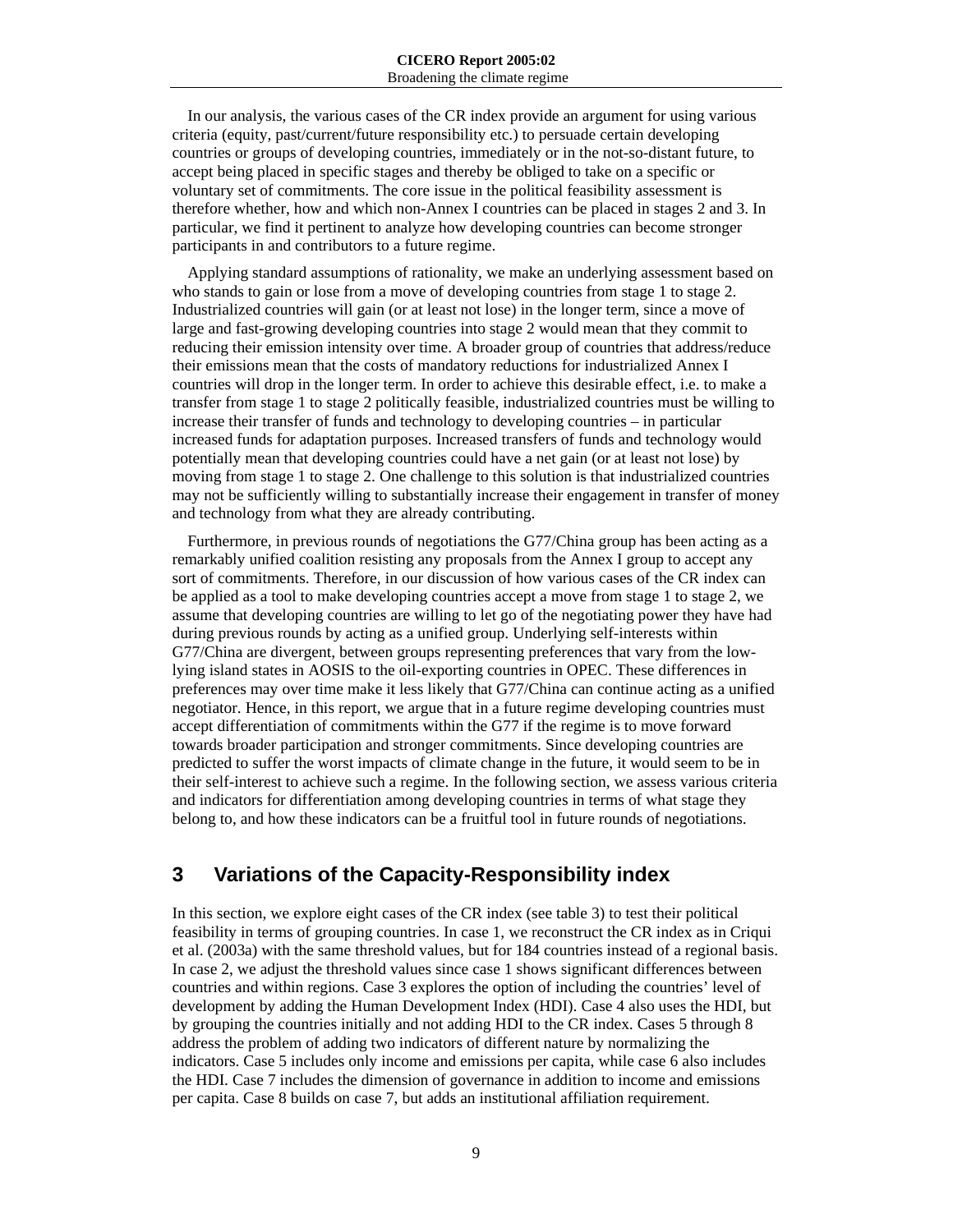Broadening the climate regime

#### **Table 3.** Explored cases and characteristics

| Case   | <b>Characteristics</b>                                                                  |
|--------|-----------------------------------------------------------------------------------------|
| Case 1 | Original CR index with original thresholds                                              |
| Case 2 | Original CR index with adjusted thresholds                                              |
| Case 3 | Original CR index + 10 HDI and adjusted thresholds                                      |
| Case 4 | Original CR index with HDI values and adjusted thresholds                               |
| Case 5 | Normalized CR index and adjusted thresholds                                             |
| Case 6 | Normalized CR index with HDI and adjusted thresholds                                    |
| Case 7 | Normalized CR index with governance and adjusted thresholds                             |
| Case 8 | Normalized CR index with governance + institutional affiliation and adjusted thresholds |

## *3.1 Case 1: Original CR index with original thresholds*

We follow the methodology of Criqui et al. (2003a), but use data from the Climate Analysis Indicators Tool (CAIT) database.<sup>12</sup> The difference in terms of the data is that while we both use per capita  $CO<sub>2</sub>$  (t) equivalent emissions from 2000, Criqui et al. (2003a) use 1000  $\epsilon$  per capita PPP from 1999 and we use 1000 \$ per capita PPP from  $2001$ .<sup>13</sup> The resulting CR index values are only slightly higher than those specified in Criqui et al.'s analysis. In this first case, we therefore use the same graduation threshold values as Criqui et al., in that countries with a CR index value below 5 are in stage 1, countries with CR index values between 5 and 12 are in stage 2, and countries with CR index values higher than 12 are in stage 3.

| Main countries in stage 1<br>(CR<5)                                                         | Main countries in stage 2<br>(5 <cr<12)< th=""><th>Main countries in stage 3<br/>(CR&gt;12)</th></cr<12)<>    | Main countries in stage 3<br>(CR>12)                                                                                                                             |
|---------------------------------------------------------------------------------------------|---------------------------------------------------------------------------------------------------------------|------------------------------------------------------------------------------------------------------------------------------------------------------------------|
| Annex I: (none)                                                                             | Annex I: Turkey, Romania                                                                                      | <b>Annex I:</b> (except two countries)                                                                                                                           |
| <b>Oil-producing countries:</b><br>Angola. Nigeria                                          | <b>Oil-producing countries:</b><br>Iraq, Algeria                                                              | Oil-producing countries:<br>Qatar, Saudi Arabia, UAE, Brunei,<br>Equatorial Guinea, Trinidad & Tobago,<br>Libya, Venezuela, Iran                                 |
| Others:<br>Sri Lanka, India, Pakistan,<br>Vietnam, Honduras, Haiti,<br>Kiribati, Bangladesh | Others:<br>China, Philippines,<br>Indonesia, Costa Rica,<br>Peru, Bolivia, Namibia,<br>Congo, Thailand, Egypt | Others:<br>Singapore, Israel, Cyprus, Taiwan, South<br>Korea, Malta, Mexico, Argentina, Brazil,<br>Chile, South Africa, Botswana, Uruguay,<br>Mongolia, Malaysia |

**Table 4.** Case 1 - Original CR index with original thresholds (5 and 12)

Table 4 presents the distribution of major countries across the three stages. Out of the 184 countries, 72 countries accounting for about 65% of the global GHG emissions fall into stage 3. All Annex I countries except Turkey and Romania fall into stage 3, but there are a number

 $\overline{a}$ 

 $12$  CAIT is an information and analysis tool on global climate change developed by the World Resources Institute. CAIT provides a comprehensive and comparable database of greenhouse gas emissions data (including all major sources and sinks) and other climate-relevant indicators (http://cait.wri.org).

<sup>&</sup>lt;sup>13</sup> Includes land use, land-use change and forestry (LULUCF) activities. The CAIT database does include emissions from LULUCF activities, and global GHG emissions increase by about 22 percent when these emissions are included. We have chosen not to include LULUCF-related emissions since the CR-index is sensitive to such activities and their inclusion tends to penalize developing countries. If LULUCF activities were to somehow be included, the reference period should be longer (for instance 10 years) and not based on one random year.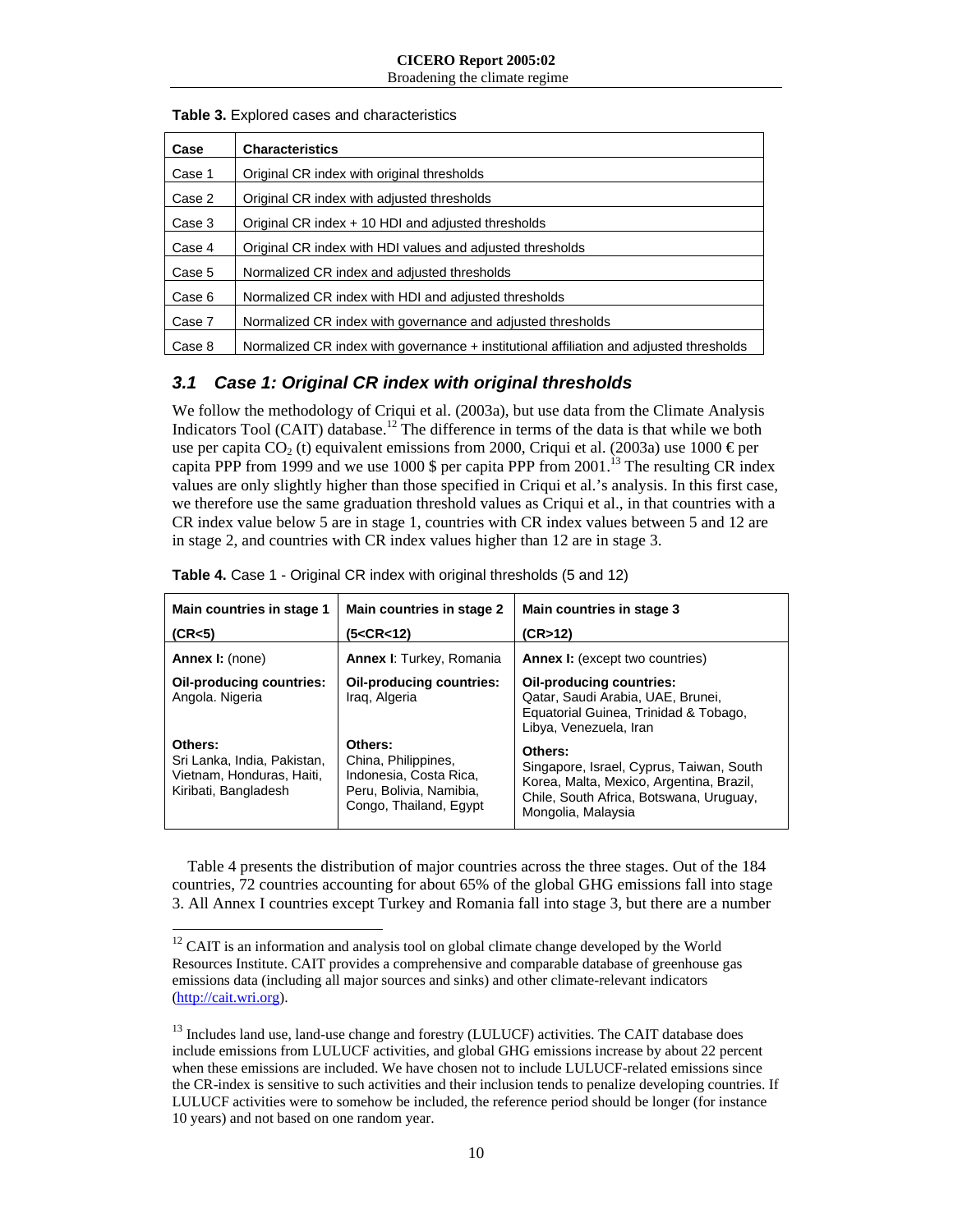of non-Annex I countries that fall into the same stage. These are mainly oil-producing countries such as Qatar, United Arab Emirates, Kuwait and Bahrain, but also very different countries such as Israel, Argentina, Botswana, Chile, Mongolia and Brazil. Taiwan also falls in this stage. However, the country is not a party to the UNFCCC (and other UN-based agreements) since this has been blocked by China. In stage  $2$  (5<CR<12), we find 56 countries accounting for about 25 percent of the global GHG emissions. Countries that fall into stage 2 are Romania, Turkey (both Annex I countries), Thailand, China, Peru, Egypt, Philippines and Indonesia. The remaining 56 countries accounting for about 10 percent of the global GHG emissions are placed in stage 1 (CR<5). Here we find countries such as India, Pakistan, Angola, Vietnam, Bangladesh and Nigeria.

#### **3.1.1 Political feasibility assessment**

A serious concern with the results in case 1 is the placement and grouping of countries in stage 3. In terms of political feasibility, it is vital that all Annex-I countries fall into in stage 3 and take on reduction commitments. This is important to enable stronger commitments from developing countries. The results in table 4 show that some Annex I countries are placed in stage 2 due to their CR index values.

Furthermore, some of the major oil-producing (and exporting) countries have high CR index values and therefore fall into stage 3 (see Table 4). This is a result not only from their large  $CO<sub>2</sub>$ -equivalent emissions per capita, but also from fairly high per capita incomes. It is, however, not likely that oil-exporting countries (that have a history of opposing GHG emission controls) would be willing to participate in stage 3 in the near future. The likelihood of transfer of funds and technology from industrialized countries in order to abate their potential loss of income as a result of lower petroleum exports is deemed low.

Table 4 also shows that countries such as Argentina, Brazil, Chile, Botswana, South Africa, Mongolia, and Malaysia fall into stage 3. This is a problematic result, since it is highly unlikely that these countries would accept mandatory emissions reductions. It is a timely question to ask whether these countries would even accept a placement in stage 2. If we take a look at the countries that are placed in stage 2, we find among others China, Indonesia and Thailand. Based on the previous positions of these countries in the negotiations, it is unlikely that at least China and Indonesia will accept any kind of commitments on their emissions, even if they got modest transfers as a return.

Direct side-payments in the form of, for example, earmarked transfers could attract countries to move from stage 1 to stage 2 or from stage 2 to stage 3. This could speed up the graduation of key developing countries (like India and China) that according to our CR index (see Table 4) are currently close to graduating to a higher stage, or actually ripe for participation in stage 2 (India) or stage 3 (China). For instance, India has a CR index value of 4.34. This means that the country is only 0.66 points away from graduating to stage 2. The composite nature of the CR index implies that this gap could translate into 660 kg  $CO<sub>2</sub>$ equivalents per capita or \$660 per capita (or a mix of both). The CR index implicitly values 1 additional ton  $CO<sub>2</sub>$  equivalent per capita equal to an additional \$1000 per capita. Although the per capita gap in monetary terms is small, India's population of more than 1 billion potentially requires about \$680 billion in transfers from industrialized countries to graduate into stage 2. Although such a side-payment could, for instance, be spread over 10 years and be tied to the condition that the side-payments are used for mitigation or adaptation measures, it is not likely to occur. On this background we find that adaptation transfers could be better handled through an adaptation protocol, see section 4.

Our assessment of the results shows that there are several problems with applying the original CR index with original thresholds as a tool for future negotiations of a climate regime with broader participation. Countries that are clearly out of range of stage 3, according to an assessment based on positions in previous negotiations, fall within that stage when applying the index. The same feasibility problems also occur when the index indicates placement of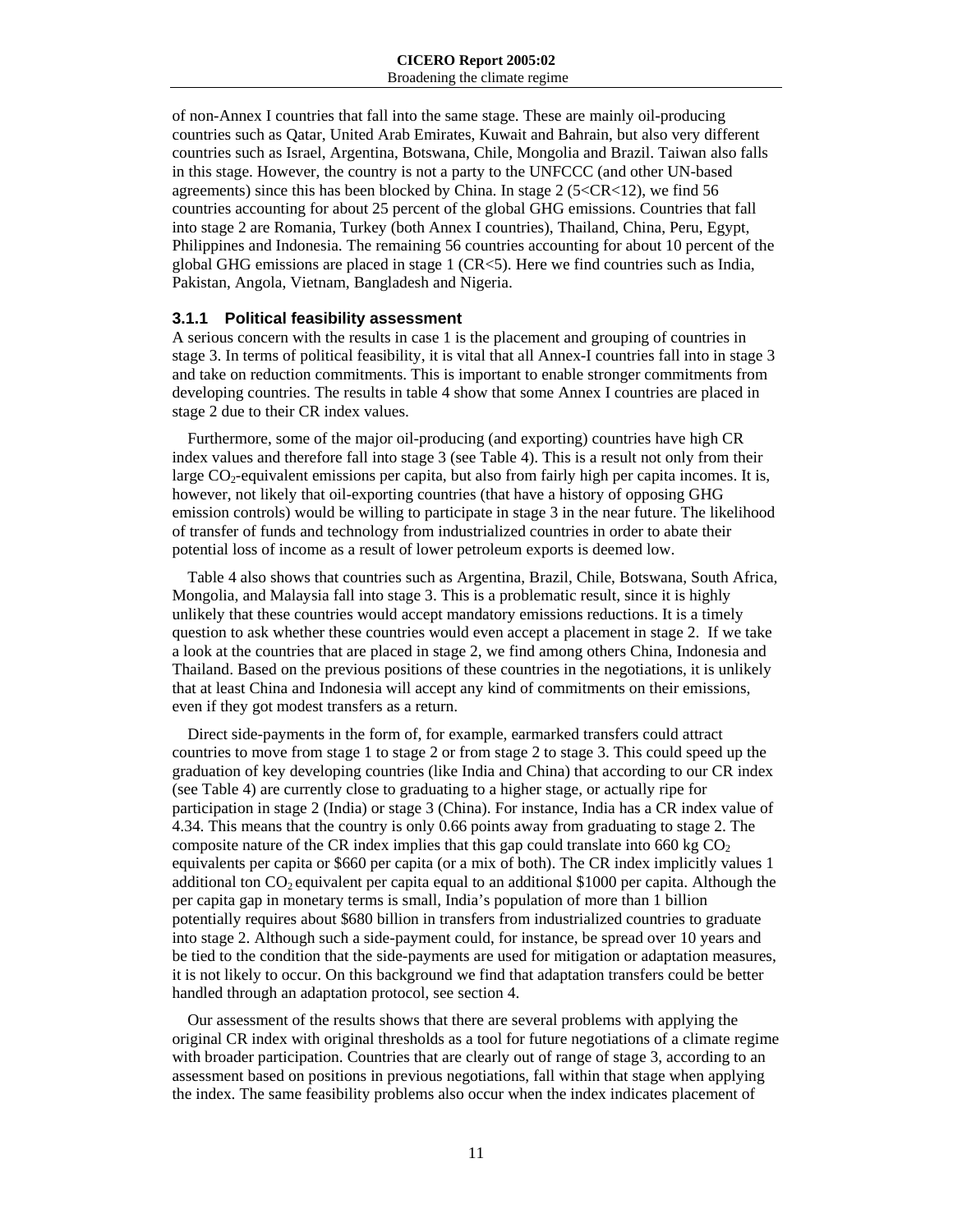developing countries in stage 2. In particular it would be difficult to envision acceptance of graduation to stage 2 if not all Annex I countries fall into stage 3.

To address these difficulties, we will in the next case (original CR index with adjusted thresholds) examine whether adjusting the original thresholds can make a difference in terms of grouping countries and whether this leads to improved political feasibility.

## *3.2 Case 2: Original CR index with adjusted thresholds*

Criqui et al. (2003a)'s use of graduation levels 5 and 12 appears to be set in order to group on a regional basis. The lower threshold of 5 was chosen because as a result, all middle- and high-income non-Annex I regions would have some commitments. The threshold of 12 was chosen because a higher value would delay participation of the Middle East region and a lower value would imply immediate participation of the Central America and East Asia regions. In the previous section, we assessed the difficulties with such a result in terms of political feasibility.

Although calculating CR index values for all countries makes the grouping of countries more complicated, it could produce some valuable results for analytic purposes. As case 1 shows, there are significant variations within and between regions in terms of the CR index values. In case 2, we therefore examine whether the threshold values can be adjusted (to 8 and 14) to change the grouping of countries and possibly improve the political feasibility.

Table 5 presents the distribution of major countries across the three stages. With the new threshold values of 8 and 14, minor changes are observed compared to the 'original' thresholds of 5 and 12. A total of 65 countries accounting for about 61% of the total emissions now fall into stage 3. Seven countries that were in stage 3 are now in stage 2. These seven countries are Lithuania, Mauritius, Iran, Belarus, Mongolia, Latvia and Brazil. The 'new' stage 2 will include 37 countries accounting for 24% of the total emissions. Adjusting the lower threshold from 5 to 8 adds 26 countries to stage 1 where the countries have no emission reduction commitments. This group totals 82 countries accounting for 15% of total emissions. Interesting countries that move from stage 2 to stage 1 are Peru, Bolivia, Iraq, Egypt, Philippines and Indonesia.

| Main countries in stage 1<br>(CR<8)                                                                  | Main countries in stage 2<br>(8 <cr<14)< th=""><th>Main countries in stage 3<br/>(CR&gt;14)</th></cr<14)<> | Main countries in stage 3<br>(CR>14)                                                                                                           |
|------------------------------------------------------------------------------------------------------|------------------------------------------------------------------------------------------------------------|------------------------------------------------------------------------------------------------------------------------------------------------|
| Annex I:                                                                                             | <b>Annex I:</b> (Lithuania, Belarus,<br>Latvia, Turkey, Romania)                                           | <b>Annex I:</b> (except 5 countries)                                                                                                           |
| Oil-producing countries:<br>Iraq, Angola, Nigeria                                                    | Oil-producing countries:<br>Iran, Algeria                                                                  | <b>Oil-producing countries: Qatar,</b><br>Saudi Arabia, UAE, Brunei,<br>Equatorial Guinea, Trinidad &<br>Tobago, Libya, Venezuela              |
| Others:<br>Peru, Bolivia, Egypt,<br>Philippines, Indonesia, India,<br>Pakistan, Vietnam, Bangladesh, | Others:<br>Mauritius, Mongolia, Brazil,<br>Costa Rica, China, Namibia,<br>Congo, Thailand                  | Others:<br>Singapore, Israel, Cyprus, Taiwan,<br>South Korea, Malta, Mexico,<br>Argentina, Chile, South Africa,<br>Botswana, Uruguay, Malaysia |

**Table 5.** Case 2 - Original CR index with adjusted thresholds

## **3.2.1 Political feasibility assessment**

Most of the issues raised in terms of political feasibility under case 1 are also relevant in this case. Additional Annex I countries fall into stage 2, while many of the oil-producing countries are still placed in stage 3. Other non-Annex I countries are spread over all three stages. It is clear that adjusting the CR threshold values is not sufficient to significantly improve the political feasibility and that additional variations are required.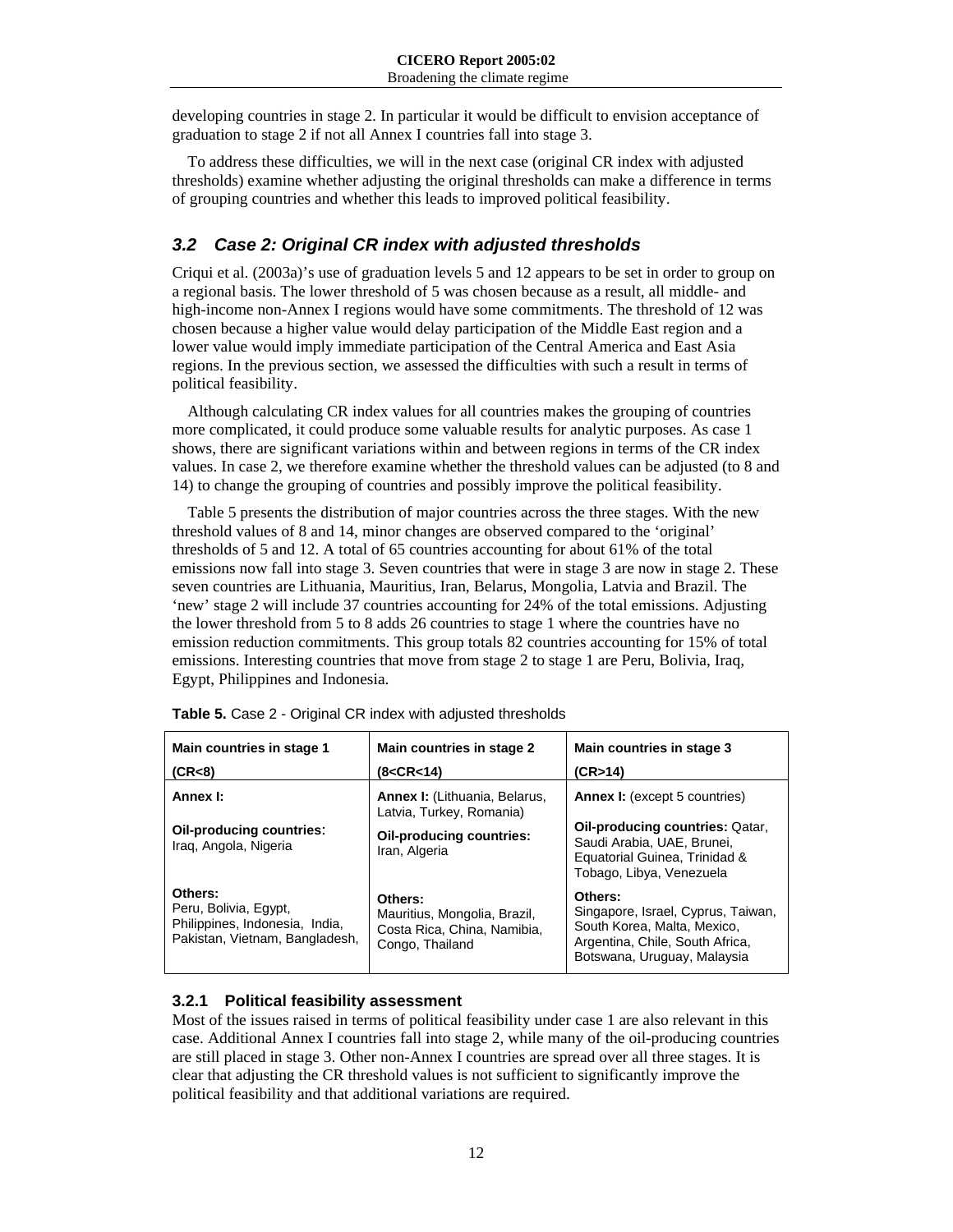Having concluded that the original CR index with original and adjusted thresholds has only limited value for our analytical purposes, we acknowledge that we need to move on to include other indicators to get to a more feasible tool for discussing broader participation in a future regime.

## *3.3 Case 3: Original CR index including HDI indicator and adjusted thresholds*

The original CR index may not adequately reflect the countries' capacity to implement mitigation (and adaptation) measures. The human development index (HDI) is commonly used to assess, rank and group countries in terms of their welfare and/or development. The HDI indicator could be included using various approaches. Simply adding the HDI indicator to the original CR index would lead to little change in the CR index values and hence the grouping of countries because the HDI ranges from 0.273 in Sierra Leone to 0.956 in Norway in 2002. Another approach could be to adjust the original CR index values by multiplying by the countries' HDI indicator value. This approach would, however, not give HDI too much equal weight compared to the two other indicators. In order to give the HDI about equal weight compared to the two indicators already in the CR index, the CR index is adjusted by adding 10 times the HDI to the original CR index. This is because the average values for each of the three indicators are then 6.4 for tons CO2 equivalent per capita, 8.6 for \$1000 intl. per capita and  $6.8$  for the HDI.<sup>14</sup> The adjusted CR index will, by adding 10 times the HDI, range from 102 for Qatar to 4 for Sierra Leone. Since another indicator has been added, the thresholds for graduation must be changed (in this case to 15 and 28).

| Main countries in stage 1<br>(CR<15)                                                              | Main countries in stage 2<br>(15 < CR < 28)                                                        | Main countries in stage 3<br>(CR>28)                                                                                                     |
|---------------------------------------------------------------------------------------------------|----------------------------------------------------------------------------------------------------|------------------------------------------------------------------------------------------------------------------------------------------|
| <b>Annex I:</b> (none)                                                                            | <b>Annex I:</b> (Croatia, Ukraine,<br>Bulgaria, Lithuania, Belarus,<br>Latvia, Romania and Turkey) | <b>Annex I:</b> (except 8 countries)                                                                                                     |
| Oil-producing countries:<br>Iraq, Angola, Nigeria                                                 | Oil-producing countries:<br>Libya, Venezuela, Iran                                                 | Oil-producing countries:<br>Qatar, UAE, Kuwait, Bahrain,<br>Equatorial Guinea, Saudi Arabia,<br>Oman, Libya, Trinidad & Tobago,          |
| Others:<br>Philippines, North Korea, Egypt,<br>Indonesia, Vietnam, India,<br>Pakistan, Bangladesh | Others:<br>South Africa, , Kazakhstan,<br>Mexico, Brazil, Thailand,<br>Colombia, China             | Others:<br>Singapore, Israel, Antigua &<br>Barbuda, Taiwan, South Korea,<br>Bahamas, Barbados, Malta,<br>Argentina, South Africa, Mexico |

|  | <b>Table 6.</b> Case 3 - Original CR index + 10 HDI and adjusted thresholds |
|--|-----------------------------------------------------------------------------|
|--|-----------------------------------------------------------------------------|

Table 6 presents the distribution of major countries across the three stages. Forty-nine countries accounting for about 54% of the GHG emissions fall into stage 3. Several non-Annex I countries fall into stage 3. Examples are eight oil-producing countries and countries such as Singapore, Israel, Antigua & Barbuda, Taiwan, South Korea and Argentina. Stage 2 consists of 52 countries accounting for 31% of the GHG emissions. In addition to Romania and Turkey that also in earlier cases fell into stage 2, a number of additional Annex I

 $\overline{a}$ 

<sup>&</sup>lt;sup>14</sup> The Human Development Report provides the HDI for a total of 177 countries. It therefore does not provide the HDI for all countries in the CAIT database. For the purpose of this report, we therefore assign HDI values to the countries that have no HDI value in the Human Development report. For Taiwan, a HDI of 0.902 is chosen (http://www.taiwanheadlines.gov.tw/20040811/20040811b1.html). For Afghanistan, Cook Island, Iraq, Kiribati, North Korea, Liberia, Nauru, Niue, Palau and Serbia & Montenegro, the HDI is set equal to the lowest HDI available, 0.273.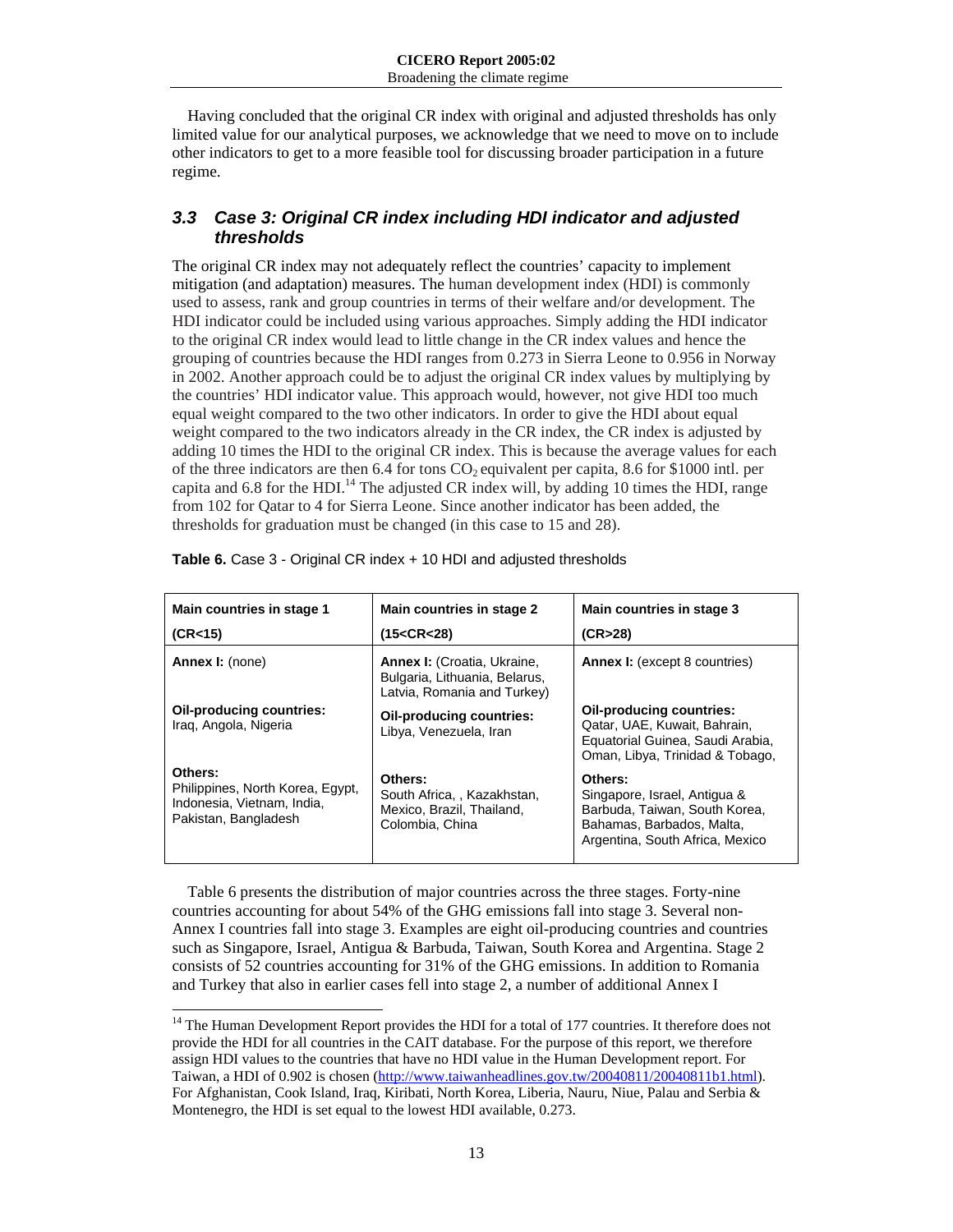countries now fall into stage 2. These are Croatia, Ukraine, Bulgaria, Lithuania, Belarus and Latvia. Other important countries are South Africa, Libya, Kazakhstan, Venezuela, Mexico, Iran, Brazil, Thailand, Colombia and China. The remaining 83 countries accounting for about 15% of the global GHG emissions are placed in stage 1. Here we find countries such as Philippines, North Korea, Egypt, Indonesia, Vietnam, India, Iraq, Pakistan, Angola, Bangladesh and Nigeria.

#### **3.3.1 Political feasibility assessment**

Does the distribution of commitments indicated by the CR index become politically more feasible by taking the HDI factor into account? Such an assessment will naturally depend on how the graduation thresholds are set, but 15 and 28 have been selected in order to be comparable with the earlier cases. The inclusion of the HDI indicator enables the CR index to reflect the various countries' level of development. This makes the CR index a better tool for distinguishing between countries, particularly within the G77/China group. It suggests graduation to a higher stage for countries with a high or medium level of development, and not for countries with a low level of development. Examples of countries that have a higher ranking than in the cases without the inclusion of the HDI factor are Tajikistan, Kyrgyzstan, Vietnam, Bangladesh, Cuba, Philippines, Sri Lanka and Nigeria. Examples of countries that receive a lower ranking than before include Iraq, Burkina Faso, Mali, Chad, Congo, Swaziland, Guinea and Angola. As such, this version of the CR index can be a valuable tool in future negotiations in terms of pinpointing differences between developing countries. In particular, it can help illustrate that some developing countries are riper for taking on commitments than others. However, the problems persist that it is unlikely (in terms of political feasibility, and based on experience from previous negotiations) that the G77/China will accept differentiation within the group, or indeed any commitments to reduce their emissions before industrialized countries have shown substantial progress.

Furthermore, this case of the CR index indicates only minor changes in terms of placement and ranking of the top-50 countries (CR>28). This is because their HDI values differ only slightly. Thus, there are still difficulties with some Annex I countries falling into stage 2 while some major oil-producing countries and other non-Annex I countries fall into stage 3.

Although the HDI factor helps to distinguish between countries in terms of their level of development, this case does not substantially improve the analytical tool. Another drawback is that the HDI is partly based on the GDP per capita (PPP) in each country, an indicator which is already in the CR index. However, one could, as the next case shows, use the HDI in a different format to improve analytical features and political feasibility.

## *3.4 Case 4: Original CR index with HDI values and adjusted thresholds*

Simply adding ten times the HDI to the original CR index did little to help a politically feasible grouping of countries into different stages of commitments. However, it is still desirable to somehow use the HDI to group countries. This case therefore takes the HDI values of the countries as a starting point to group countries and combines this with the original CR index.

The Human Development Report places all countries into three different groups, namely high human development, medium human development and low human development. The high human development group consists of 55 countries with a HDI of 0.8 or above. Here we find most Annex I countries and the most developed non-Annex I countries. It is notable that the oil-producing countries do not rank highly within this group, and that some of these countries are not in the high human development group at all. The CR index values for the countries in this group range from 93.65 to 6.76. The medium development group consists of 86 countries with a HDI between 0.5 and 0.8 and a CR index value between 32.55 and 1.71. The Annex I countries Russia, Bulgaria, Romania and Ukraine are found here, along with interesting countries such as Malaysia, Brazil, Thailand, Saudi Arabia, Philippines, Turkey,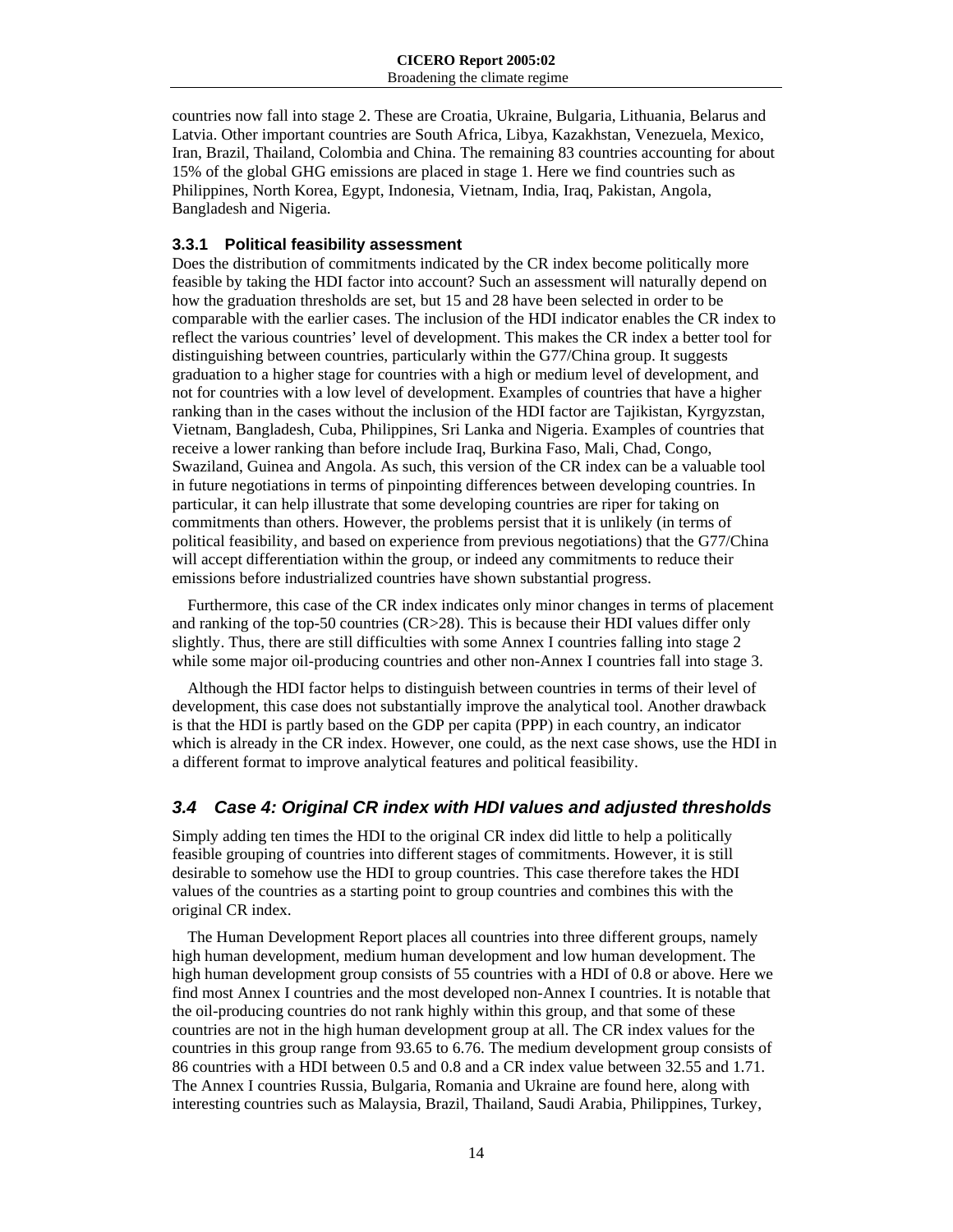China and India. The remaining 36 countries are placed in the low human development group and all have a HDI below 0.5. The most interesting countries in this group are Pakistan and Nigeria. With the exception of Congo and Mauritania, all countries have CR index values below 5.

This variant of the CR index in combination with the HDI values, groups the countries into the three stages according to the following criteria:<sup>15</sup>

Stage 3: HDI  $> 0.5$  and  $CR > 20$ .

Stage 2:  $HDI > 0.5$  and  $8 < CR < 20$ .

Stage 1: HDI <  $0.8$  and CR <  $8$ , or HDI <  $0.5$ .

Table 7 presents the distribution of major countries across the three stages. Forty-nine countries accounting for about 54% of the GHG emissions fall into stage 3. Several non-Annex I countries fall into stage 3. Examples are again oil-producing countries such as Qatar, Kuwait and Saudi Arabia and countries such as Singapore, Cyprus, Bahamas and Argentina. Stage 2 consists of 49 countries accounting for 31% of the GHG emissions. Here we find no less than 8 Annex I countries and non-Annex I countries such as Malaysia, Mexico, Brazil and China. The remaining 87 countries accounting for about 15% of the global GHG emissions are placed in stage 1. Here we find countries such as Iraq, Indonesia, India, Vietnam and Nigeria.

| Main countries in stage 1<br>$(HDI<0.8$ and $CR<8$ )                                     | Main countries in stage 2<br>$(0.5 < HDI$ and $8 < CR < 20$ )                                                                                         | Main countries in stage 3<br>(HDI>0.5 and CR>20)                                                                                                                                            |
|------------------------------------------------------------------------------------------|-------------------------------------------------------------------------------------------------------------------------------------------------------|---------------------------------------------------------------------------------------------------------------------------------------------------------------------------------------------|
| <b>Annex I:</b> (none)<br><b>Oil-producing countries:</b><br>Iraq, Angola, Nigeria       | <b>Annex I:</b> Croatia, Ukraine,<br>Bulgaria, Lithuania, Belarus,<br>Latvia and Romania<br><b>Oil-producing countries:</b><br>Libya, Venezuela, Iran | <b>Annex I:</b> (except 7 countries)<br>Oil-producing countries:<br>Qatar, United Arab Emirates,<br>Kuwait, Bahrain, Brunei,<br>Equatorial Guinea, Saudi Arabia,<br>Oman, Trinidad & Tobago |
| Others:<br>Philippines, Indonesia, Sri<br>Lanka, India, Pakistan,<br>Vietnam, Bangladesh | Others:<br>South Africa, Malaysia,<br>Mexico, Brazil, Turkey,<br>Thailand and China                                                                   | Others:<br>Singapore, Israel, Antigua &<br>Barbuda, Cyprus, Taiwan, South<br>Korea, Malta, Bahamas, Barbados<br>and Argentina                                                               |

#### **3.4.1 Political feasibility assessment**

 $\overline{a}$ 

This case avoids one of the drawbacks from the previous case in that 'double-counting' is now avoided since the HDI factor is not directly incorporated into the CR index. Still, many of the same issues raised in the assessment of cases 1–3 also apply here. This case can first and foremost be a useful tool for distinguishing between countries, particularly within the G77+China group, and even more strongly than case 3 emphasizes the need for distinguishing between countries based on their degree of development. It suggests graduation to a higher stage for countries with a high or medium level of development, and not for countries with a low level of development. The index hence pinpoints differences between developing countries, and can be used as a tool to illustrate that some developing countries have a degree of development that can more easily accommodate taking on commitments than others.

<sup>&</sup>lt;sup>15</sup> The only country that does not fit these criteria is Cuba with a HDI of 0.809 and a CR of 6.76. Due to its low CR value, Cuba is placed in stage 1.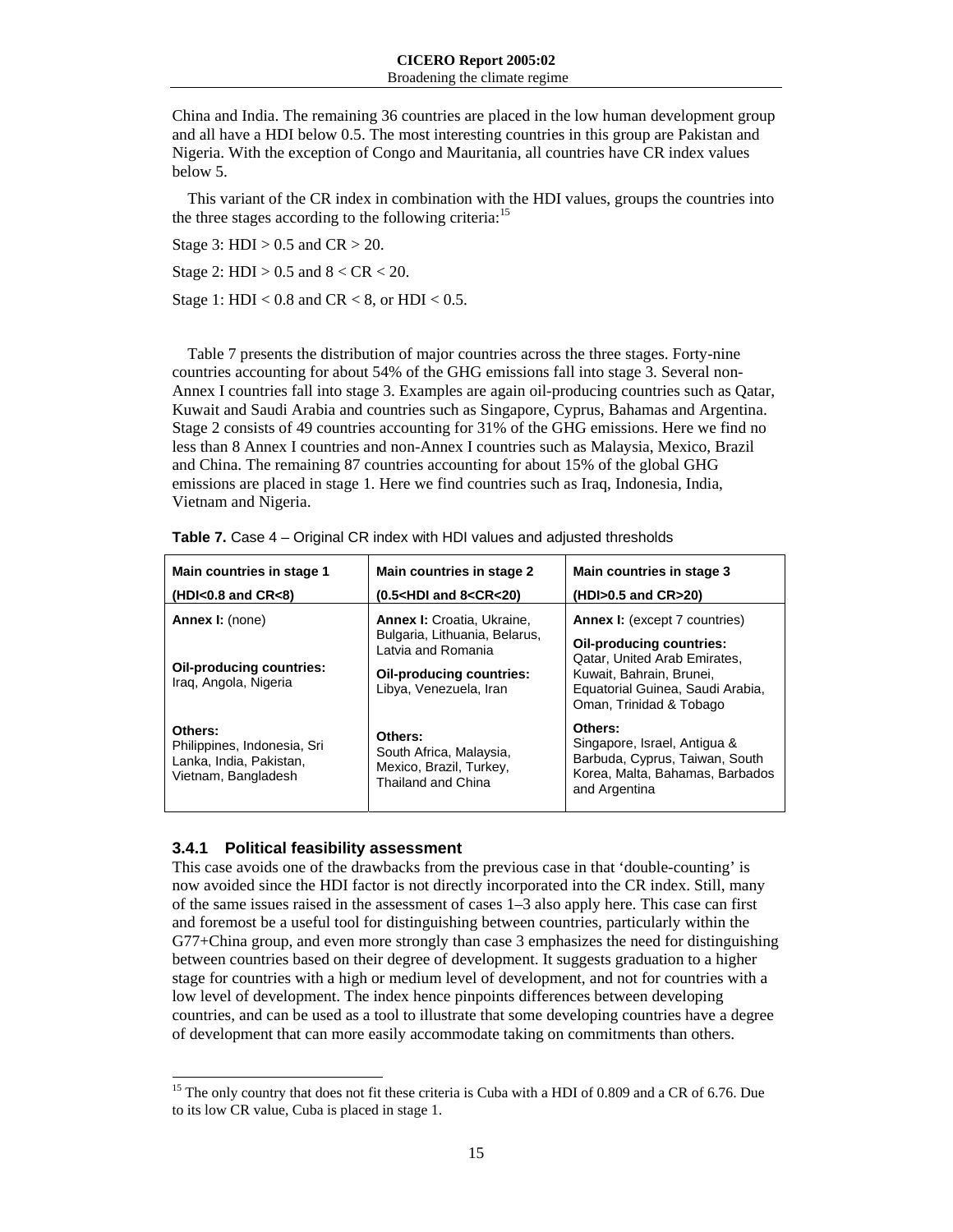The original CR index has produced problematic results in cases 1–4. In order to improve our analytical tool, therefore, it seems necessary not only add indicators to the original CR index, but also to adjust the CR index itself. This is our approach in the following case.

## *3.5 Case 5: Normalized CR index*

The CR index as applied in cases 1–4 combines two indicators of different nature. GDP per capita is given more weight since the level of variance is larger for the capability indicator (between the countries on GDP per capita) than for on the responsibility indicator (emissions per capita). The average values for each of these indicators are then  $6.4$  for tons  $CO<sub>2</sub>$ equivalent per capita and 8.6 for \$1000 per capita PPP. The CR index could be made more reliable through normalization.<sup>16</sup> In comparison to the original CR index, a normalized CR index would give a relatively higher emphasis on responsibility (emissions per capita) because the average value of income is substantially higher. When the two variables are normalized, they are given equal weight, and not just added together as in case 1. This is what we aim to examine in case 5.

Based on data from CAIT database, an index of two normalized indicators representing responsibility (yearly emissions per capita) and capacity (income per capita) gave slightly different results than the original CR index.

| Main countries in stage 1       | Main countries in stage 2                        | Main countries in stage 3             |
|---------------------------------|--------------------------------------------------|---------------------------------------|
| (CR<10)                         | (10 <cr<20)< td=""><td>(CR&gt;20)</td></cr<20)<> | (CR>20)                               |
| Annex I: (Romania,              | <b>Annex I:</b> (Slovakia, Russian Fed.,         | <b>Annex I:</b> (except 10 countries) |
| Turkey)                         | Hungary, Poland, Croatia, Ukraine,               | Oil-producing countries:              |
| <b>Oil-producing countries:</b> | Bulgaria, Lithuania, Belarus, Latvia)            | Qatar, United Arab Emirates,          |
| Angola, Nigeria                 | Oil-producing countries:                         | Kuwait, Bahrain, Brunei,              |
| Others:                         | Venezuela, Libya, Iran                           | Trinidad & Tobago, Saudi              |
| Costa Rica, Thailand,           | Others:                                          | Arabia, Oman                          |
| China, Egypt, Philippines,      | Malta, South Africa, Argentina,                  | Others:                               |
| Indonesia, India, Pakistan,     | Nauru, Botswana, Malaysia,                       | Singapore, Israel, Cyprus,            |
| Bangladesh                      | Kazakhstan, Mexico, Brazil                       | Taiwan, South Korea                   |

| <b>Table 8.</b> Case 5 - Normalized CR index |  |  |  |  |
|----------------------------------------------|--|--|--|--|
|----------------------------------------------|--|--|--|--|

 $\overline{a}$ 

Table 8 presents the distribution of major countries across the three stages. In particular, oil producing (and exporting) countries score high(er) on this normalized index than on the CR index. Qatar, United Arab Emirates, Kuwait, Bahrain, Brunei, Saudi-Arabia, Equatorial Guinea, Oman and Trinidad & Tobago have all a CR index value of above 20, which is set as the threshold for participation in stage 3. Also a number of "industrialized developing countries" such as Singapore, Israel, Cyprus, Taiwan and South Korea are other non-Annex I Parties that score above 20. (Malta, the new EU entry, comes close). The next group includes South Africa, Argentina, Botswana, Malaysia, Kazakhstan and Venezuela, but also Annex I Parties such as Slovakia, Russian Fed., Hungary, Poland, Croatia, Ukraine, Bulgaria, Lithuania, Belarus, and Latvia. They have all a score above 10. Mexico, Costa Rica and Brazil and Iran score also higher than 10 on the index. The two Annex I Parties Rumania and Turkey have even a lower score and are according to this index placed in stage 1. China has a score of only 6.5 and is ranked  $102<sup>nd</sup>$ , while India has a score of 3.5 and is ranked  $136<sup>th</sup>$ . All LDCs and most west and east African countries have very low scores.

<sup>&</sup>lt;sup>16</sup> For each indicator (and country), an index is calculated using the following formula: 100 x ((actual value - minimum value) / (maximum value-minimum value)). Hence, each indicator's index ranges from 0 to 100.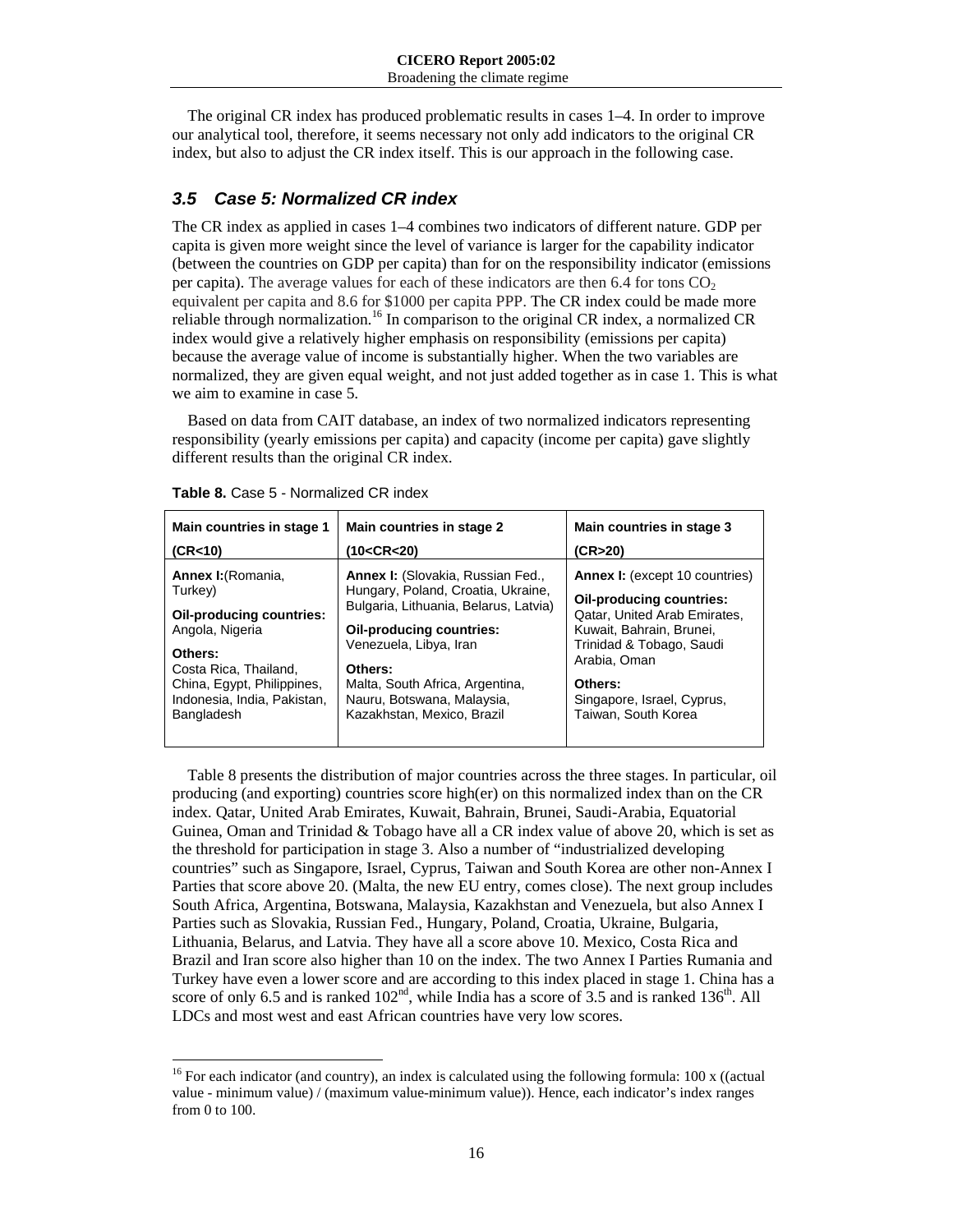Out of the 184 countries, 42 countries accounting for about 46% of the global GHG emissions fall into stage 3. In general, the Annex I countries fall into stage 3, but twelve of them do not. The non-Annex I countries that fall into the same stage are mainly oil-producing countries such as Qatar, United Arab Emirates, Kuwait, Bahrain, Brunei and Saudi, Arabia, but also Singapore, Israel, Cyprus, Taiwan, and South Korea. In stage 2 (10<CR<20), we find 30 countries accounting for about 19% of the global GHG emissions. Countries that fall into stage 2 are ten economies in transition (Annex I countries), Malta, Venezuela, South Africa, Botswana, Malaysia, Argentina, Mexico, Brazil and Iran. The remaining 114 countries accounting for about 35% of the global GHG emissions are placed in stage  $1$  (CR<10). Here we find the Annex I countries Romania, Turkey, and countries such as Costa Rica, Thailand, China, Indonesia, India, Pakistan, Angola, Bangladesh and Nigeria.

#### **3.5.1 Political feasibility assessment**

Most of the same issues in terms of political feasibility discussed for cases 1 and 2 also apply here. In fact, some results are even more problematic, since more Annex I countries are excluded from stage 3, which would probably lead to less willingness from G77 countries to move from stage 1 to 2. Furthermore, an important non-Annex I country like China has fallen into stage 1. These results clearly call for a refinement of the normalized CR index. One way of doing this is to include other indicators. This is our task in case 6.

## *3.6 Case 6: Normalized CR index with HDI*

Cases 3 and 4 showed that although including HDI in the original CR index does not result in a politically feasible grouping of countries, it was a useful tool for distinguishing between countries within the G77/China group. This case therefore examines whether including the HDI into the normalized CR index can yield similarly interesting results. As in case 5 we create a normalized CR index, but in this case it is based on three indicators: yearly emissions per capita, income per capita and the HDI index. The three normalized indicators are then added and divided by three to produce a CR index that theoretically could range from 0 to 100, but which in practice ranges from 0.62 to 76.1. The CR index values of most countries increase, so the threshold values are set relatively high at 25 and 35.

| Main countries in stage 1<br>(CR<25)                        | Main countries in stage 2<br>(25 <cr<35)< th=""><th>Main countries in stage 3<br/>(CR&gt;35)</th></cr<35)<>               | Main countries in stage 3<br>(CR>35)                                                                                   |
|-------------------------------------------------------------|---------------------------------------------------------------------------------------------------------------------------|------------------------------------------------------------------------------------------------------------------------|
| Annex I: (none)                                             | Annex I: (Latvia, Bulgaria,<br>Ukraine, Belarus, Romania,<br>Turkey)                                                      | <b>Annex I:</b> (except 6 countries)<br><b>Oil-producing countries: Qatar,</b><br>United Arab Emirates, Kuwait.        |
| <b>Oil-producing countries:</b><br>Nigeria, Angola          | Oil-producing countries: Libya.<br>Venezuela, Iran<br>Others:                                                             | Brunei, Bahrain, Equatorial Guinea,<br>Saudi-Arabia, Oman, Trinidad &<br>Tobago,                                       |
| Others:<br>Indonesia, Vietnam, Egypt,<br>India, Bangladesh, | Botswana, Malaysia, Costa Rica,<br>Mexico, Kazakhstan, Brazil.<br>Thailand, Colombia, South Africa,<br>China, Philippines | Others:<br>Singapore, Israel, Taiwan, Cyprus,<br>South Korea, Malta, Antigua<br>&Barbuda, Argentina, Uruguay,<br>Chile |

| <b>Table 9. Case 6 - Normalized CR index with HDI</b> |
|-------------------------------------------------------|
|-------------------------------------------------------|

Table 9 presents the distribution of major countries across the three stages. Fifty-four countries accounting for about 55% of the global GHG emissions fall into stage 3 (CR>35). In general, the Annex I countries tend to fall into stage 3, with five or six exceptions. The non-Annex I countries that fall into the same stage are mainly nine oil-producing countries such as Qatar, United Arab Emirates, Kuwait, Brunei and Saudi-Arabia, but also countries such as Singapore, Israel, Taiwan, Cyprus, South Korea, Malta, Argentina and Chile. In stage 2 (35<CR<25), we find 58 countries accounting for about 31% of the global GHG emissions.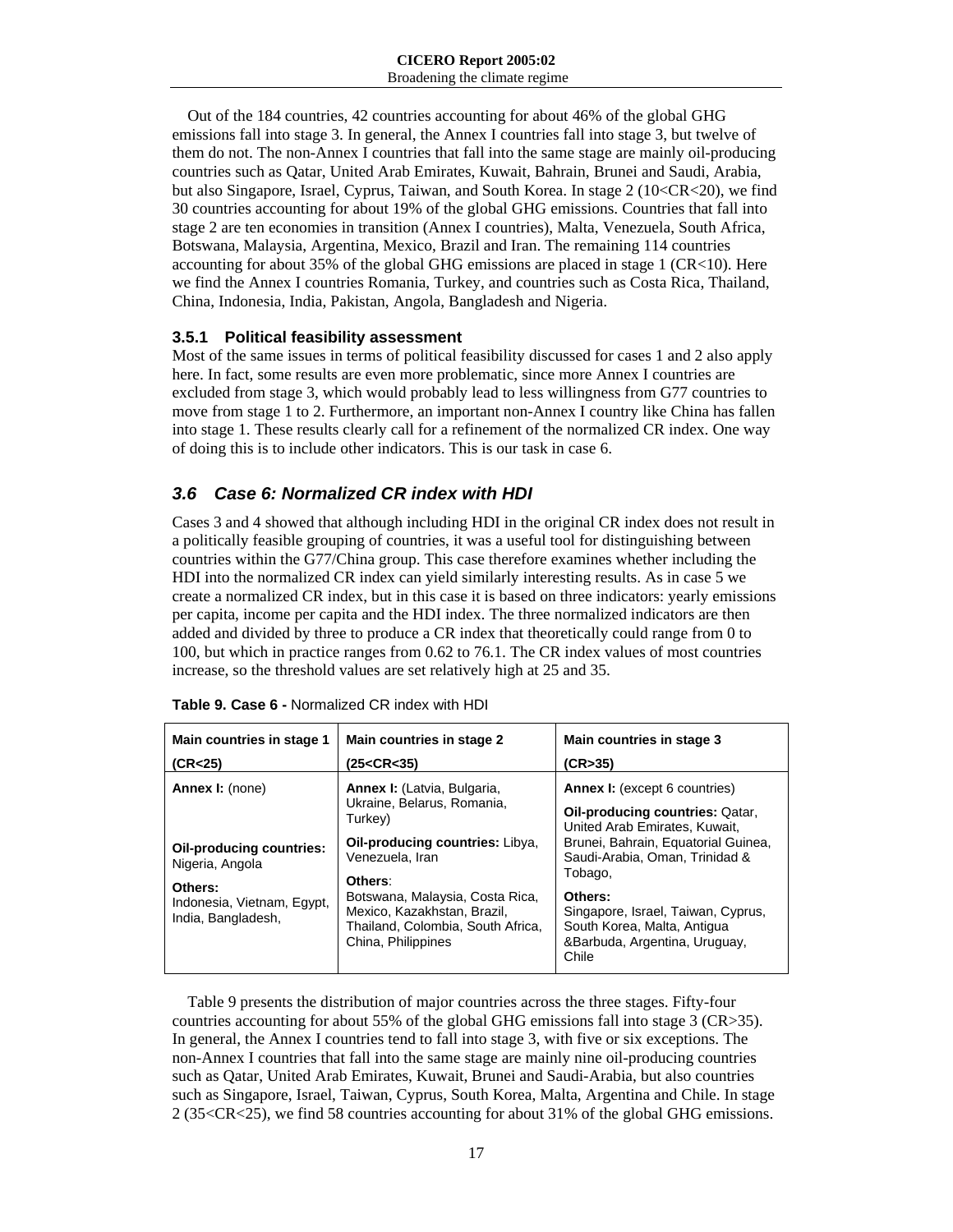Countries that fall into stage 2 are six Annex I countries and non-Annex I countries such as Libya, Venezuela, Malaysia, Mexico, Brazil, Iran, China and the Philippines. The remaining 72 countries, all non-Annex I countries and accounting for about 14% of the global GHG emissions are placed in stage 1 (CR<25). Here we find countries such as Nigeria, Angola, Indonesia, Vietnam, Egypt, India and Bangladesh.

#### **3.6.1 Political feasibility assessment**

This case seems to be better than case 5 since no Annex I countries qualify for stage 1 and only a few qualify for stage 2. However, since the HDI has been normalized, it does not distinguish much between countries. All CR index values increase, with the exception of those countries with a HDI set to 0.273 (see footnote 6). Oil producing and exporting countries typically do not increase their CR index values as much as most countries in stages 3 and 2. But most of these countries still score high and are thus placed in stage 3. A number of "industrialized" non-Annex I countries such as Singapore, Israel, Cyprus, Taiwan and South Korea also score high and are placed in the same stage along with countries such as Argentina and Chile.

Cases 3 and 4 to some extent benefited from including the HDI factor in that it helped to distinguish between countries in terms of their level of development. The ability to distinguish between countries is not evident in case 6, and therefore it does not substantially improve the analytical tool. Further developments are required, and the following case examines including the dimension of governance.

## *3.7 Case 7: Normalized CR index with governance*

A different option to further develop the normalized index developed in case 5 is to include the dimension of governance, which illustrates the ability to implement and follow up commitments. By using the normalized CR index from case 5 in addition to an index of governance from CAIT, we developed a normalized index of three selected indicators representing responsibility (yearly emissions per capita), capacity (income per capita and governance) and governance. Compared to the results from case 5, the main difference by using this indicator is that most of the oil producing/exporting countries have substantially lower scores. However, this index distinguishes between Parties within the Annex I group as well. As many as twelve Annex I Parties are not in stage 3.

| Main countries in stage 1                                                                               | Main countries in stage 2                                                                                                 | Main countries in stage 3                                                      |  |  |
|---------------------------------------------------------------------------------------------------------|---------------------------------------------------------------------------------------------------------------------------|--------------------------------------------------------------------------------|--|--|
| (CR<25)                                                                                                 | (25 <cr<35)< td=""><td>(CR&gt;35)</td></cr<35)<>                                                                          | (CR>35)                                                                        |  |  |
| <b>Annex I: (Ukraine, Belarus,</b><br>Turkey)                                                           | <b>Annex I:</b> (Slovakia, Russian Fed.,<br>Hungary, Poland, Croatia,                                                     | <b>Annex I:</b> (except 12 countries)                                          |  |  |
| Oil-producing countries:                                                                                | Bulgaria, Lithuania, Romania                                                                                              | <b>Oil-producing countries: Qatar,</b>                                         |  |  |
| Venezuela, Libya, Angola,                                                                               | Latvia)                                                                                                                   | United Arab Emirates, Kuwait,                                                  |  |  |
| Nigeria                                                                                                 | <b>Oil-producing countries: Saudi-</b>                                                                                    | Bahrain, Brunei, Oman, Trinidad                                                |  |  |
| Others:<br>China, India, Egypt, Iran,<br>Philippines, Indonesia,<br>Kazakhstan, Pakistan,<br>Bangladesh | Arabia<br>Others:<br>Uruguay, Botswana, South Africa,<br>Costa Rica, Argentina, Malaysia,<br>Thailand, Mexico, and Brazil | & Tobago<br>Others:<br>South Korea, Singapore, Malta,<br>Cyprus, Israel, Chile |  |  |

|  | Table 10. Case 7 - Normalized CR index with governance |  |  |  |
|--|--------------------------------------------------------|--|--|--|
|--|--------------------------------------------------------|--|--|--|

Table 10 presents the distribution of major countries across the three stages. Out of the 184 countries, 42 countries accounting for about 45% of the global GHG emissions fall into stage 3. Most Annex I countries fall into stage 3, but eleven of them do not and among them three are in stage 1. Some oil-producing countries such as Qatar, United Arab Emirates, Kuwait, Bahrain, and Brunei are still in stage 3, but Saudi-Arabia is relegated from stage 3 to stage 2.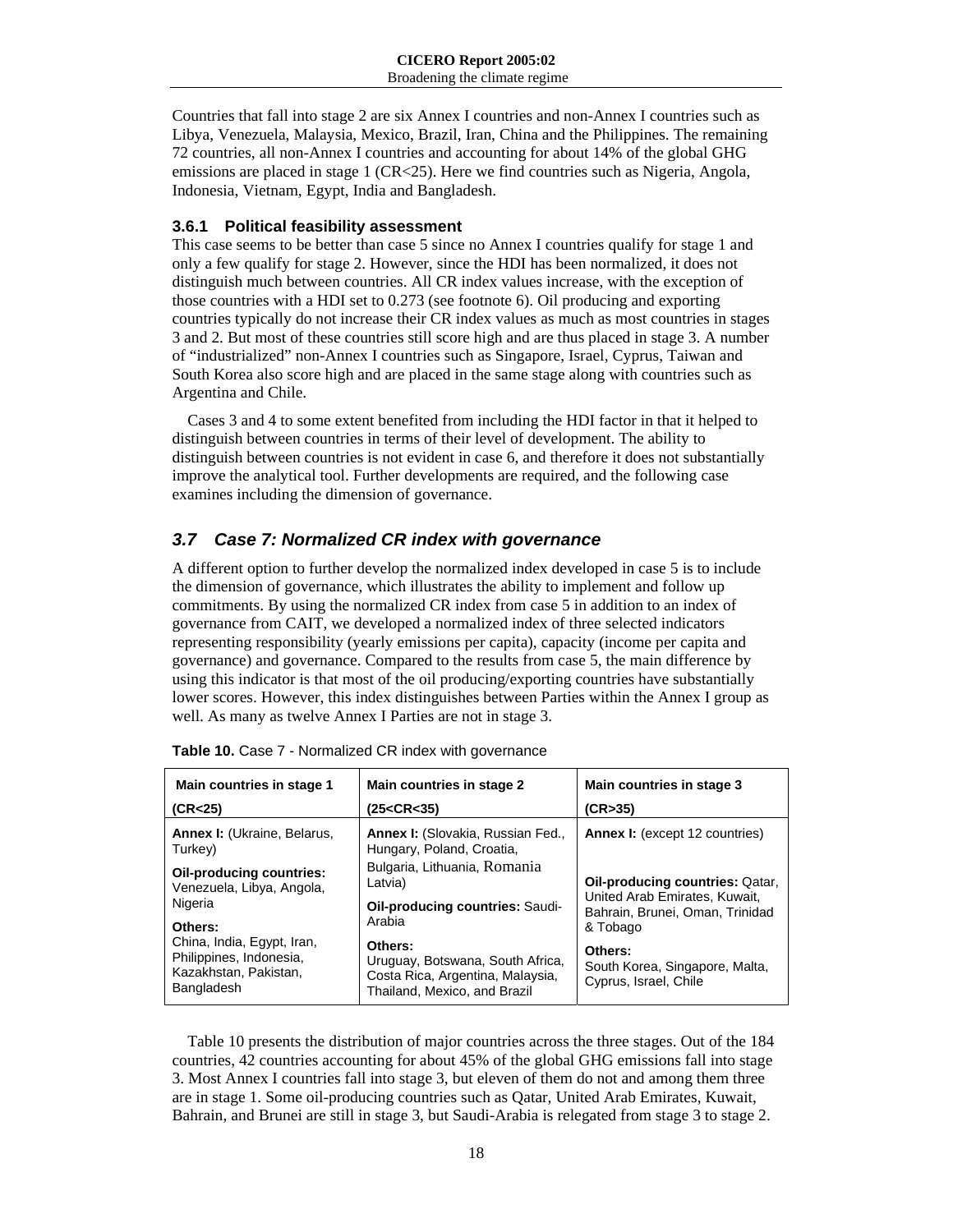South Korea, Singapore, Malta, Cyprus, Israel and Chile are in stage 3. Malta is promoted from stage 2 in case 5 to stage 3 here. In stage 2 (35<CR<20), we find only 23 countries accounting for about barely 10% of the global GHG emissions. Countries that fall into stage 2 are nine economies in transition (Annex I countries), Uruguay, Botswana, South Africa, and Costa Rica. Romania and Thailand are promoted from stage 1 to stage 2. The remaining 119 countries accounting for about 45% of the global GHG emissions are placed in stage 1 (CR<25). Here we find the Annex I countries Ukraine, Belarus and Turkey. Ukraine, Belarus, Venezuela, Kazakhstan, Iran, and Libya have all been relegated from stage 2 to stage 1. Countries such as China, Indonesia, India, Pakistan, Angola, Bangladesh and Nigeria are still in stage 1, but it is interesting that India and China receive the same score and that the threshold for stage 2 perhaps should be lowered to ensure a more even distribution.

Even though 31 countries do not have a value on the governance variable, they account for only 0.8 % of the global emissions. Taiwan is by far the most important party in this group since it accounts for 0.6 % of the global emissions.

#### **3.7.1 Political feasibility assessment**

A major problem with including this governance indicator is that totalitarian countries, such as Ukraine and Belarus, are put in an early stage and may thereby receive less strict climate commitments. This indicator would therefore reward countries with non-democratic governance in terms of allowing them less strict commitments. Compared to case 5, Malta is then promoted from stage 2 to stage 3, while Romania and Thailand are promoted from stage 1 to stage 2. Ukraine, Belarus, Venezuela, Kazakhstan, Iran, and Libya are relegated from stage 2 to stage 1, and Saudi-Arabia is relegated from stage 3 to stage 2.

Furthermore, most of the same problems found in cases 1 and 2 apply to this index when it comes to political feasibility. An advantage with this index is that it refines the results we found in cases 3 and 4, and gives a new angle to differentiation between countries within the G77.

The major concern in this case is that a number of Annex I countries are placed in stages 1 and 2. Non-Annex I countries are not likely to accept such an outcome, and they are likely to demand that current Annex I countries must be placed in stage 3. In our final case, we therefore build on case 7, but add a dimension of institutional affiliation.

## *3.8 Case 8: Normalized CR index with governance plus institutional affiliation*

Case 7 was promising in that major non-Annex I countries were mostly placed in stages 1 and 2. However, a number of Annex I countries were placed in stage 1 and 2. The political feasibility assessment concluded that non-Annex I countries will not accept that Annex I countries are spread out over all three stages. This indicates that simple criteria are not flexible enough to cover the significantly different circumstances in the countries of the world. In this case, we therefore impose an institutional affiliation requirement. This requires all Annex I countries to be placed in stage 3. In addition, Cyprus and Malta are also placed in stage 3 due to their inclusion in the EU. Mexico and South Korea are also placed in stage 3 due to their membership in the OECD. Countries that over time become members of either Annex I or the OECD would also be placed in stage 3. The CR thresholds are adjusted from case 7 in order to involve some major non-Annex I countries in stage 2.

Table 11 presents the distribution of major countries across the three stages. Fifty-two countries accounting for about 57% of the global GHG emissions fall into stage 3. All Annex I countries are now placed in stage 3, along with the new EU countries Malta and Cyprus, and South Korea and Mexico which are OECD member countries, but not Annex I countries. Several oil-producing countries such as Qatar, United Arab Emirates, Kuwait, Bahrain, and Brunei are still in stage 3, but Saudi-Arabia is in stage 2. Singapore, Israel and Trinidad  $\&$ Tobago are also in stage 3. By lowering the threshold of graduation from stage 1 to stage 2,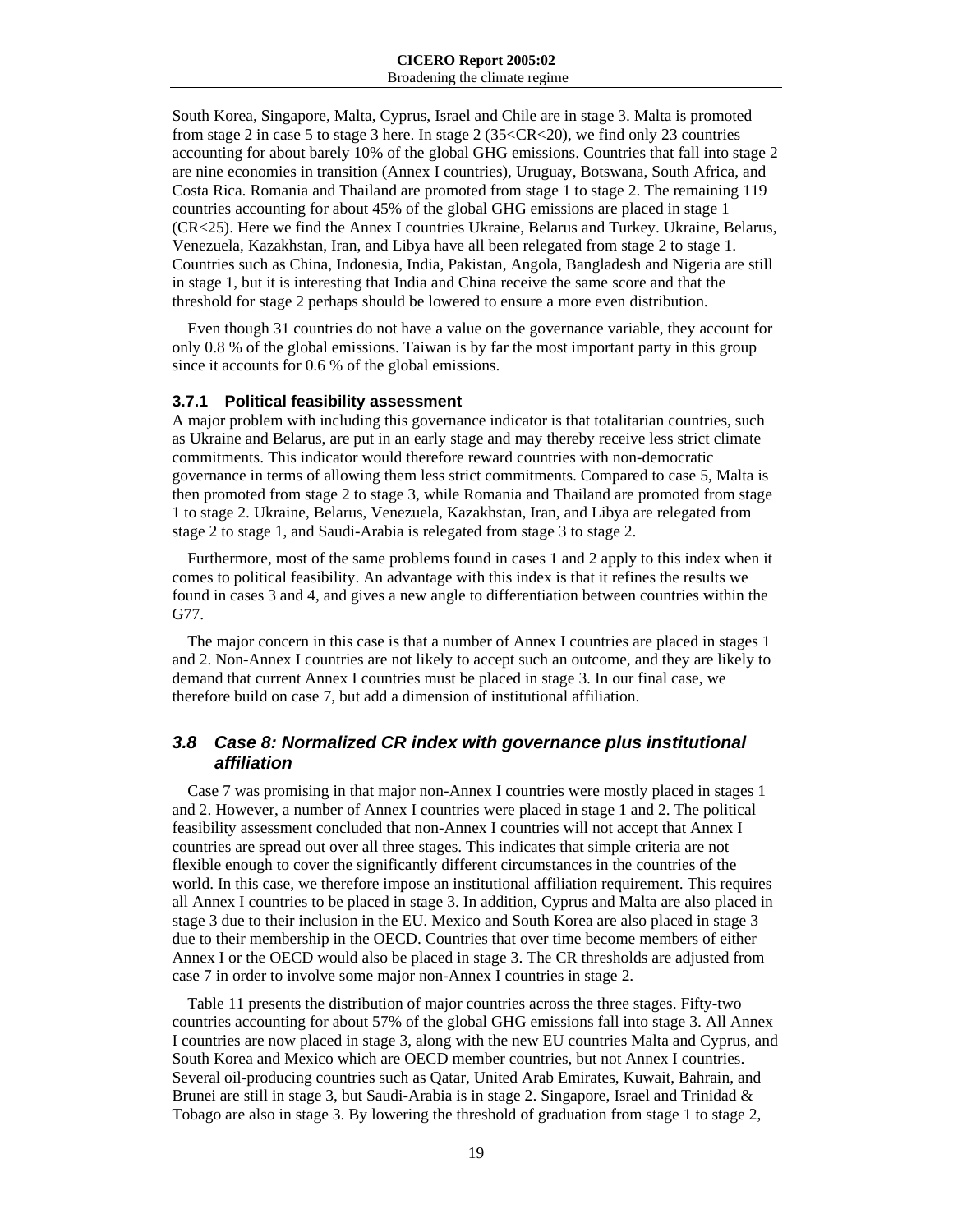we now have 37 countries accounting for about 32% of the global GHG emissions. Countries that fall into stage 2 are Chile, Uruguay, Botswana, Costa Rica, South Africa, Malaysia, Thailand, Brazil, Egypt, Iran, China, Philippines and India. The remaining 95 countries accounting for about 11% of the global GHG emissions are placed in stage 1 (CR<20). Here we find countries such as Libya, Nigeria, Indonesia, Pakistan and Bangladesh.

| Main countries in stage 1                                                                                        | Main countries in stage 2                                                                                                                                                                                            | Main countries in stage 3                                                                                                                                                               |
|------------------------------------------------------------------------------------------------------------------|----------------------------------------------------------------------------------------------------------------------------------------------------------------------------------------------------------------------|-----------------------------------------------------------------------------------------------------------------------------------------------------------------------------------------|
| (CR <sub>20</sub> )                                                                                              | (20 <cr<36)< th=""><th>(CR&gt;36)</th></cr<36)<>                                                                                                                                                                     | (CR>36)                                                                                                                                                                                 |
| <b>Annex I:</b> (none)                                                                                           | <b>Annex I:</b> (none)                                                                                                                                                                                               | <b>Annex I: (all)</b>                                                                                                                                                                   |
| Oil-producing countries:,<br>Libya, Angola, Nigeria<br>Others:<br>Indonesia, Kazakhstan,<br>Pakistan, Bangladesh | <b>Oil-producing countries:</b><br>Saudi-Arabia, Venezuela<br>Others:<br>Chile, Uruguay, Botswana, Costa<br>Rica, Argentina, South Africa,<br>Malaysia, Thailand, Brazil, Egypt,<br>Iran, China, Philippines, India. | Oil-producing countries:<br>Qatar, United Arab Emirates,<br>Kuwait, Bahrain, Brunei, Oman,<br>Trinidad & Tobago<br>Others:<br>South Korea, Mexico, Cyprus,<br>Malta, Singapore, Israel, |

|  | <b>Table 11.</b> Case 8 - Indexed Normalized CR index with governance plus institutional affiliation |  |  |  |
|--|------------------------------------------------------------------------------------------------------|--|--|--|
|  |                                                                                                      |  |  |  |

#### **3.8.1 Political feasibility assessment**

The issue raised in earlier cases concerning Annex I countries being placed in stages 1 and 2 is in this case resolved by requiring all Annex I countries to be placed in stage 3. This combined with the inclusion of Cyprus, Malta, South Korea and Mexico in stage 3 should satisfy the demand of the G77/China group that the developed countries take the lead in controlling GHG emissions. The case of some major oil producing and exporting countries being placed in stage 3 is not resolved, but this is largely due to their characteristics of high incomes and emissions per capita. In terms of other non-Annex I countries, this case seems more promising than the earlier cases, in that fewer are placed in stage 3, and that it allows for more differentiation between countries within the G77.

## *3.9 Conclusion*

Successful future climate policy commitments rely on developing stronger commitments for the Annex I Parties and broadening the participation from non-Annex I Parties. Countries' positions in previous rounds of negotiations are fairly well established over the decade of negotiations that have passed, but a multi-stage regime building on a CR index could help alter traditional positions enough to achieve a regime with broader participation.

The eight CR index cases have explored various criteria and indicators for differentiation among countries, and how these indexes can be a fruitful tool in future rounds of negotiations. Table 12 presents the results from the various cases in terms of how certain non-Annex I countries are placed in stages 1 to 3. In addition, figure 5 shows the distribution in terms of GHG emissions across the three stages for all cases.

Table A.1 in the Annex shows CR results for all countries in cases 1, 3 and 7. Case 1 is included as a reference that is close to the original CR. Case 3 is included to illustrate the effect of including the HDI indicator. Case 4 has the same CR values as case 1 since HDI is only used for grouping countries initially. Case 7 is close to case 8, the difference being that Annex I countries are forced to be in stage 3 in the latter case.

In case 1, a small share of global GHG emissions are found in stage 1. This could indicate that the original thresholds were set too low. The adjusted thresholds in stage 2 did however, only slightly change the distribution. As for the remaining six cases, the choice of indicators, but mainly the threshold values determine the distribution of commitments. Taking country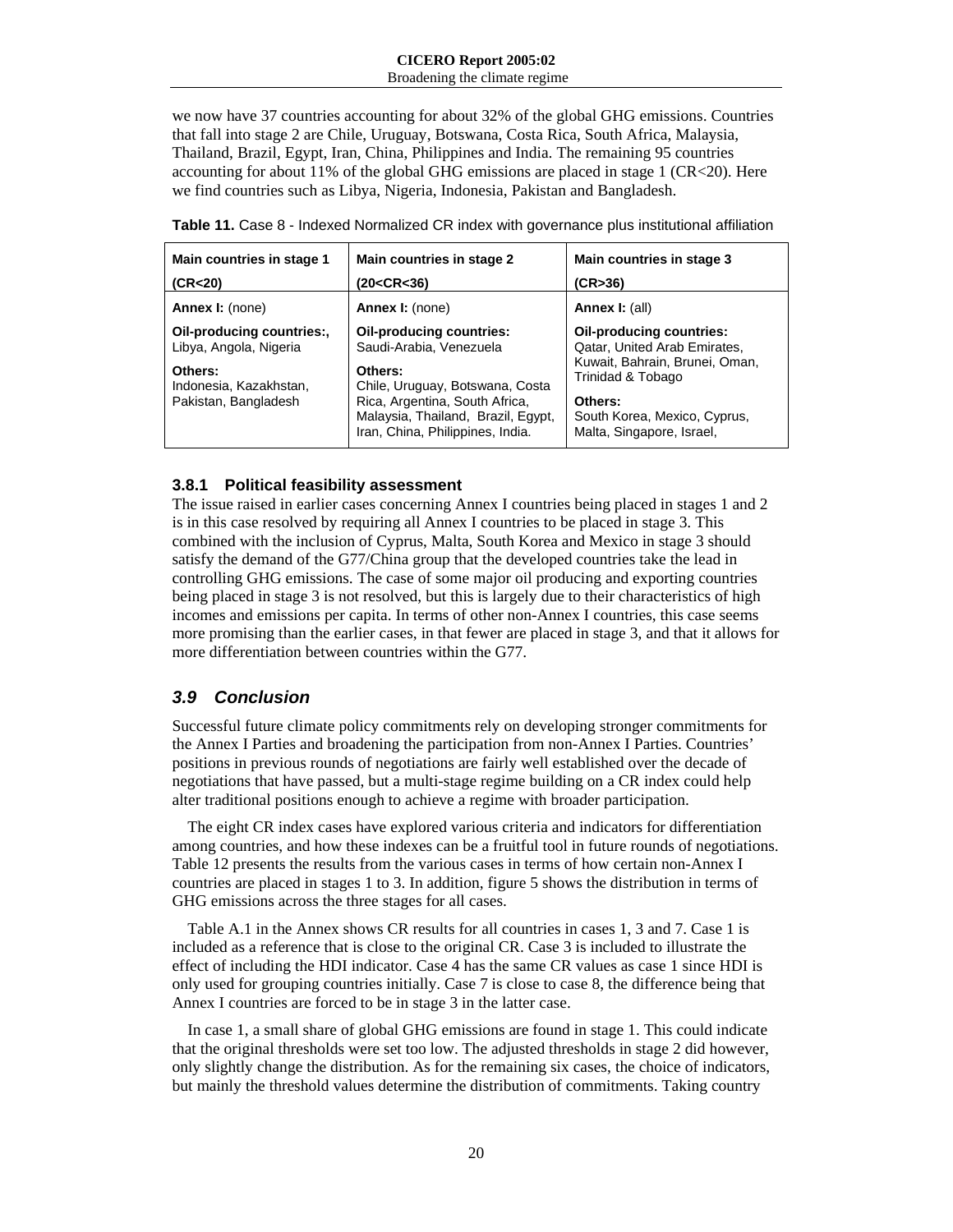concerns into account, a careful balance will be needed to ensure meaningful and sufficient participation across countries.

| <b>Country</b>              | Case 1                    | Case 2                    | Case 3         | Case 4         | Case 5         | Case 6             | Case 7         | Case <sub>8</sub> |
|-----------------------------|---------------------------|---------------------------|----------------|----------------|----------------|--------------------|----------------|-------------------|
| Qatar                       | $\mathbf{3}$              | $\mathfrak{S}$            | 3              | $\mathbf{3}$   | 3              | $\mathbf{3}$       | $\mathbf{3}$   | $\mathfrak{S}$    |
| <b>UAE</b>                  | 3                         | 3                         | 3              | 3              | 3              | 3                  | 3              | 3                 |
| <b>Kuwait</b>               | 3                         | 3                         | 3              | 3              | 3              | 3                  | 3              | 3                 |
| <b>Bahrain</b>              | 3                         | $\mathfrak{S}$            | 3              | 3              | 3              | 3                  | 3              | 3                 |
| <b>Brunei</b>               | 3                         | 3                         | 3              | 3              | 3              | 3                  | 3              | 3                 |
| Singapore                   | 3                         | 3                         | 3              | 3              | 3              | 3                  | 3              | 3                 |
| <b>Thailand</b>             | $\overline{2}$            | $\overline{2}$            | $\overline{2}$ | $\overline{2}$ | $\overline{2}$ | $\overline{2}$     | $\overline{2}$ | $\overline{2}$    |
| <b>Philippines</b>          | $\overline{2}$            | $\mathbf{1}$              | $\overline{1}$ | $\mathbf{1}$   | $\overline{2}$ | $\overline{2}$     | $\mathbf{1}$   | $\overline{2}$    |
| <b>Cyprus</b>               | 3                         | 3                         | 3              | 3              | 3              | $\mathbf{3}$       | 3              | $\mathsf 3$       |
| <b>Malta</b>                | 3                         | 3                         | 3              | 3              | $\overline{2}$ | 3                  | 3              | 3                 |
| Saudi Arabia                | $\mathbf{3}$              | $\sqrt{3}$                | $\mathfrak{S}$ | 3              | 3              | 3                  | $\overline{2}$ | $\overline{2}$    |
| <b>Taiwan</b>               | 3                         | $\mathfrak{S}$            | 3              | 3              | 3              | n.a. <sup>17</sup> | n.a.           | n.a.              |
| South Korea                 | $\mathbf{3}$              | $\mathsf 3$               | $\mathfrak{S}$ | $\sqrt{3}$     | $\mathfrak{S}$ | $\mathbf{3}$       | $\sqrt{3}$     | $\mathfrak{S}$    |
| Trinidad &<br><b>Tobago</b> | $\mathbf{3}$              | $\ensuremath{\mathsf{3}}$ | $\mathfrak{S}$ | 3              | 3              | $\mathfrak{S}$     | 3              | $\mathfrak{S}$    |
| <b>Argentina</b>            | 3                         | $\sqrt{3}$                | $\mathfrak{S}$ | 3              | 3              | $\sqrt{3}$         | $\overline{2}$ | $\mathbf 2$       |
| <b>South Africa</b>         | $\mathbf{3}$              | $\mathsf 3$               | $\overline{2}$ | $\overline{2}$ | $\overline{2}$ | $\overline{2}$     | $\overline{2}$ | $\overline{c}$    |
| Libya                       | $\mathbf{3}$              | $\mathsf 3$               | $\overline{c}$ | $\overline{c}$ | $\overline{c}$ | $\overline{2}$     | $\mathbf{1}$   | $\mathbf{1}$      |
| <b>Botswana</b>             | 3                         | $\mathfrak{S}$            | $\overline{2}$ | $\overline{2}$ | $\overline{a}$ | $\overline{2}$     | $\overline{2}$ | $\overline{c}$    |
| <b>Uruguay</b>              | $\mathfrak{S}$            | $\mathsf 3$               | $\overline{2}$ | $\overline{2}$ | 3              | 3                  | $\overline{2}$ | $\overline{c}$    |
| <b>Malaysia</b>             | $\mathbf{3}$              | $\sqrt{3}$                | $\overline{2}$ | $\overline{2}$ | $\overline{2}$ | $\overline{2}$     | $\overline{2}$ | $\overline{2}$    |
| Venezuela                   | 3                         | $\mathfrak{S}$            | $\overline{2}$ | $\overline{2}$ | $\overline{2}$ | $\overline{2}$     | $\mathbf{1}$   | $\overline{c}$    |
| <b>Chile</b>                | 3                         | $\mathfrak{S}$            | $\overline{2}$ | $\overline{2}$ | 3              | $\mathbf{3}$       | 3              | $\overline{2}$    |
| <b>Mexico</b>               | 3                         | $\overline{2}$            | $\overline{2}$ | $\overline{2}$ | $\overline{2}$ | $\overline{2}$     | $\overline{2}$ | 3                 |
| Iran                        | 3                         | $\overline{2}$            | $\overline{2}$ | $\overline{2}$ | $\overline{2}$ | $\overline{2}$     | $\mathbf{1}$   | $\overline{2}$    |
| <b>Brazil</b>               | $\ensuremath{\mathsf{3}}$ | $\sqrt{2}$                | $\overline{2}$ | $\overline{2}$ | $\overline{2}$ | $\overline{2}$     | $\overline{2}$ | $\overline{c}$    |
| South Korea                 | 3                         | $\mathfrak{S}$            | $\mathfrak{S}$ | 3              | 3              | $\mathfrak{S}$     | 3              | $\mathfrak{S}$    |
| China                       | $\overline{c}$            | $\sqrt{2}$                | $\overline{2}$ | $\overline{2}$ | $\overline{c}$ | $\overline{c}$     | $\mathbf{1}$   | $\overline{c}$    |
| India                       | $\overline{1}$            | $\mathbf{1}$              | $\overline{1}$ | $\overline{1}$ | $\overline{1}$ | $\mathbf{1}$       | $\mathbf{1}$   | $\overline{c}$    |

| Table 12. Placement of important or interesting non-Annex I countries in the various cases |  |
|--------------------------------------------------------------------------------------------|--|
|--------------------------------------------------------------------------------------------|--|

The detailed assessment under each case shows that each presents some difficulties in terms of political feasibility. A major concern in cases 1–7 is that some Annex I countries qualify for one or two stages with less commitments than they currently have. If this is the case, non-Annex I countries are not likely to accept any commitments. Case 8 meets this concern by

 $\overline{a}$ 

<sup>&</sup>lt;sup>17</sup> Taiwan is not included in CAIT's governance index. However, Taiwan is a prosperous and democratic country which is close to Annex I countries and should be one of the first non-Annex I countries to enter stage 3.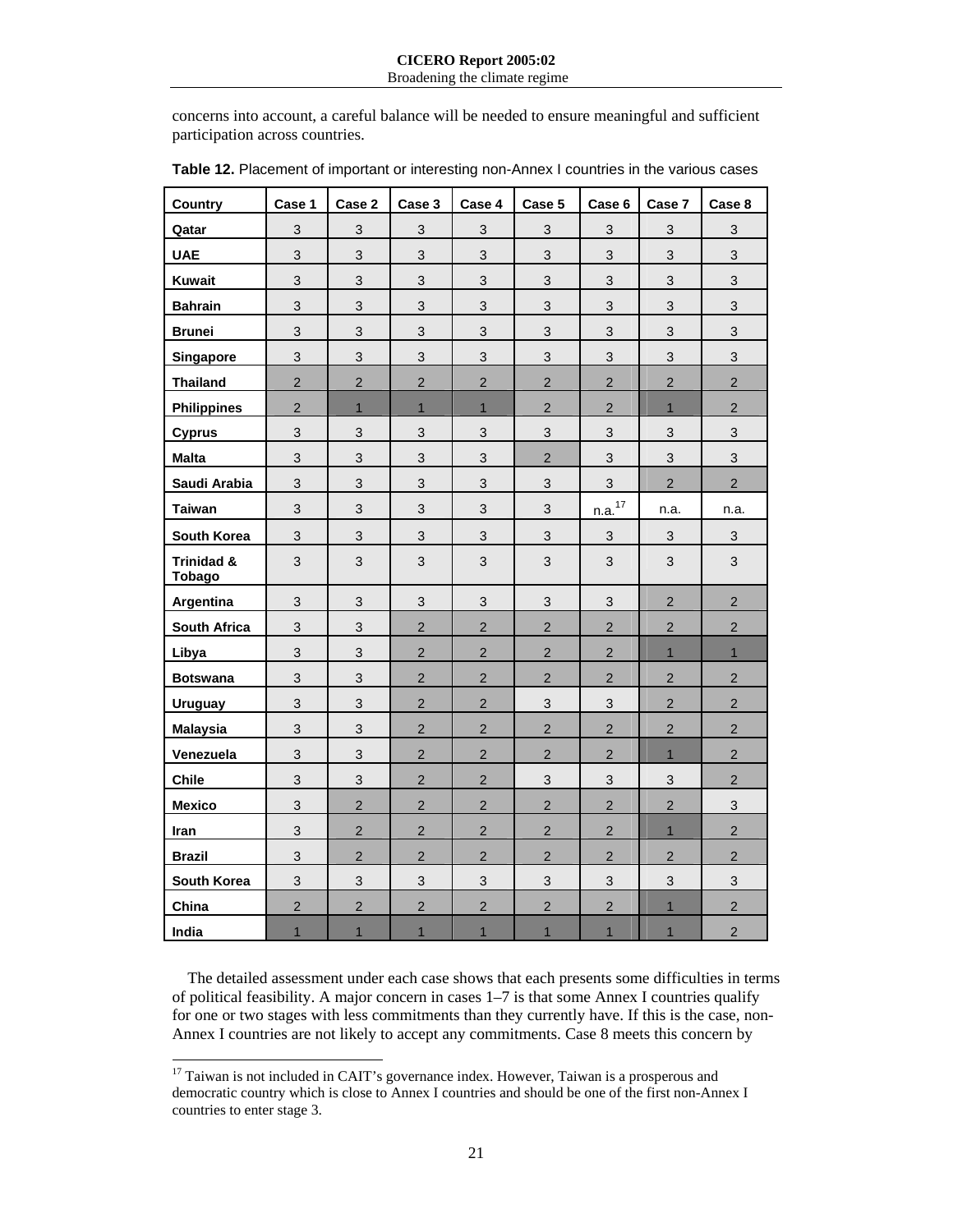requiring all current Annex I countries, along with new EU member countries Cyprus and Malta and the OECD members South Korea and Mexico to automatically qualify for stage 3. The core issues in the political feasibility assessments have therefore been how the most developed non-Annex I countries can be placed in stages 2 and 3 and which countries this would be.

Major oil-producing (and exporting) countries have high CR index values and therefore often fall into stages 3 and 2. This is a result not only from their large  $CO<sub>2</sub>$ -equivalent emissions per capita, but also from fairly high per capita incomes. It is, however, not likely that many oil-exporting countries (that have a history of opposing GHG emission controls) would be willing to participate in stage 3 in the near future. Various other large non-Annex I countries qualify for stage 3 in some of the cases. This is an interesting result, but it still seems highly unlikely that these countries would accept mandatory emissions reductions. It is a timely question to ask whether these countries would even accept a placement in stage 2.



**Figure 5.** Share of global GHG emissions by stages in the various cases

Based on the previous positions of the G77/China group, it may be unlikely that countries within this group will accept any kind of commitments on their emissions. However, the analysis shows that there are significant differences between countries in this group in terms of responsibility and capability. Some sort of differentiation of commitments within the G77/China group will therefore be needed to move forward towards broader participation and stronger commitments. The CR index has its limitations for grouping all countries. However, by including indicators such as the HDI and governance, it can first and foremost be a useful tool for distinguishing between countries, particularly within the G77/China group. In this way, it emphasizes the need for distinguishing between countries based on their degree of development and governance.

Direct side-payments in the form of, for example, earmarked transfers as a way to attract countries to move from stage 1 to stage 2, or from stage 2 to stage 3, are unlikely to succeed. Even modest transfers purely to engage some countries are less likely, but the issue of transfers could be handled through an adaptation protocol (see the following section).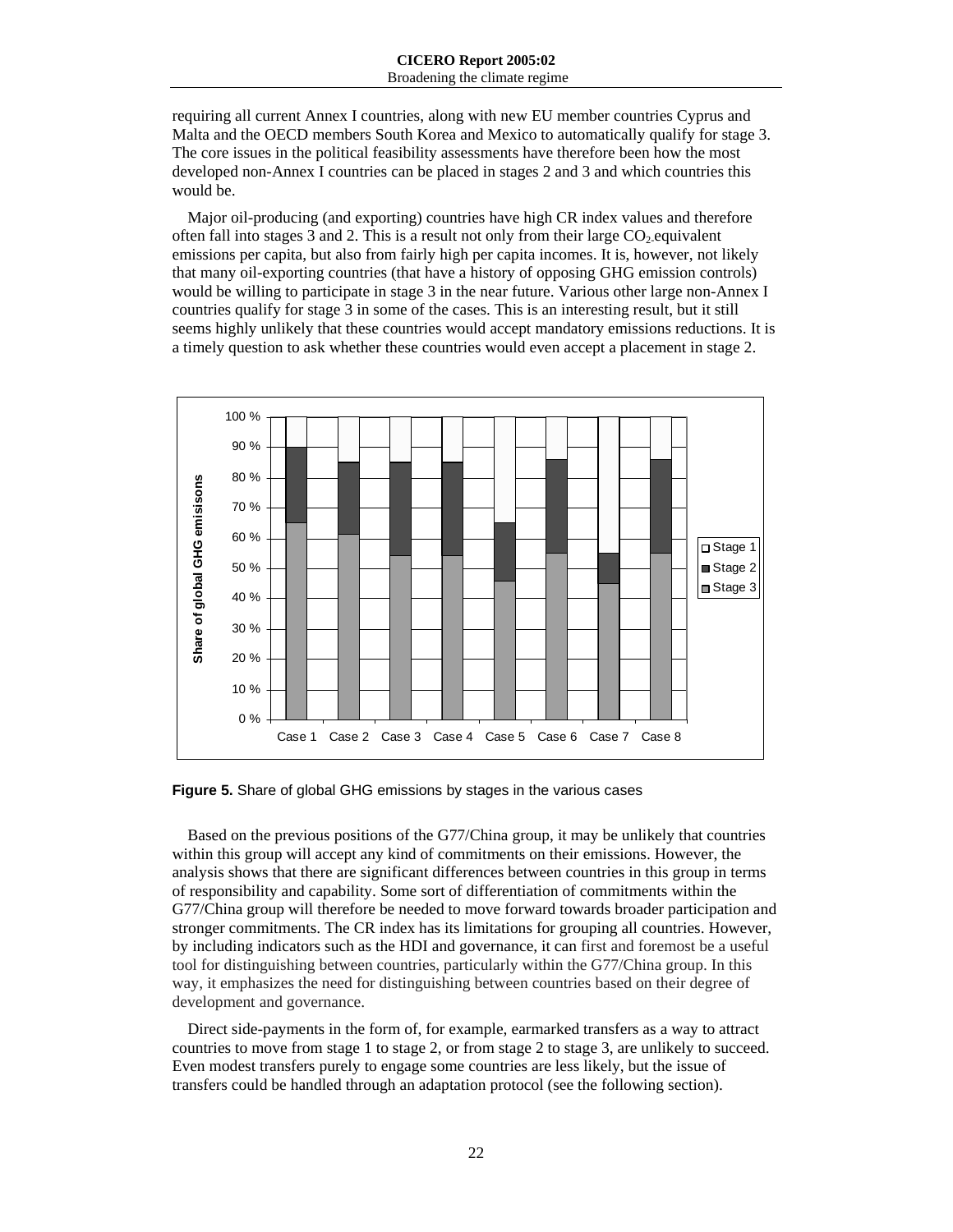# **4 Adaptation and mitigation: an adaptation protocol as a supplement to a multi-stage agreement**

Based on the analysis in section 3, we believe that increased funding of adaptation to climate change in developing countries would be difficult to link directly to differentiation of commitments in a multi-stage climate regime. The criteria of responsibility for past emissions and the ability and willingness to take on commitments do not easily combine with the complex issues regarding vulnerability to climate change, and need and ability to adapt. Even so, in the international negotiations it has become an increasingly strong demand from developing countries that adaptation be put higher on the agenda. Currently, funding for adaptation purposes established in the Kyoto Protocol is channeled through three specific financial mechanisms: The Least Developed Countries (LDC) Fund in which the Global Environmental Facility (GEF) is requested to disburse funds for the preparation of National Adaptation Programs for Action (NAPAs); the Special Climate Change Fund, also operated by GEF to finance adaptation, technology transfer and mitigation measures; and the Kyoto Protocol Adaptation Fund to support adaptation projects and programs in developing countries that are Parties to the Protocol. The latter fund is to be financed by a levy on CDM projects (Huq and Burton 2003), while contributions to the LDC Fund and the Special Climate Change Fund are to be voluntary (Adger et al. 2003). Developing countries demand that these and additional financial mechanisms for adaptation be applied more effectively and in accordance with local priorities in the future. The worries of industrialized countries if local priorities are given more weight are that funds originally earmarked for adaptation purposes can be used merely as increased ODA funds, i.e. for development purposes, rather than as climate change measures.

The effects of climate change are predicted to be hardest in the regions of the world where the poorest countries and people are located. Developing countries are more vulnerable to climate change and hence face tougher challenges when it comes to adaptation as a result of four key factors: First, many are dependent on agriculture and natural resources; second, some are dependent on fossil fuel exports; third, many have weak institutions and governance; and fourth, many are located in climatic zones and geographical positions that will experience particularly strong impacts of climate change.

In a future multi-stage climate agreement, adaptation could play a larger role than it has done in earlier agreements. The UNFCCC (Article 4) clearly states that it is the responsibility of developed countries to support developing countries in their adaptation to the negative consequences of climate change. We suggest that the solution is to negotiate an adaptation protocol as a complement to the multi-stage regime that is focused on mitigation issues. We argue that it is possible to expand the room for participation for developing countries in stages 2 or 3 (see section 3) by adding an adaptation protocol.

The core question here would be: How can an adaptation protocol be designed to ensure increased participation? As in section 3, our main concern is to analyze how differentiation between developing countries in terms of ability and responsibility can be used as a tool in future negotiations to group the countries differently. As such, vulnerability to climate change and ability to cope and adapt to changes differ among developing countries. It is the poorest people among the poor countries that stand to be hardest affected by global warming, and it is also inhabitants of these countries that have least resources and capabilities to respond effectively.

Hence, an adaptation protocol included in a multi-stage regime should be designed to secure transfer of funds and technology to countries that are most vulnerable in terms of impacts and ability to cope. The rules for financing must be agreed on in a negotiated agreement to enhance political feasibility. An important issue to settle is whether it is necessary to establish additional financial mechanisms (funds), or whether a transfer of the existing Adaptation Funds from the Kyoto Protocol is sufficient. In terms of identifying the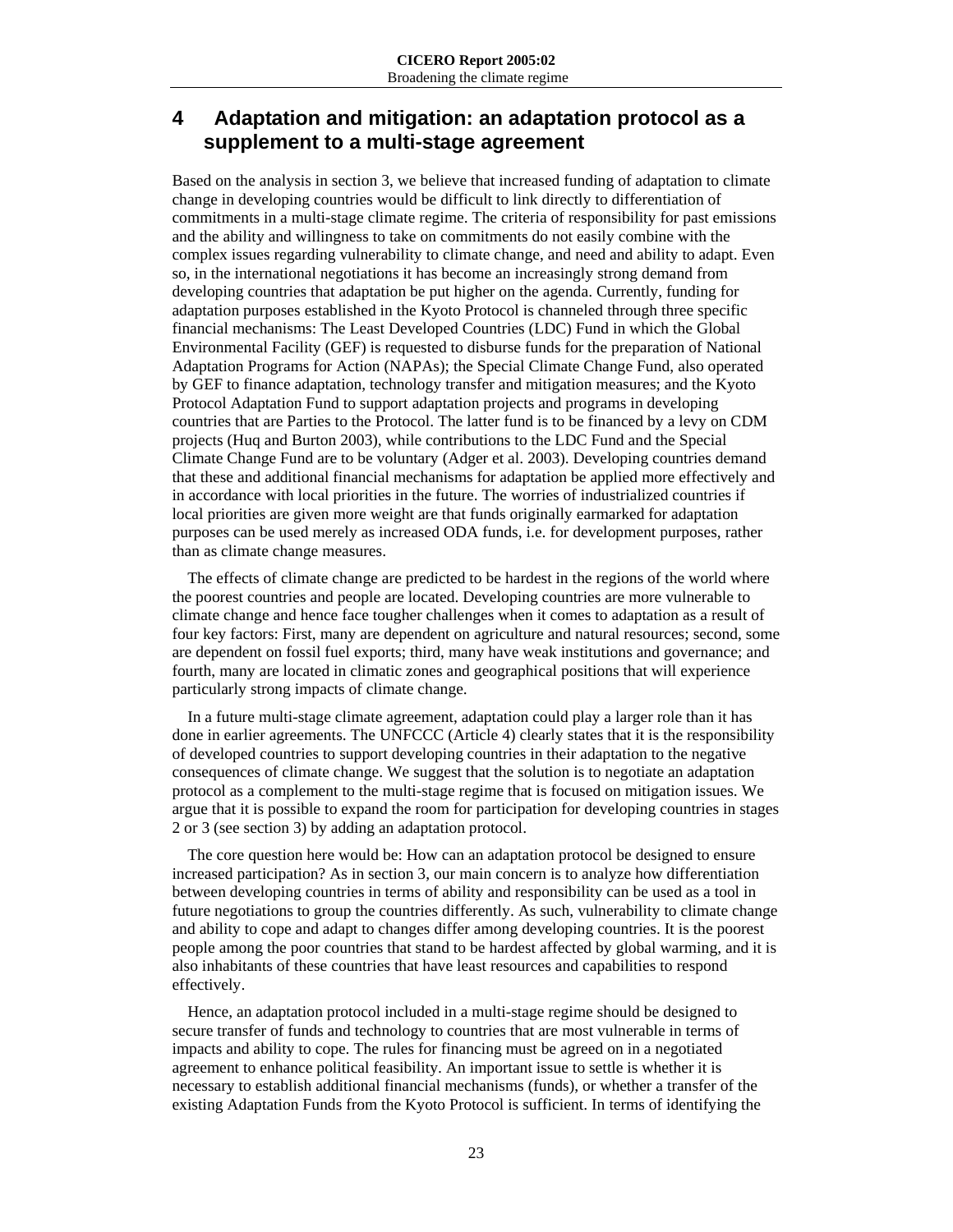most vulnerable recipients, our case 4 in section 3 pointed out one possible way to group countries according to a combination of the CR index and HDI, which could be a useful indicator to determine distribution of transfers in an additional adaptation protocol. If these transfers were earmarked for policies and measures that would lead the recipient country's development path in the direction of sustainable development (i.e. a low-emission society with capacity to adapt), adaptation transfers within a protocol could in fact become a tool to graduate developing countries from stage 1 to stage 2, and eventually even to stage 3.

The cooperation between Annex I and developing countries in terms of preparing for, planning for, and facilitating the implementation of adaptation measures is probably more politically feasible if rules for synergy with flexibility mechanisms (CDM and JI) and other mitigation policy instruments are developed. The specifics of how these rules should be designed are beyond the scope of this report.<sup>18</sup> It suffices to point out that when it comes to political feasibility, several distinct and difficult issues have to be addressed when discussing the design of an adaptation protocol (Paavola and Adger 2002):

- First, given experience from previous rounds of negotiations, it is important that developing countries be included when it comes to decision rights. International negotiations have a history of becoming stuck as a result of unresolvable differences over decision rights between the North and the South.
- Second, and closely related to the first point, is the issue of who has control over funding of adaptation projects. It is important for industrialized countries not to give away control over their money flow and to ensure that the funds are actually used for their intended purpose, i.e. adaptation to climate change. At the same time it is important to give developing countries a say in how and where investments should be made.
- Third, therefore, in the negotiation phase of an adaptation protocol it is important who has the agenda-setting power. Ideally this should be shared between developing and developed countries. For instance, given the dilemmas pointed out in bullet points 1 and 2, both Parties would have important stakes in deciding guidelines for identification of most vulnerable areas and countries.
- Fourth, an adaptation protocol must define rights for countries to receive financing for adaptation (for instance, through guidelines for identifying adaptive capacity), and define possible solutions (for instance, sustainable development-driven policies and measures): capacity building, expertise exchange, technology transfer, guidelines for cost-effective national adaptation strategies, etc.
- Fifth, an adaptation protocol secures that action is taken internationally, so that responsibility for adaptation measures is not merely pushed downwards to the national, local, and individual level.

## *4.1 Conclusions*

 $\overline{a}$ 

The development of an adaptation protocol could be a way of better including the developing countries in the negotiations of the climate change regime. If so, developing countries must show more willingness to contribute and participate actively in a multi-stage regime where the aim is to strengthen mitigation policies (e.g., an agreement for the post-2012 period). According to our case-analysis in section 3, several relatively well-developed non-Annex I countries are ripe for graduation to stage 2 (or even stage 3). An adaptation protocol could be a form of side-payment or 'carrot' that could stimulate such graduation by non-Annex I Parties. Implicitly, such a solution would imply that industrialized countries are willing to put

 $18$  Both legal expertise and a thorough analysis of the flexible mechanisms' effect in developing countries are required to answer this issue.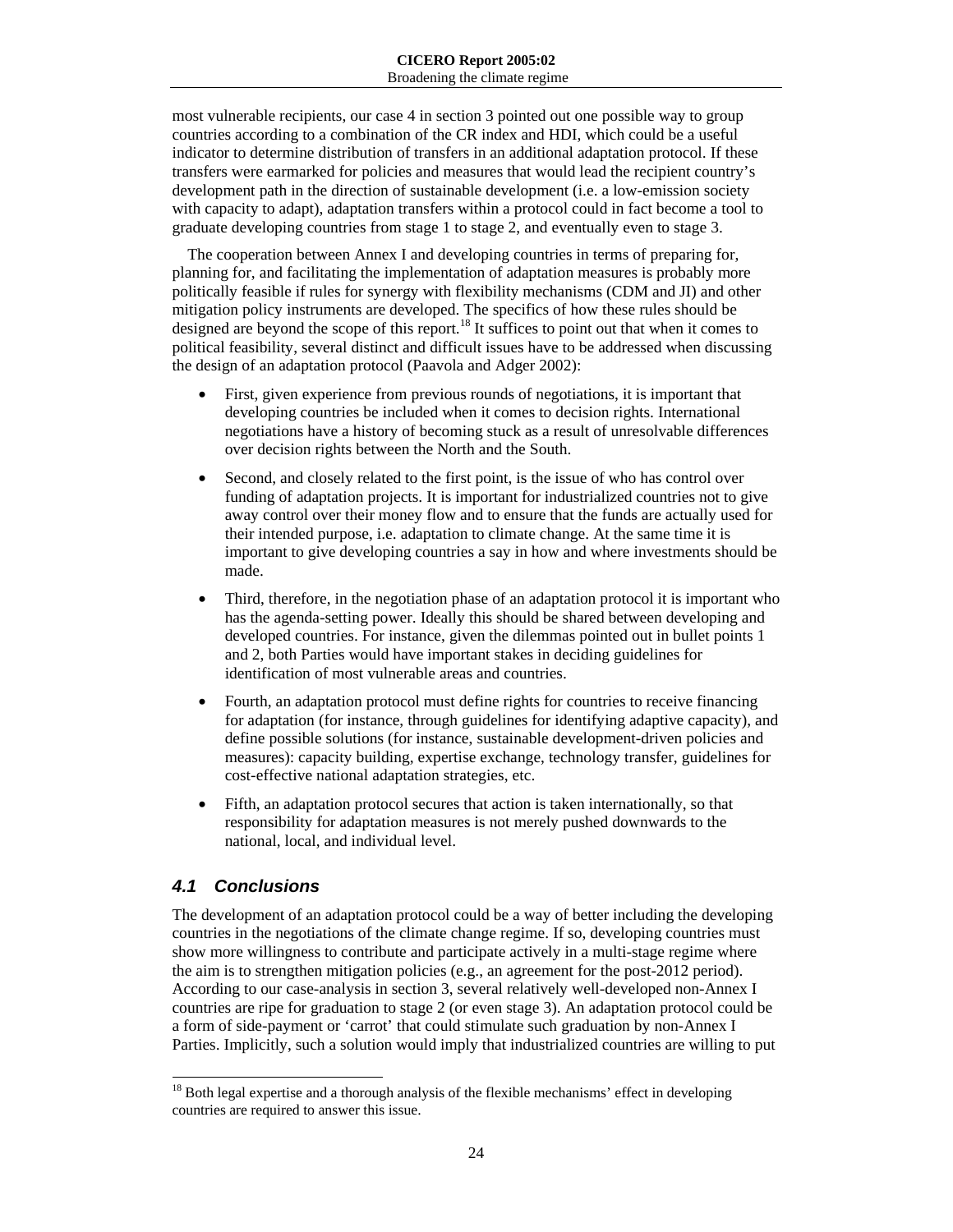adaptation issues higher on the policy agenda in the future, and that they are willing to pay for higher transfers of adaptation funds as a result of strong concern for the negative consequences that climate changes might inflict.

An adaptation protocol might be a solution that can attract membership in a future, multistage climate regime from both developed and developing countries.

# *5* **Overall conclusions and policy advice**

A multi-stage approach based on the CR index is interesting as an indicator for capacity to deal with climate policy commitments. However, the original CR index is not flexible enough for the purpose of differentiating between the countries of the world and graduating participation in a future staged climate regime since very different countries are placed at the same stage.

We have assessed a number of modifications to the original CR index and have tried to find a more promising basis for differentiation and graduation of non-Annex I-countries. The emphasis has been on political feasibility. We have assumed that placement of industrialized countries in stage 3 (with absolute emission reduction targets) and least developed countries in stage 1 (with no commitments to reduce emissions) would lead to the highest level of political feasibility. Some improvements in terms of political feasibility have been achieved. The CR index and variants explored are capable of pinpointing important differences between countries, especially in the G77/China group. According to our assessment of political feasibility, the most promising cases are case 4 (original CR index with HDI grouping), case 7 (normalized CR index with governance), and case 8 (normalized CR index with governance and institutional affiliation).

The most likely candidates among non-Annex I countries for near-term graduation to stage 3 are Singapore, Taiwan, South Korea, Cyprus, Israel, Mexico, Argentina, Chile, and Uruguay. We believe it is less likely that OPEC countries will accept placement in stage 3, but possibly in stage 2.

Although the multi-stage approach is promising in many aspects, it may be too complicated for direct use in the multilateral climate negotiations. Therefore there may be need for a simpler model which is easily accessible for all Parties.

Given the political feasibility limitations of the multi-stage approach, additional elements that add flexibility could be useful. Adaptation to climate change is a climate policy-related element that is of interest in this context. A direct link between a multi-stage agreement and adaptation is difficult. Instead we find that a separate protocol on adaptation is a better choice.

A realistic strategy for Norway is to support flexible agreements for future action in upcoming negotiations, and among these a staged approach as explored in this study. On a bilateral note, Norway should engage in discussions with the most likely candidate countries among the non-Annex I group to enter stage 3 and take on absolute emission reduction commitments. In these discussions, provisions for theses countries taking up more binding commitments as part of a global climate action should be explored, both with regard to timing, type of commitments, differentiation of commitments, and relations to adaptation policies and support from Annex I countries.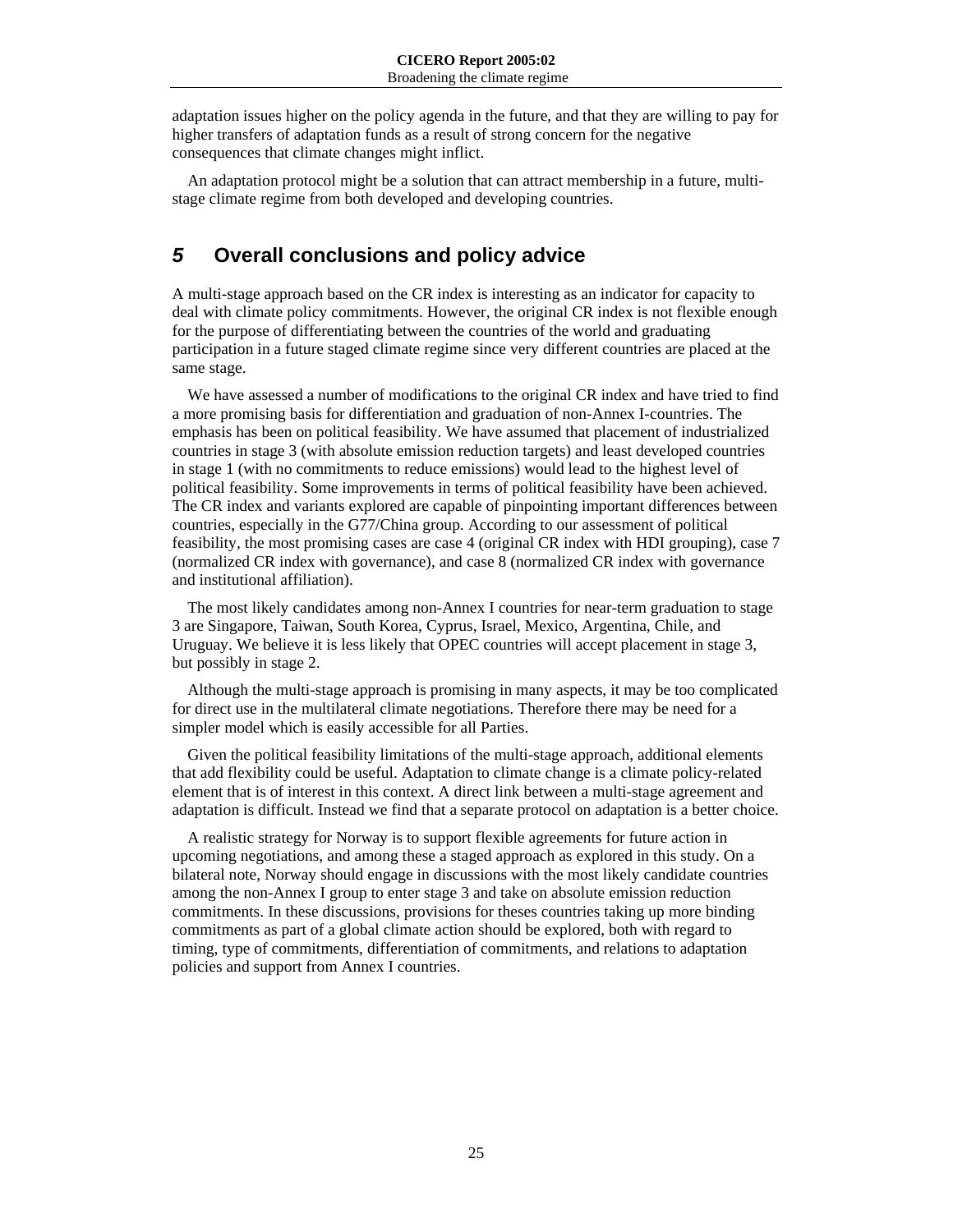## **References**

- Adger, W. N. et al. 2003. "Adaptation to Climate Change in the Developing World." *Progress in Development Studies* 3 (3): 179-195.
- Bartsch, U. and Müller, B. 2000. Fossil fuels in a changing climate: impacts of the Kyoto Protocol and developing country participation. Oxford: Oxford University Press.
- Berk, M. M. and M. G. J. den Elzen 2001. "Options for differentiation of future commitments in climate policy: how to realise timely participation to meet stringent climate goals?", *Climate Policy* 1 (4): 465-480.
- Blanchard, Odile, Patrick Criqui, Michel Trommetter, Laurent Viguier 2001. "Equity and efficiency in climate change negotiations: a scenario for world emission entitlements by 2030", Cahier de Recherche N° 26 http://www.upmf-grenoble.fr/iepe/textes/Cahier26.pdf
- Criqui, P., A. Kitous, M. Berk, M. den Elzen, B. Eickhout, P. Lucas, D. van Vuuren, N. Kouvaritakis and D. Vanregemorter, 2003a. *Greenhouse Gas Reduction Pathways In The UNFCCC Process Up To 2025 − Technical Report*, Study Contract: B4-3040/2001/325703/MAR/E.1 for the European Commission, DG Environment

http://europa.eu.int/comm/environment/climat/pdf/pm\_techreport2025.pdf

- Criqui, P., A. Kitous, M. Berk, M. den Elzen, B. Eickhout, P. Lucas, D. van Vuuren, N. Kouvaritakis and D. Vanregemorter 2003b. *Greenhouse Gas Reduction Pathways In The UNFCCC Process Up To 2025 − Policymakers Summary*, Study Contract: B4-3040/2001/325703/MAR/E.1 for the European Commission, DG Environment http://europa.eu.int/comm/environment/climat/pdf/pm\_summary2025.pdf
- Den Elzen, M.G.J., Berk, M.M., Lucas, P., Eickhout, B. and Van Vuuren, D.P. 2003. *Exploring climate regimes for differentiation of commitments to achieve the EU climate target*, RIVM Report no. 728001023, National Institute of Public Health and the Environment, Bilthoven, the Netherlands http://arch.rivm.nl/ieweb/ieweb/Reports/728%20001%20023\_final\_V1.pdf
- EU Commission, 2005. Winning the battle against global climate change, Background paper, Commission staff working paper, http://europa.eu.int/comm/environment/climat/pdf/staff\_work\_paper\_sec\_2005\_180\_3.pdf
- Gupta, J. 2003. Engaging developing countries in climate change: (KISS and Make-up!), in David Michel (ed.), *Climate Policy for the 21st Century, Meeting the Long-Term Challenge of Global Warming*. Washington D.C., Center for Transatlantic Relations http://transatlantic.sais-jhu.edu
- Gupta, J. 1998. *Encouraging developing country participation in the climate change regime*, Institute for Environmental Studies (IVM), Vrije Universiteit, Amsterdam, The Netherlands.
- Huq, S. and I. Burton 2003. "Funding Adaptation to Climate Change: What, Who, and How to Fund?" *Sustainable Development Options*, IIED, London. Source: www.iied.org.
- Höhne, N., J. Harnisch, G.J.M. Phylipsen, K. Blok, C. Galleguillos 2003. *Evolution of commitments under the UNFCCC: Involving newly industrialized economies and developing countries*. Research Report 201 41 255. UBA-FB 000412, Ecofys. http://www.umweltbundesamt.org/fpdf-l/2246.pdf
- Höhne, N., S. Ullrich, D. Phylipsen and K. Blok 2004. Options for the second commitment period of the Kyoto Protocol, Draft report 4 October for the German Federal Environmental Agency.
- Jacoby, H., R. Schmalensee, and I. Wing 1999. "Toward a Useful Architecture for Climate Change Negotiations," Report No. 49, MIT Joint Program on the Science and Policy of Global Change, May 1999.
- Kaufmann,D., A. Kraay and M. Mastruzzi 2003. Governance Matters III: Governance Indicators for 1996–2002, May 2003, http://www.worldbank.org/wbi/governance/pdf/govmatters3.pdf
- Meyer, A. 2000. Contraction & Convergence. The global solution to climate change. Schumacher Briefings, 5. Green Books, Bristol, UK.
- Michaelowa, Axel, Sonja Butzengeiger, and Martina Jung 2004. "Graduation and Deepening: An ambitious post-2012 climate policy scenario," Hamburg Institute of International Economics,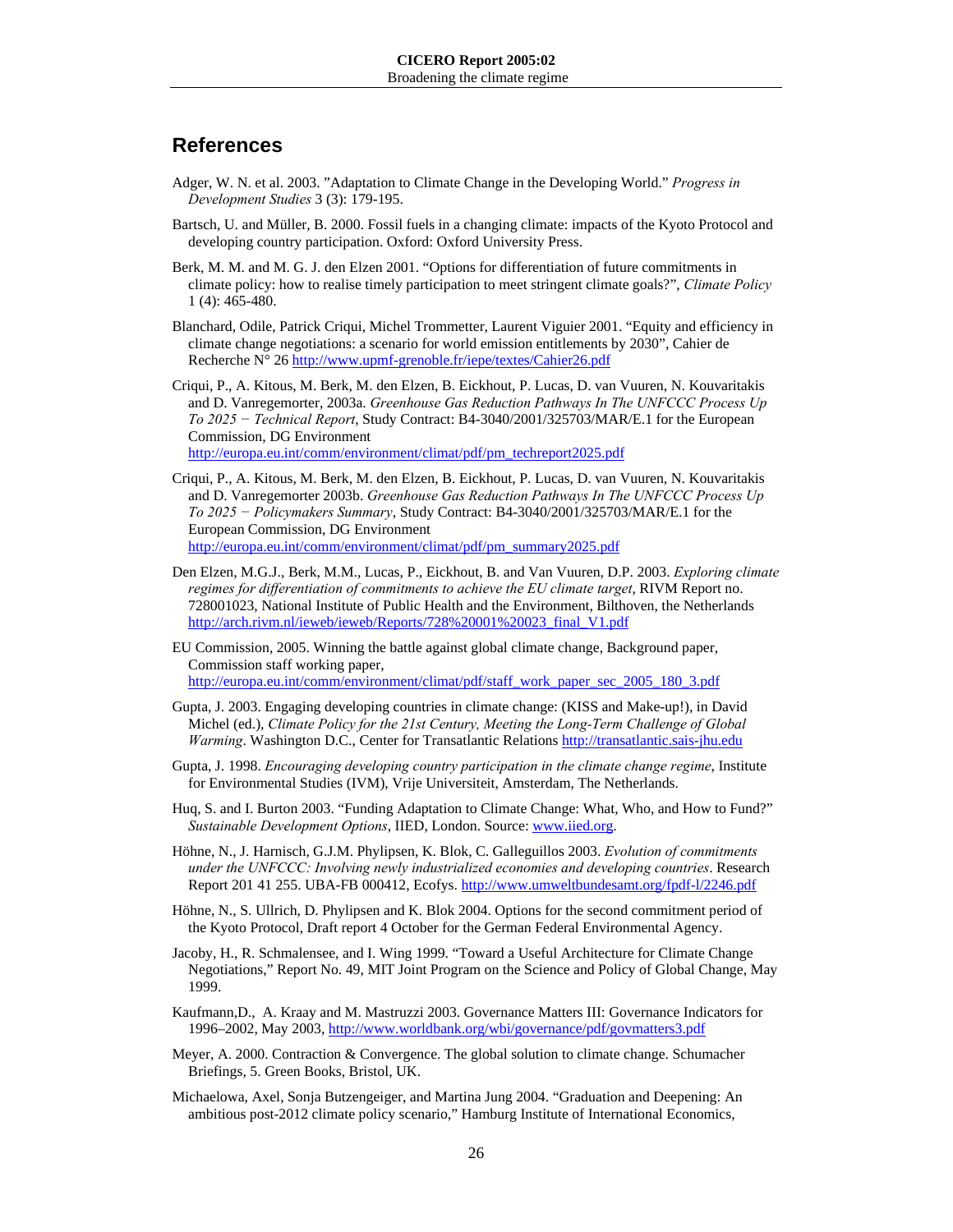Broadening the climate regime

Submission to the EU Post-2012 climate policy dialogue, October 2004. http://forum.europa.eu.int/irc/DownLoad/kVeUAoJ-mTGtGV6O0rHSUyGqGv04nGztgu5Fq9yq0- MG5HRb8-Tdme-q5/Graduation%20and%20Deepening-Hamburg-eu10-04.pdf

- Ott, H., B. Brouns, H. Winkler 2004. *South-North Dialogue Equity in the Greenhouse, A proposal for an adequate and equitable global climate agreement*, Climate Protection Programme, Deutsche Gesellschaft für Technische Zusammenarbeit (GTZ) GmbH, Division 44, Environment and Infrastructure.
- Paavola, J. and W. N. Adger 2002. "Justice and Adaptation to Climate Change" *Tyndall Working Paper 23,* Tyndall Center for Climate Change Research.
- Pershing et al. 2004. Presentation at side event on "Jumpstarting the negotiations: can expanding ET markets reconcile and engage EU, USA and Russia?",  $10<sup>th</sup>$  Conference of the Parties to the UNFCCC, Buenos Aires, Argentina.
- Ringius, L., A. Torvanger and A. Underdal 2002 Burden sharing and fairness principles in international climate policy, *International Environmental Agreements: Politics, Law and Economics* 2 (1): 1-22.
- Stewart, Richard B. and Jonathan B. Wiener 2003. *Reconstructing Climate Policy: Beyond Kyoto,*  Washington: AEI Press, April 2003.
- Storey, Mark 2002. *Kyoto and Beyond: Issues and Options in the Global Response to Climate Change,*  Stockholm: Swedish Environmental Protection Agency/Naturvårdsverket. http://www.internat.naturvardsverket.se/documents/issues/climate/report/Kyoto.pdf
- Swedish Environmental Protection Agency 2004. *Climate cooperation beyond 2012*, Report 5428, Stockholm.
- Tjernshaugen, A. 2005. United States participation in future climate agreements: An assessment, CICERO Policy Note 2005: 1. http://www.cicero.uio.no/media/3312.pdf
- Torvanger, A., M. Twena and J. Vevatne 2004. Climate Policy Beyond 2012 A survey of long-term targets and future frameworks, CICERO Report 2004: 02. http://www.cicero.uio.no/media/2776.pdf
- UNDP 2004. Human Development Report 2004. http://www.undp.org.in/hdr2004/
- World Resources Institute 2004. Climate Analysis Indicators Tool (CAIT) version 1.5, database. http://cait.wri.org/
- World Resources Institute 2005. Climate Analysis Indicators Tool (CAIT) version 2.0, database. http://cait.wri.org/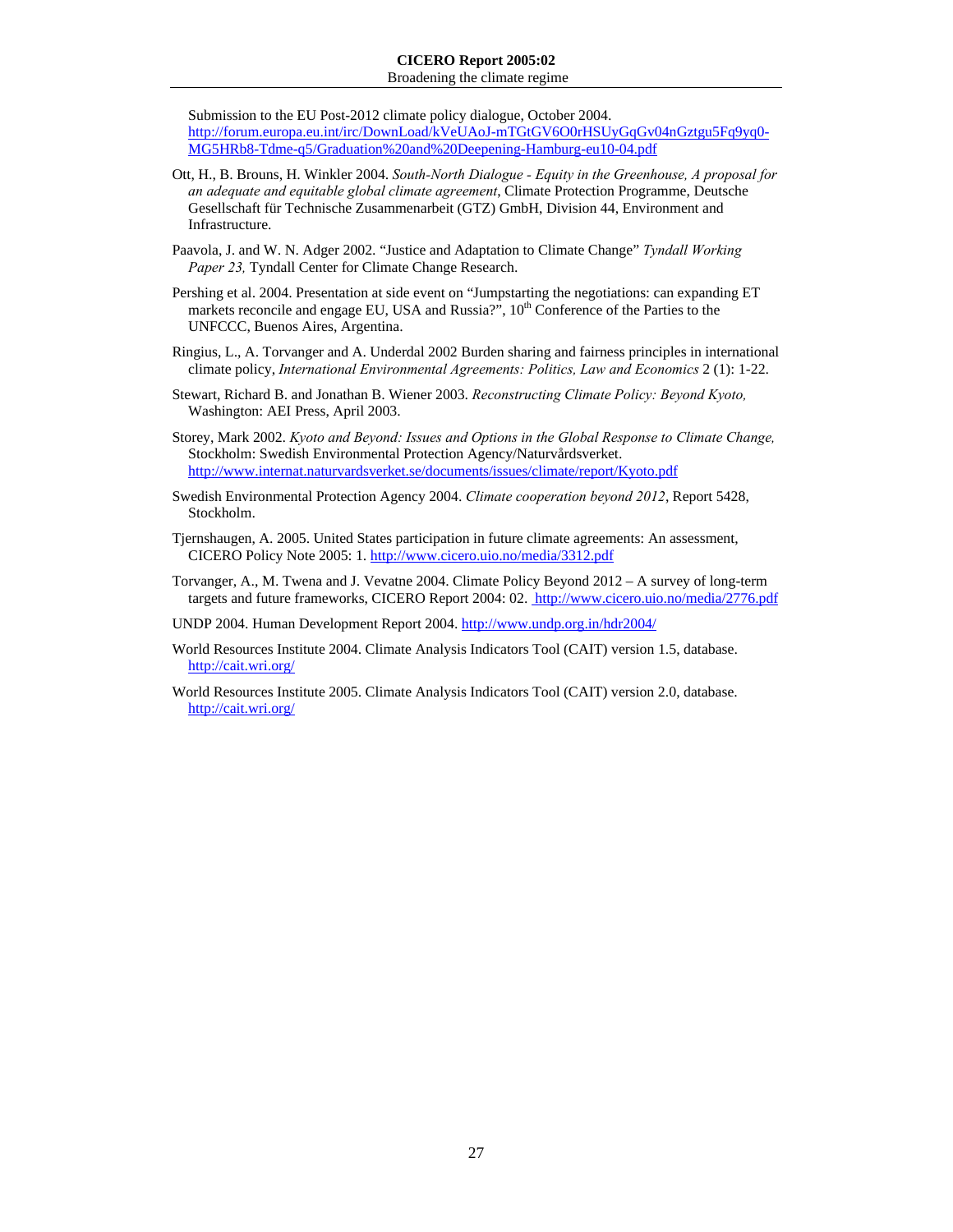Broadening the climate regime

## **Table A.1.** CR index values for all countries in three cases

| Country                            | Case 1 | Case 3 | Case 7 | Country                          | Case 1 | Case 3 | Case 7 |
|------------------------------------|--------|--------|--------|----------------------------------|--------|--------|--------|
| Qatar                              | 93.65  | 101.98 | 71.90  | South Africa                     | 19.06  | 25.72  | 30.68  |
| Luxembourg                         | 79.68  | 89.01  | 76.30  | Palau                            | 18.70  | 21.43  | n.a.   |
| <b>United States of</b><br>America | 58.17  | 67.56  | 61.42  | Libya                            | 17.54  | 25.48  | 17.59  |
| United Arab Emirates               | 52.86  | 61.10  | 49.55  | Turkmenistan                     | 17.43  | 24.95  | 17.13  |
| Australia                          | 52.85  | 62.31  | 59.71  | Botswana                         | 16.72  | 22.61  | 33.93  |
| Canada                             | 50.30  | 59.73  | 58.39  | Uruguay                          | 16.37  | 24.70  | 33.99  |
| <b>Ireland</b>                     | 49.79  | 59.15  | 57.70  | Malaysia                         | 16.04  | 23.97  | 28.40  |
| Norway                             | 47.61  | 57.17  | 56.59  | Kazakhstan                       | 15.99  | 23.65  | 21.51  |
| Kuwait                             | 46.18  | 54.56  | 45.49  | Croatia                          | 15.50  | 23.80  | 28.01  |
| Denmark                            | 42.47  | 51.79  | 55.10  | Venezuela                        | 15.46  | 23.24  | 21.07  |
| <b>Netherlands</b>                 | 41.93  | 51.35  | 55.79  | <b>Ukraine</b>                   | 15.10  | 22.87  | 19.28  |
| Belgium                            | 41.66  | 51.08  | 49.90  | Chile                            | 14.56  | 22.95  | 35.07  |
| Bahrain                            | 40.78  | 49.21  | 40.52  | <b>Bulgaria</b><br>Saint Kitts & | 14.44  | 22.40  | 26.46  |
| Iceland                            | 40.18  | 49.59  | 54.82  | <b>Nevis</b>                     | 14.24  | 22.68  | n.a.   |
| <b>New Zealand</b>                 | 39.58  | 48.84  | 52.34  | Mexico                           | 14.08  | 22.10  | 25.85  |
| Brunei*                            | 39.24  | 47.91  | 41.72  | Lithuania                        | 13.83  | 22.25  | 28.73  |
| <b>Finland</b>                     | 38.98  | 48.33  | 54.56  | Mauritius                        | 13.57  | 21.42  | 32.72  |
| Germany                            | 38.89  | 48.14  | 51.39  | Iran                             | 13.15  | 20.47  | 20.75  |
| Austria                            | 38.73  | 48.07  | 52.04  | <b>Belarus</b>                   | 13.06  | 20.96  | 16.89  |
| Singapore                          | 38.52  | 47.54  | 52.74  | Mongolia                         | 13.03  | 19.71  | 27.65  |
| Japan                              | 37.06  | 46.44  | 47.88  | Latvia                           | 12.55  | 20.78  | 27.75  |
| Switzerland                        | 36.84  | 46.20  | 53.52  | <b>Brazil</b>                    | 12.53  | 20.28  | 25.32  |
| <b>United Kingdom</b>              | 36.74  | 46.10  | 51.42  | Costa Rica                       | 11.99  | 20.33  | 32.56  |
| Italy                              | 35.16  | 44.36  | 43.82  | Macedonia FYR                    | 11.89  | 19.82  | 19.42  |
| France<br><b>European Union</b>    | 34.99  | 44.31  | 46.46  | Romania                          | 11.73  | 19.51  | 22.59  |
| (25)                               | 33.64  | 42.64  | 46.28  | Suriname                         | 11.66  | 19.46  | 23.14  |
| <b>Equatorial Guinea</b>           | 32.55  | 39.58  | n.a.   | Gabon                            | 11.54  | 18.02  | 20.23  |
| Sweden                             | 32.51  | 41.97  | 49.88  | Namibia                          | 11.31  | 17.38  | 28.87  |
| Israel                             | 32.01  | 41.09  | 41.18  | Belize                           | 11.19  | 18.56  | 28.37  |
| Spain                              | 30.30  | 39.52  | 45.28  | <b>Turkey</b>                    | 11.12  | 18.63  | 20.60  |
| Antigua & Barbuda                  | 29.74  | 37.74  | n.a.   | Seychelles                       | 11.04  | 19.57  | n.a.   |
| Greece                             | 29.13  | 38.15  | 40.36  | Thailand                         | 10.89  | 18.57  | 25.40  |
| <b>Czech Republic</b>              | 29.02  | 37.70  | 38.99  | Congo                            | 10.88  | 15.82  | 13.79  |
| Cyprus                             | 28.53  | 37.36  | 41.71  | Panama                           | 10.35  | 18.26  | 25.61  |
| Saudi Arabia                       | 28.27  | 35.95  | 31.46  | Korea (North)                    | 10.34  | 13.07  | 15.28  |
| Estonia                            | 27.58  | 36.11  | 39.92  | Colombia<br>Dominican            | 10.02  | 17.75  | 18.20  |
| Taiwan*                            | 27.55  | 36.57  | n.a.   | Republic                         | 9.93   | 17.31  | 24.63  |
| Slovenia                           | 27.27  | 36.22  | 40.18  | Tunisia                          | 9.73   | 17.18  | 28.95  |
| Korea (South)                      | 27.00  | 35.88  | 37.00  | Paraguay                         | 9.64   | 17.15  | 15.38  |
| Portugal                           | 25.85  | 34.82  | 41.86  | Tonga                            | 9.58   | 17.45  | n.a.   |
| Trinidad & Tobago                  | 25.77  | 33.78  | 36.07  | Guyana                           | 9.43   | 16.62  | 22.68  |
| Oman                               | 25.58  | 33.28  | 36.56  | Algeria                          | 9.14   | 16.18  | 14.18  |
| Malta                              | 23.03  | 31.78  | 36.85  | Saint Lucia                      | 9.08   | 16.85  | n.a.   |
| Bahamas                            | 22.58  | 30.73  | 37.83  | Jamaica                          | 8.86   | 16.50  | 23.63  |
| Nauru                              | 21.63  | 24.36  | n.a.   | Uzbekistan                       | 8.86   | 15.95  | 13.65  |
| Barbados                           | 21.38  | 30.26  | n.a.   | Jordan                           | 8.78   | 16.28  | 25.53  |
| <b>Russian Federation</b>          | 20.98  | 28.93  | 21.83  | Fiji                             | 8.60   | 16.18  | 23.69  |
| Slovakia                           | 20.57  | 28.99  | 32.82  | Lebanon                          | 8.44   | 16.02  | 20.32  |
| Hungary                            | 20.29  | 28.77  | 35.93  | Dominica                         | 8.35   | 15.78  | n.a.   |
| Argentina                          | 20.17  | 28.70  | 30.72  | China                            | 8.12   | 15.57  | 20.22  |
| Poland                             | 20.15  | 28.65  | 33.78  | Azerbaijan                       | 8.09   | 15.55  | 15.51  |